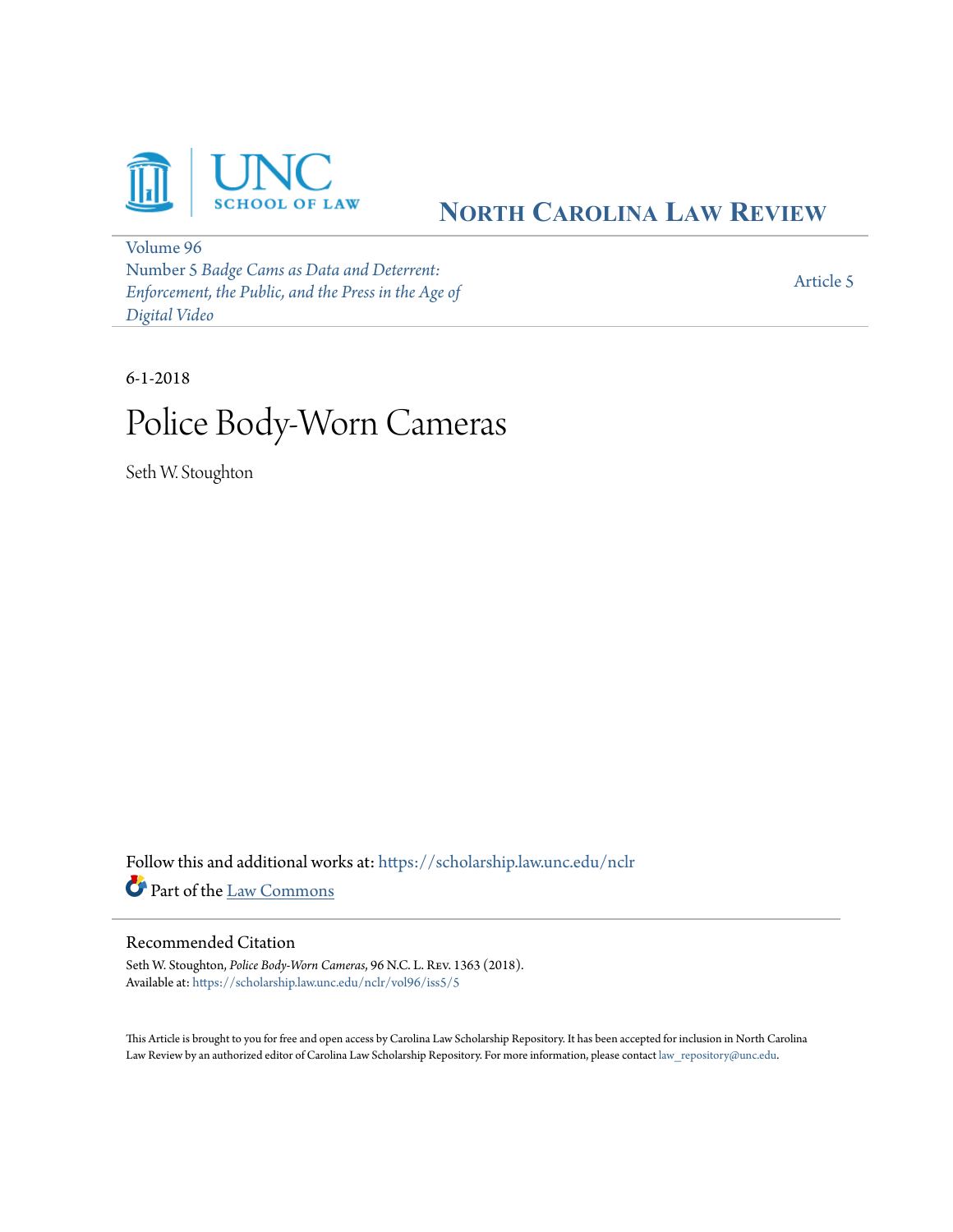#### SETH W. STOUGHTON\*\*

*Since the summer of 2014, community members, politicians, and police executives across the country have called for greater police accountability and improvements in police-community relations. Body-worn cameras ("BWCs") are widely seen as serving both ends. Today, thousands of police agencies are exploring, adopting, and implementing body-cam programs. BWCs are here, and more are coming. Legal scholars have largely responded to this burgeoning new technology by addressing it through the framework of traditional discussions about privacy, police accountability, or the rules of evidence. Relatively few articles have gone further by identifying the potential benefits of BWCs and critically examining whether the adoption of this technology by police agencies can truly do what many proponents claim. This Article falls solidly into the latter camp.* 

*Body-worn cameras are a tool. Tools should be used to advance normatively desirable goals when they are an efficient way of accomplishing or facilitating those goals. Body-worn cameras, like any tool, should not be used when the goal itself is inappropriate or when the tool is ill-suited for the job at hand.* 

*This Article explores the limits of BWCs as a tool. It does so by first reviewing the historical justifications for, implementation of, and lessons learned from an earlier iteration of police video recording technology: in-car cameras. It then offers a simplified way of conceptualizing the multitudinous advantages that BWC proponents have identified, putting them into three categories: symbolic benefits, behavioral benefits, and informational* 

<sup>\* © 2018</sup> Seth W. Stoughton.

<sup>\*\*</sup> Assistant Professor of Law, University of South Carolina School of Law. I am thankful for the thoughtful suggestions and feedback provided by Arif Alikhan, Geoff Alpert, Annie Eisenberg, Roger Goldman, David Harris, Sander Flight, Jeff Noble, Nick Selby, Michael White, and Jordan Woods. I very much appreciate the help of Marcurius Byrd, Kristie Commins, Colton Driver, Catherine Oates-Robinson, and Lucas Walters, as well as the editorial assistance provided by Vanessa McQuinn, Shannon Palmore, and members of the *North Carolina Law Review*. As always, I am grateful for the support of Alisa Stoughton.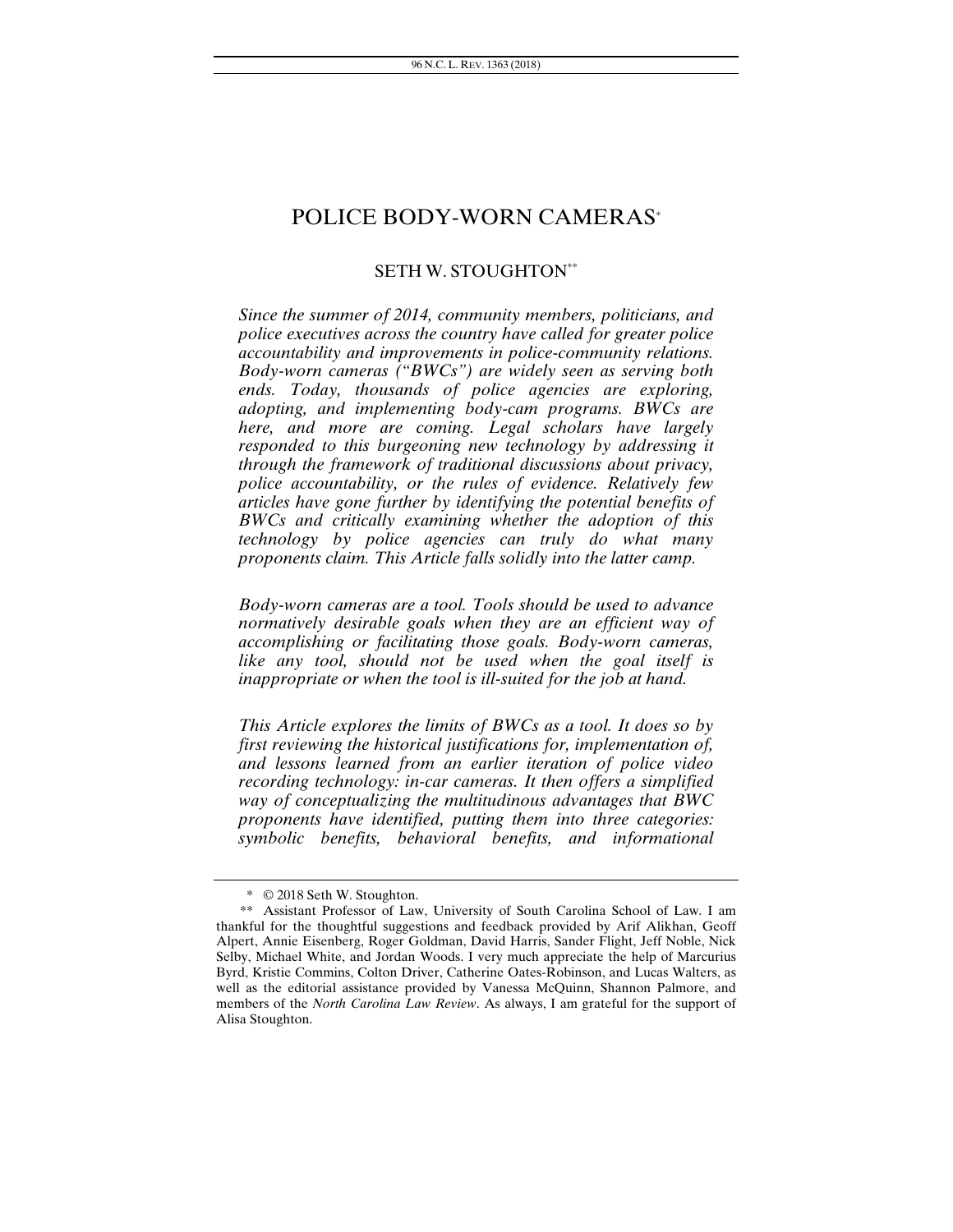*benefits. This classification is a necessary first step in police agencies and communities articulating what they hope to achieve with a BWC program. Whether body cams will advance the desired goals depends on the practical limitations of the technology and our ability to interpret the resulting video footage as well as the policies and procedures that govern implementation. The latter half of the paper is dedicated to a critical examination of the practical limitations and policy considerations that will ultimately determine whether body-worn cameras can live up to the hype.* 

|                                                       | .1364 |
|-------------------------------------------------------|-------|
| Ι.                                                    |       |
| THE POTENTIAL BENEFITS OF BODY-WORN CAMERAS1378<br>H. |       |
|                                                       |       |
|                                                       |       |
|                                                       |       |
| III.                                                  |       |
|                                                       |       |
|                                                       |       |
| IV.                                                   |       |
|                                                       |       |
| <i>B</i> .                                            |       |
|                                                       |       |
|                                                       |       |
|                                                       |       |

#### **INTRODUCTION**

In 2013, Judge Shira Scheindlin found that the New York Police Department's widespread and aggressive use of stop-and-frisks had violated civilians' constitutional rights.<sup>1</sup> She ordered the agency to "institute a pilot project in which body-worn cameras [would] be worn for a one-year period by officers on patrol."2 Having video footage of officers' interactions with civilians, Judge Scheindlin wrote, "will serve a variety of useful functions."<sup>3</sup> That sentiment was popularized in the aftermath of Officer Darren Wilson's fatal shooting of Michael Brown in the then little-known St. Louis suburb of Ferguson, Missouri—among the first in a series of violent incidents

 <sup>1.</sup> Floyd v. City of New York, 959 F. Supp. 2d 540, 658 (S.D.N.Y. 2013).

 <sup>2.</sup> *Id*. at 685.

<sup>3.</sup> *Id*.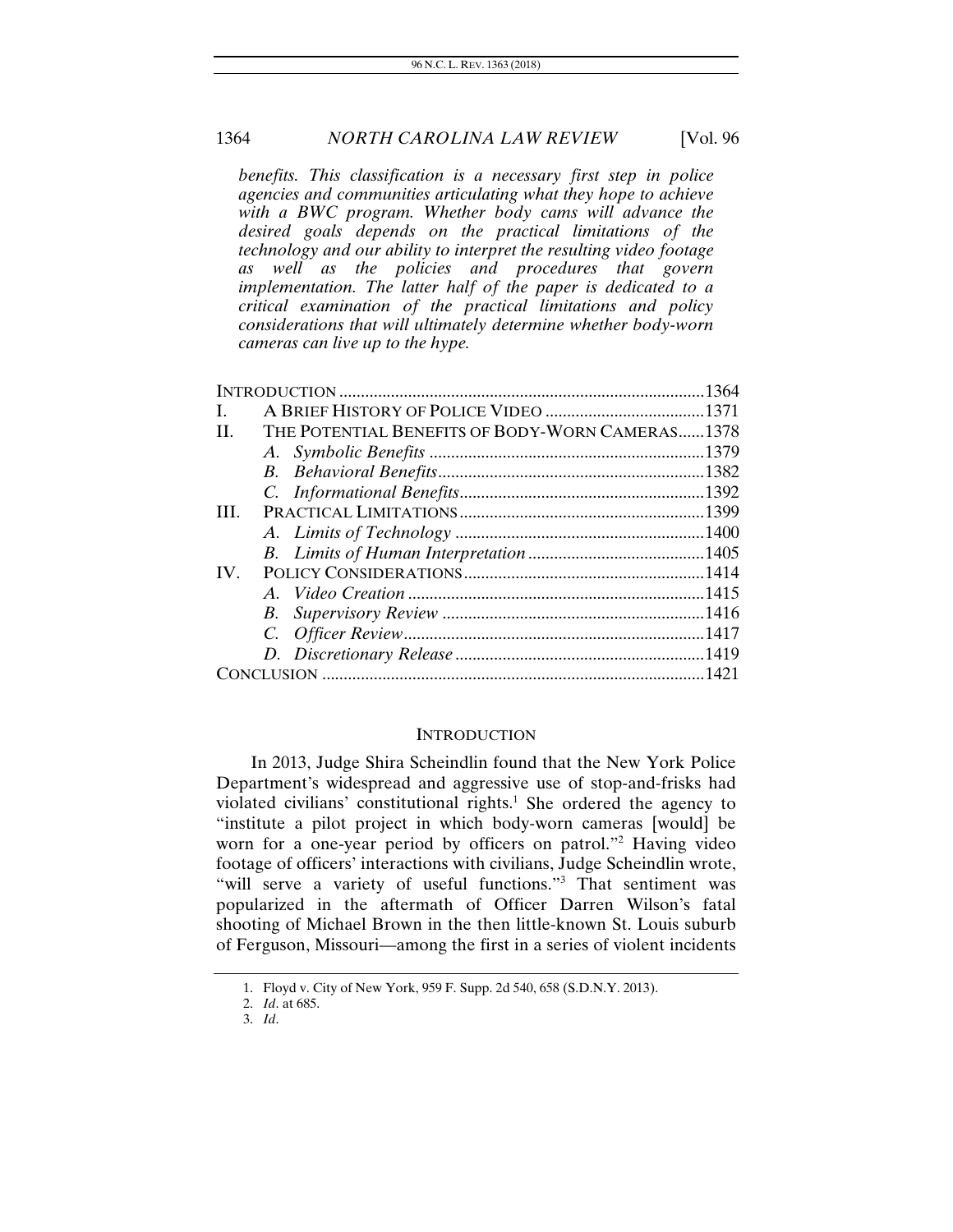that attracted public scrutiny and widespread criticism of the police.4 Community members, politicians, and police executives across the

 <sup>4.</sup> Other incidents in and after the summer 2014 have kept a public spotlight on policing, including, but certainly not limited to, the July 17, 2014, asphyxiation of Eric Garner, who was selling loose cigarettes; the August 5, 2014, shooting of John Crawford, who was in a Walmart store holding a pellet rifle he had picked up in one of the aisles; the November 20, 2014, shooting of Akai Gurley, who was shot while his girlfriend was braiding his hair in an apartment stairwell; the November 22, 2014, shooting of Tamir Rice, who was playing with a realistic-looking pellet gun in a public park; the April 4, 2015, shooting of Walter Scott, who was fleeing on foot from a traffic stop; the October 20, 2014, shooting of Laquan McDonald, who was walking down the street with a knife; the April 12, 2015, death of Freddie Gray, who had been arrested and put into a prisoner transport van; the June 5, 2015, use of force against children at a pool party in McKinney, Texas; the July 19, 2015, shooting of Samuel DuBose during a traffic stop; the August 7, 2015, shooting of Christian Taylor, who had broken into a car dealership; the July 5, 2016, shooting of Alton Sterling, who had been tackled by officers after allegedly threatening someone with a gun; the July 6, 2016, shooting of Philando Castile, who informed an officer during a stop that he was carrying a firearm; and the July 10, 2015, traffic stop and arrest of Sandra Bland, who committed suicide in a jail cell three days later. Ryllie Danylko, *Cleveland Police Officer Fatally Shoots 12-Year-Old Tamir Rice*, CLEVELAND PLAIN DEALER (Nov. 24, 2014), http://www.cleveland.com/metro/index.ssf/2014/11 /cleveland\_police\_officer\_fatal.html [https://perma.cc/G299-SKVM]; Quinn Ford, *Cops: Boy, 17, Fatally Shot by Officer After Refusing to Drop Knife*, CHI. TRIBUNE (Oct. 21, 2014), http://www.chicagotribune.com/news/local/breaking/chi-chicago-shootings-violence-20141021-story.html [https://perma.cc/6CUF-NDGC]; Joseph Goldstein & Nate Schweber, *Man's Death After Chokehold Raises Old Issue for the Police*, N.Y. TIMES, July 19, 2014, at A1; Elahe Izadi, *Ohio Wal-Mart Surveillance Video Shows Police Shooting and Killing John Crawford III,* WASH. POST (Sept. 25, 2015), https://www.washingtonpost.com/news /post-nation/wp/2014/09/25/ohio-wal-mart-surveillance-video-shows-police-shooting-andkilling-john-crawford-iii/?utm\_term=.cb8846245191 [https://perma.cc/W7E8-YTCT]; Michael E. Miller et al., *How a Cellphone Video Led to Murder Charges Against a Cop in North Charleston*, *S.C.*, WASH. POST (April 8, 2015), https://www.washingtonpost.com /news/morning-mix/wp/2015/04/08/how-a-cell-phone-video-led-to-murder-charges-againsta-cop-in-north-charleston-s-c/?utm\_term=.0c8b36b3a957 [https://perma.cc/P58Y-EFY9]; David Montgomery, *New Details Released in Sandra Bland's Death in Texas Jail*, N.Y. TIMES (July 20, 2015), https://www.nytimes.com/2015/07/21/us/new-details-released-insandra-blands-death-in-texas-jail.html?smid=pl-share [https://perma.cc/67MX-NEDQ (dark archive)]; Richard Pérez-Peña, *University of Cincinnati Officer Indicted in Shooting Death of Samuel Dubose*, N.Y. TIMES (July 29, 2015), https://www.nytimes.com/2015/07/30 /us/university-of-cincinnati-officer-indicted-in-shooting-death-of-motorist.html [https://perma.cc /L8AP-FB4N (dark archive)]; Kristine Phillips, *Black Teen Who Was Slammed to the Ground by a White Cop at Texas Pool Party Sues for \$5 million*, WASH. POST (Jan. 5, 2017), https://www.washingtonpost.com/news/post-nation/wp/2017/01/05/black-teenagerwho-was-slammed-to-the-ground-at-texas-pool-party-sues-ex-cop-city-for-5m/?utm\_term= .f8a9048cfef8 [https://perma.cc/QWM9-C9R8]; Kevin Rector, *The 45-Minute Mystery of Freddie Gray's death,* BALT. SUN (Apr. 25, 2015), http://www.baltimoresun.com/news /maryland/freddie-gray/bs-md-gray-ticker-20150425-story.html [https://perma.cc/QUZ6- KEZR]; Rebecca R. Ruiz, *U.S. Won't Charge Two Officers In a 2016 Killing of a Black Man*, N.Y. Times, May 3, 2017, at A1, A11; *Police Shooting During Traffic Stop Leaves Minnesota Man Dead,* CBS NEWS (July 7, 2016), https://www.cbsnews.com/news/policeshooting-during-traffic-stop-leaves-minnesota-man-dead-family/ [https://perma.cc/QB2P-9KBP]; Liam Stack, *Answers Sought in Another Police Shooting*, N.Y. TIMES, Aug. 9, 2015, at A19; Michael Wilson, *City Officer's Errant Shot Kills an Unarmed Man*, N.Y.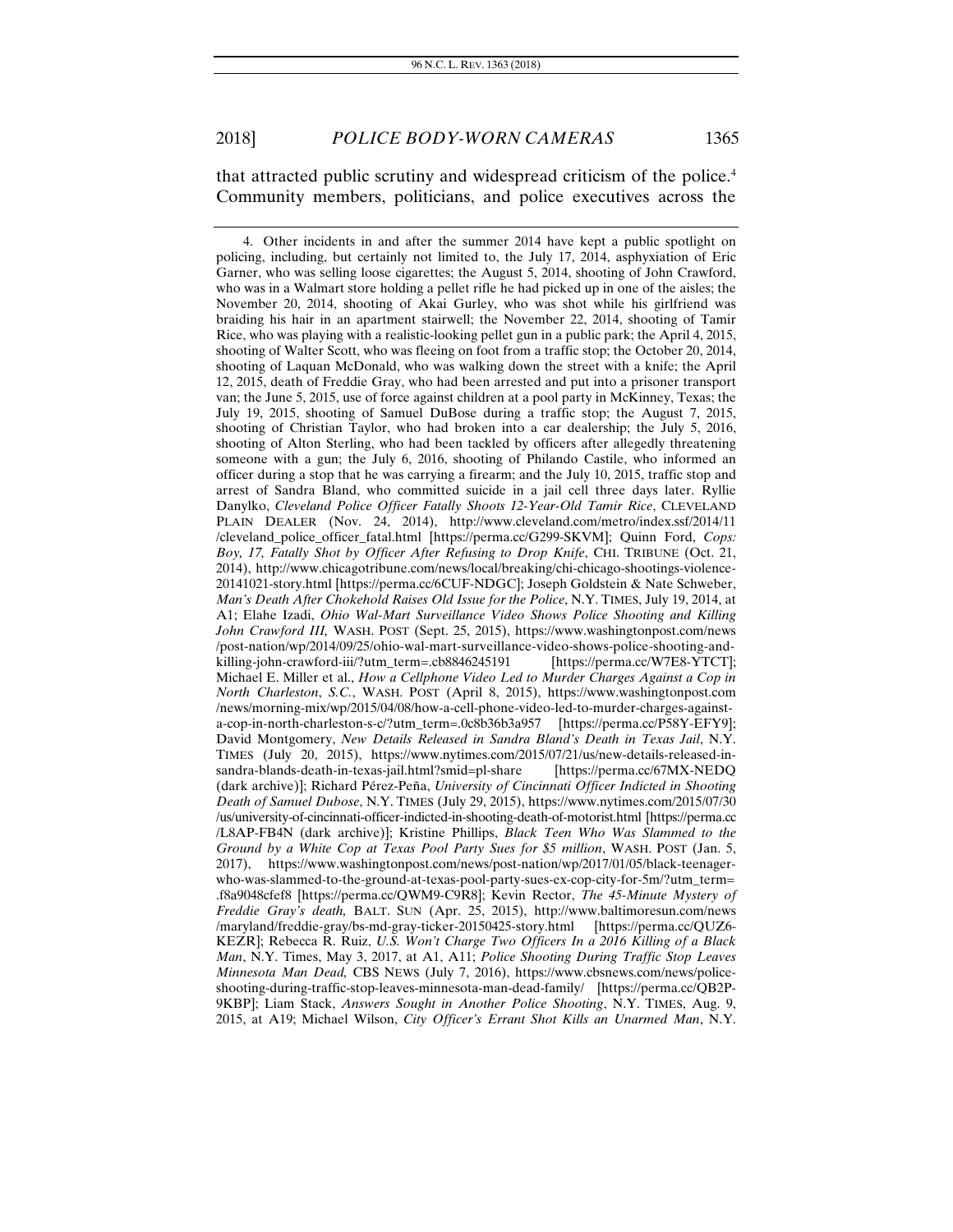country called for greater police accountability and improvements in police-community relations. Body-worn cameras ("body cams" or "BWCs") were and are widely seen as serving both ends.

The combination of public demand and federal or private funding has led thousands of police agencies to explore, adopt, and implement body-cam programs. A 2015 survey by the Major Cities Chiefs Association and the Major County Sheriffs' Association found that ninety-five percent of surveyed agencies had either implemented or were committed to implementing a BWC program.<sup>5</sup> By the middle of 2016, half of the seventy largest cities in the United States had begun using or committed to using BWCs.<sup>6</sup> In November of that year, a market survey commissioned by the National Institute of Justice identified sixty-six different BWC models by dozens of different vendors.<sup>7</sup> Competition between the largest vendors was fierce. In April 2017, TASER International officially changed its name to Axon—the name of its market-dominating body-cam system—and offered all interested police agencies free cameras for a year.8

Body-worn cameras are here, and more are coming.<sup>9</sup> It is not difficult to figure out why. As Howard Wasserman has pointed out:

Supporters promote body cameras as a panacea; they are spoken of as the singularly effective solution to the problem, able to prevent "another Ferguson." And the public perceives them as that comprehensive cure to the problem. Video tells us exactly what happened, entirely eliminates the he-said/he-said

 6. Rachel Lerman, *Body Cameras Now in Half of Big City Police Departments*, SEATTLE TIMES (July 7, 2016), https://www.seattletimes.com/business/technology/bodycameras-now-in-half-of-big-city-police-departments/ [https://perma.cc/V7RM-CLEZ].

 7. VIVIAN HUNG, STEVEN BABIN & JACQUELINE COBERLY, A MARKET SURVEY ON BODY WORN CAMERA TECH. 1–9 (2016), https://www.ncjrs.gov/pdffiles1/nij/grants /250381.pdf [https://perma.cc/LXD5-SYQF].

 8. Josh Sanburn, *The Company that Makes Tasers Is Giving Free Body Cameras to Police*, TIME (Apr. 5, 2017), http://time.com/4726775/axon-taser-free-body-cameras-police/ [https://perma.cc/27BN-J6AF].

TIMES, Nov. 22, 2014, at A1, A3. Whether any of the officers involved in these incidents acted appropriately or inappropriately is outside the scope of this discussion; I identify the incidents for the limited point of noting that they have drawn substantial and sustained public attention to policing.

 <sup>5.</sup> LAFAYETTE GRP., MAJOR CITIES CHIEFS & MAJOR CTY. SHERIFFS, SURVEY OF TECH. NEEDS—BODY WORN CAMERAS ii (2015), https://assets.bwbx.io/documents/users /iqjWHBFdfxIU/rvnT.EAJQwK4/v0 [https://perma.cc/QD3P-VUC2].

 <sup>9.</sup> Exactly *where* they are coming may depend on local characteristics. *See, e.g.*, Jeffrey S. Nowacki & Dale Willits, *Adoption of Body Cameras by United States Police Agencies: An Organisational Analysis*, 26 POLICING & SOC'Y 1 (2016) (finding that police agencies that identify as technological innovators are more likely to adopt BWCs, but "agencies with large operating budgets and agencies represented by collective bargaining units are less likely" to adopt them).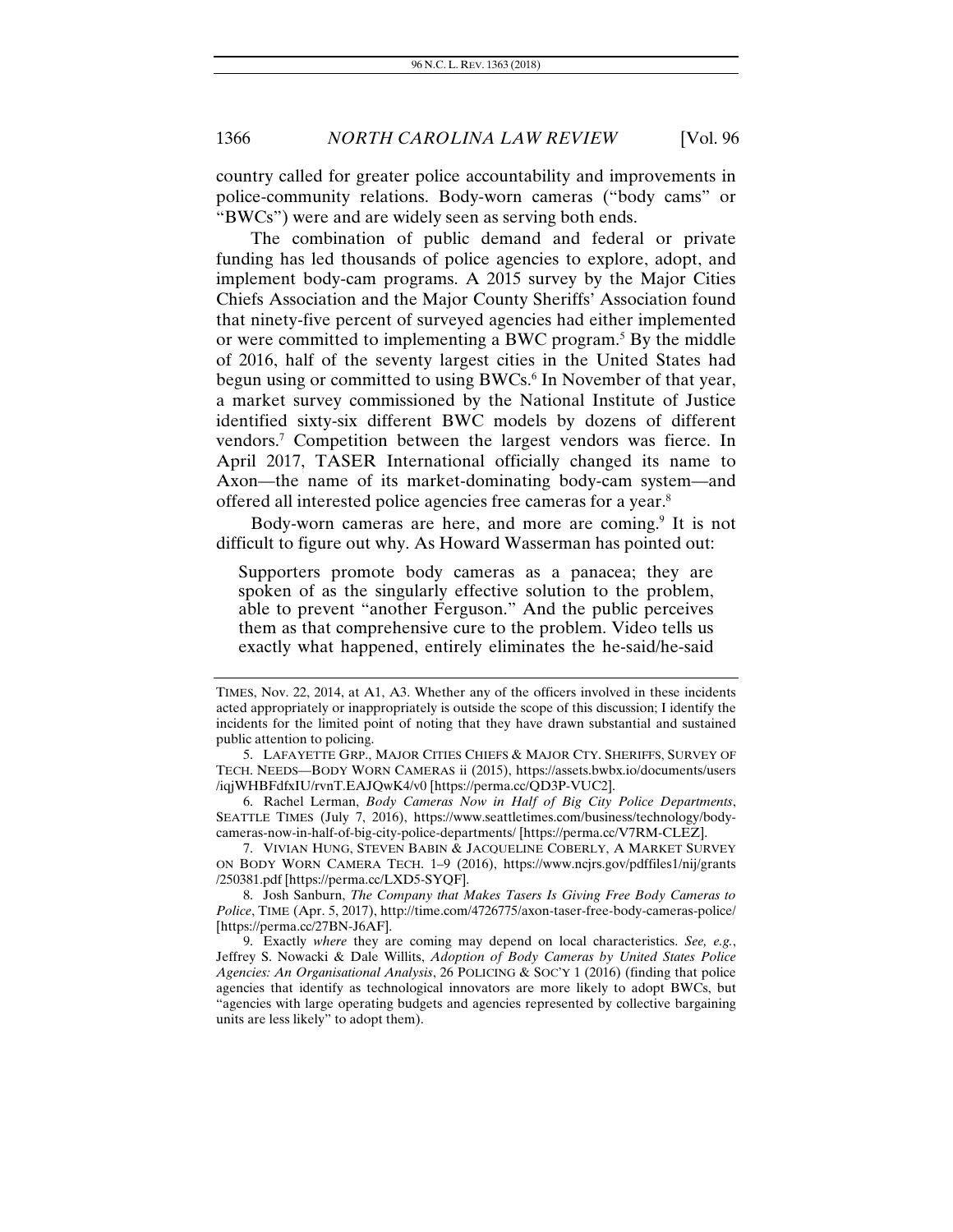ambiguity that often characterizes police-citizen encounters, and deters misbehavior by police and citizens.10

The popular belief in the inherent superiority of video footage has led to what Mary Fan calls the "camera cultural revolution."11 The result, she predicts, is that "the future will be recorded."12

Legal scholars have largely responded to this burgeoning new technology by addressing it through the framework of traditional discussions about privacy, police accountability, or the rules of evidence.13 Relatively few articles have gone further by identifying the potential benefits of BWCs and critically examining whether the adoption of this technology by police agencies can truly do what the

Body-worn cameras have also provided fodder for a slew of research by law students, the vast majority of which follows in the same vein. *See, e.g.*, Bradley X. Barbour, Note, *Big Budget Productions with Limited Release: Video Retention Issues with Body-Worn Cameras*, 85 FORDHAM L. REV. 1725, 1755 (2017); Joey Dhillon, Note, *Police Body-Mounted Cameras: Balancing the Interests of Citizens and the State, 25 S. CAL. REV. L. &* SOC. JUST. 69, 85 (2015); Kelly Freund, Note, *When Cameras Are Rolling: Privacy Implications of Body-Mounted Cameras on Police*, 49 COLUM. J. L. & SOC. PROBS. 91, 132–33 (2015); V. Noah Gimbel, Note, *Body Cameras and Criminal Discovery*, 104 GEO. L.J. 1581, 1585–86 (2016); Mindy Lawrence, Note, *Lights, Camera, Action: The Age of Body Cameras in Law Enforcement and the Effects of Implementing Body Camera Programs in Rural Communities*, 91 N.D. L. REV. 611, 613 (2015); Dru S. Letourneau, Comment, *Police Body Cameras: Implementation with Caution, Forethought, and Policy*, 50 U. RICH. L. REV. 439, 475 (2015); Richard Lin, Note, *Police Body Worn Cameras and Privacy: Retaining Benefits While Reducing Public Concerns*, 14 DUKE L. & TECH. REV. 346, 365 (2016); Kyle J. Maury, Note, *Police Body-Worn Camera Policy: Balancing the Tension Between Privacy and Public Access in State Laws*, 92 NOTRE DAME L. REV. 479, 551 (2016); Iesha S. Nunes, Note, *''Hands Up, Don't Shoot": Police Misconduct and the Need for Body Cameras*, 67 FLA. L. REV. 1811, 1843 (2015); Ethan Thomas, Note, *The Privacy Case for Body Cameras: The Need for a Privacy-Centric Approach to Body Camera Policymaking*, 50 COLUM. J.L. & SOC. PROBS. 191, 227–28 (2017).

 <sup>10.</sup> Howard M. Wasserman, *Moral Panics and Body Cameras*, 92 WASH. U. L. REV. 831, 833 (2015) (presenting exaggerated claims about body cameras as a foil).

 <sup>11.</sup> Mary D. Fan, *Justice Visualized: Courts and the Body Camera Revolution*, 50 U.C. DAVIS L. REV. 897, 907–08 (2017).

<sup>12.</sup> *Id.* at 928, 934.

<sup>13.</sup> *See, e.g.*, Mary D. Fan, *Privacy, Public Disclosure, Police Body Cameras: Policy Splits*, 68 ALA. L. REV. 395, 442 (2016); Stephen E. Henderson, *Fourth Amendment Time Machines (And What They Might Say About Police Body Cameras)*, 18 U. PA. J. CONST. L. 933, 972 (2016); Martina Kitzmueller, *Are You Recording This?: Enforcement of Police Videotaping*, 47 CONN. L. REV. 167, 170–73 (2014); Rachel Levinson-Waldman, *Hiding in Plain Sight: A Fourth Amendment Framework for Analyzing Government Surveillance in Public*, 66 EMORY L.J. 527, 614 (2017); Kami Chavis Simmons, *Body-Mounted Police Cameras: A Primer on Police Accountability vs. Privacy*, 58 HOW. L.J. 881, 884 (2015); Mark Tunick, *Regulating Public Access to Body Camera Footage: Response to Iesha S. Nunes, "Hands Up, Don't Shoot*,*"* 67 FLA. L. REV. F. 143, 150 (2016).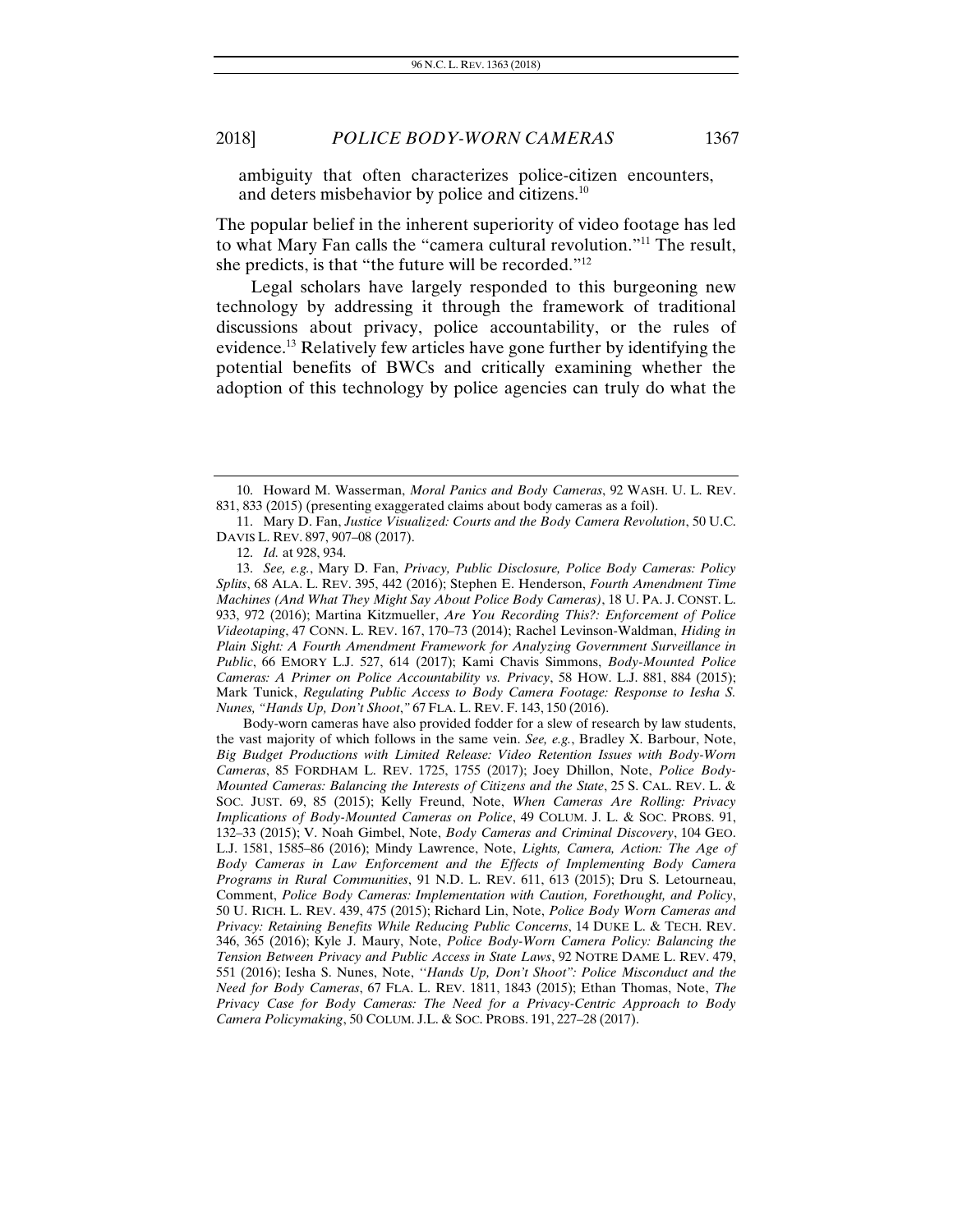many proponents claim.<sup>14</sup> This Article falls solidly into the latter camp.

This Article is not intended to endorse or condemn police body cams, but rather to identify and critically examine the potential benefits of the technology in light of its capabilities and limitations. For more than two years now, I have educated a variety of audiences about police BWCs, from state supreme court justices to practicing attorneys and from police executives to rank-and-file officers,<sup>15</sup> and I

 <sup>14.</sup> For exceptions, see Kami N. Chavis, *Body-Worn Cameras: Exploring the Unintentional Consequences of Technological Advances and Ensuring a Role for Community Consultation*, 51 WAKE FOREST L. REV. 985, 988–89 (2016); Caren Myers Morrison, *Body Camera Obscura: The Semiotics of Police Video*, 54 AM. CRIM. L. REV. 791, 795–96 (2017); Roseanna Sommers, *Developments in the Law: Policing* 128 HARV. L. REV. 1706, 1797 (2015); Wasserman, *supra* note 10, at 833.

 <sup>15.</sup> I have presented on police body-worn cameras for judicial audiences (including the Conference of Chief Justices; the Midwest Conference of Chief Justices and State Court Administrators; the National Consortium on Racial & Ethnic Fairness in the Courts; the Ohio Judicial Conference; the Missouri Judicial Conference; the North Dakota Judicial Conference; the South Carolina Judicial Conference; the Indiana Bench/Bar Conference; and the Kansas Judicial Conference); legal audiences (including the Defense Research Institute; the South Carolina Solicitors' Conference; and the National Association of Criminal Defense Lawyers Body-Camera Task Force); police audiences (including the Chicago Civilian Office of Police Accountability; the Peace Officers' Association of Georgia; a United States Inspectors General Investigators Training conference; senior executives at the Bureau of Alcohol, Tobacco, Firearms, and Explosives; the Federal Law Enforcement Training Center; and the Legal Liability and Risk Management Institute); and technology audiences (including the International Association of Privacy Professionals and the National Institute of Standards and Technology Public Safety Video Analytics Working Group). I have also presented similar information at talks at Savannah Law School, William & Mary Law School, and in multiple out-of-class presentations here at the University of South Carolina School of Law. My work on BWCs has been featured widely in the media both domestically and internationally. *See, e.g.*, Radley Balko, *Criminal Defense Attorney Group Releases Recommendations for Body Cameras*, WASH. POST (Mar. 22, 2017), https://www.washingtonpost.com/news/the-watch/wp/2017/03/22/criminal-defense-groupreleases-recommendations-for-body-cameras/?utm\_term=.582ccd752ef7 [https://perma.cc /J5UT-FEZD]; Radley Balko, *Police Cameras Are a Tool. It's How We Use This Tool That Matters*, WASH. POST (Mar. 15, 2016), https://www.washingtonpost.com/news/thewatch/wp/2016/03/15/police-cameras-are-a-tool-its-how-we-use-this-tool-that-matters/?utm \_term=.32b69e71b484 [https://perma.cc/9T32-AGUF]; The Fifth Estate, *Deception and Police-Worn Body Cameras*, YOUTUBE, at 0.33 (Nov. 4, 2016), https://www.youtube.com /watch?v=PQMLN\_nkGC4 [https://perma.cc/BP35-W77Y]; Yaniv Kubovich, *Police Body Cams Pit Violence Against Privacy,* HAARETZ (May 15, 2016), https://www.haaretz.com /israel-news/.premium-police-body-cams-pit-violence-against-privacy-1.5383104 [https://perma.cc /4YES-7JAR]; *Test: Wat Zie Jij in Deze Bodycam-Beelden?*, NOS (June 7, 2016), https://nos.nl/op3/artikel/2109597-test-wat-zie-jij-in-deze-bodycam-beelden.html [https://perma.cc /JRL7-XD4M]; *TODAY Show*: *Police Body Cameras: Can You Always Believe What They Show?* (NBC television broadcast May 16, 2016), https://www.today.com/video/policebody-cameras-can-you-always-believe-what-they-show-686449731595 [https://perma.cc/UX4Y -3EXW]; Timothy Williams et al., *Police Body Cameras: What Do You See?*, N.Y. TIMES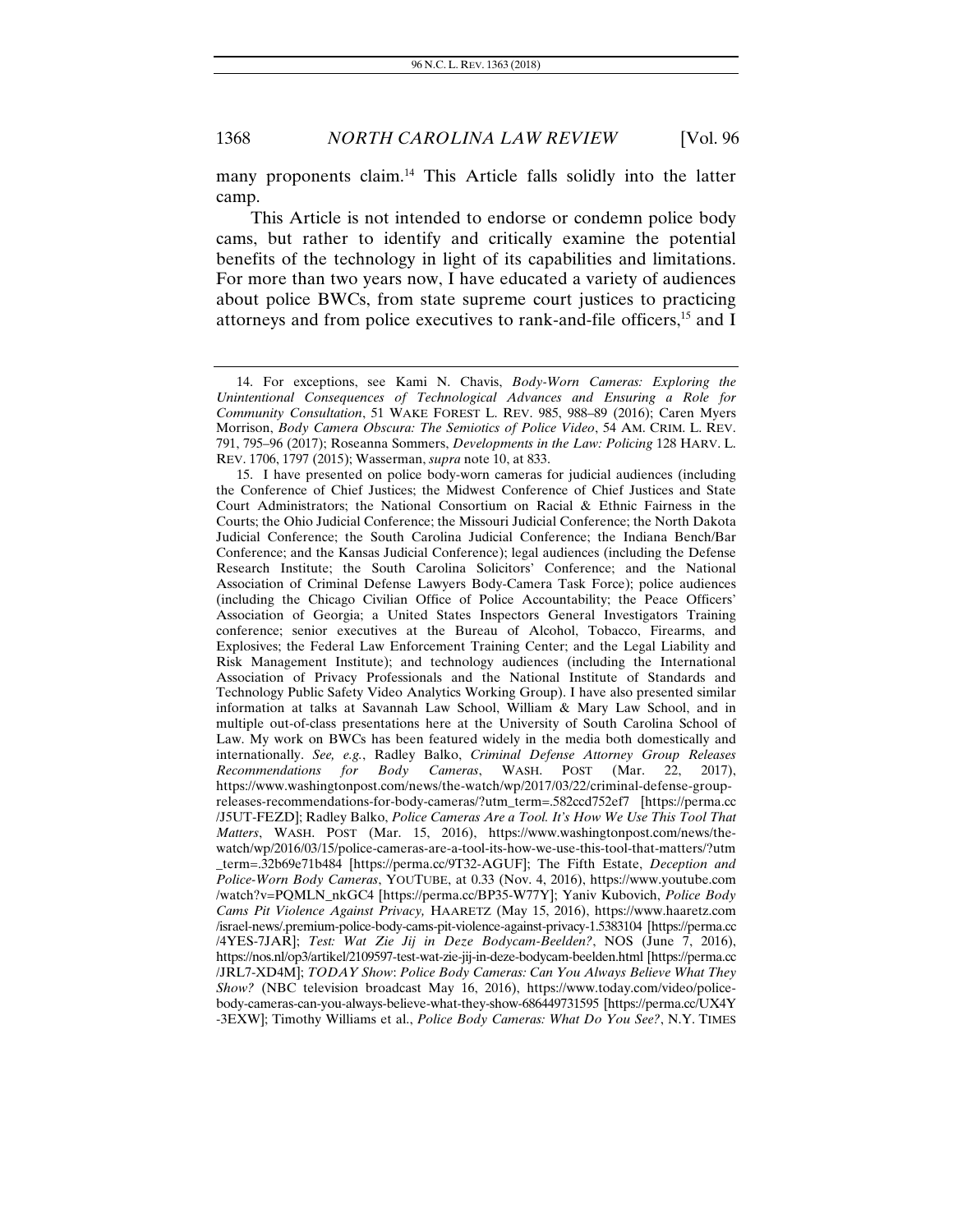have repeatedly been asked some variant of what appears to be a simple question: is the adoption of body cameras a good idea? My response is no doubt familiar to law students across the country: it depends. Body-worn cameras are a tool. Tools should be used to accomplish normatively desirable tasks when they are an efficient way of accomplishing or facilitating that task. Following that logic, tools should not be used when the task itself is inappropriate or when the tool is ill-suited for the job at hand. To make this point more directly, consider that most indelicate of tools: the hammer. For some tasks, such as putting in nails, the hammer is among the best possible tools to use. For other tasks, such as extracting nails, the hammer is a perfectly reasonable option even though other tools, such as a nail puller or cat's paw crowbar, may prove marginally more efficacious. For some tasks, such as cleaning a windshield, using a hammer will not only be ineffective, it may prove destructively counterproductive. And some tasks, like bashing in another person's head, are themselves so objectionable that a hammer should not be used even if its use would easily accomplish the task.

The analogy between body cams and hammers is, of course, inexact. While the relative capabilities and limitations of a hammer are both well-known and easily capable of being identified through even a superficial examination, the potential value and constraints of a body-worn camera system are more speculative and not immediately obvious. Regrettably, the lack of clear information can lead public officials and police executives to give substantially more consideration to the technical questions of *how* BWCs should be acquired and deployed than the more complicated questions of what agencies are trying to achieve with their use and whether BWCs are an appropriate and efficient tool.<sup>16</sup> That is, the real difficulty with body cams is both pinpointing ex ante what the jurisdiction or agency is trying to accomplish with a BWC system and recognizing the various factors that are likely to affect a body cams' value in that context.

This Article seeks to elevate public discourse about body-worn cameras. It provides a simplified framework that police executives, elected officials, and community members can apply to make more

<sup>(</sup>Apr. 1, 2016), https://www.nytimes.com/interactive/2016/04/01/us/police-bodycam-video .html [https://perma.cc/4DNC-456Z (dark archive)].

 <sup>16.</sup> This observation is not limited to BWC programs or to police agencies. Mats Alvesson and André Spicer have observed that this phenomenon, which they identify as an aspect of "functional stupidity," is endemic in private organizations. MATS ALVESON & ANDRÉ SPICER, THE STUPIDITY PARADOX 8–13 (2016).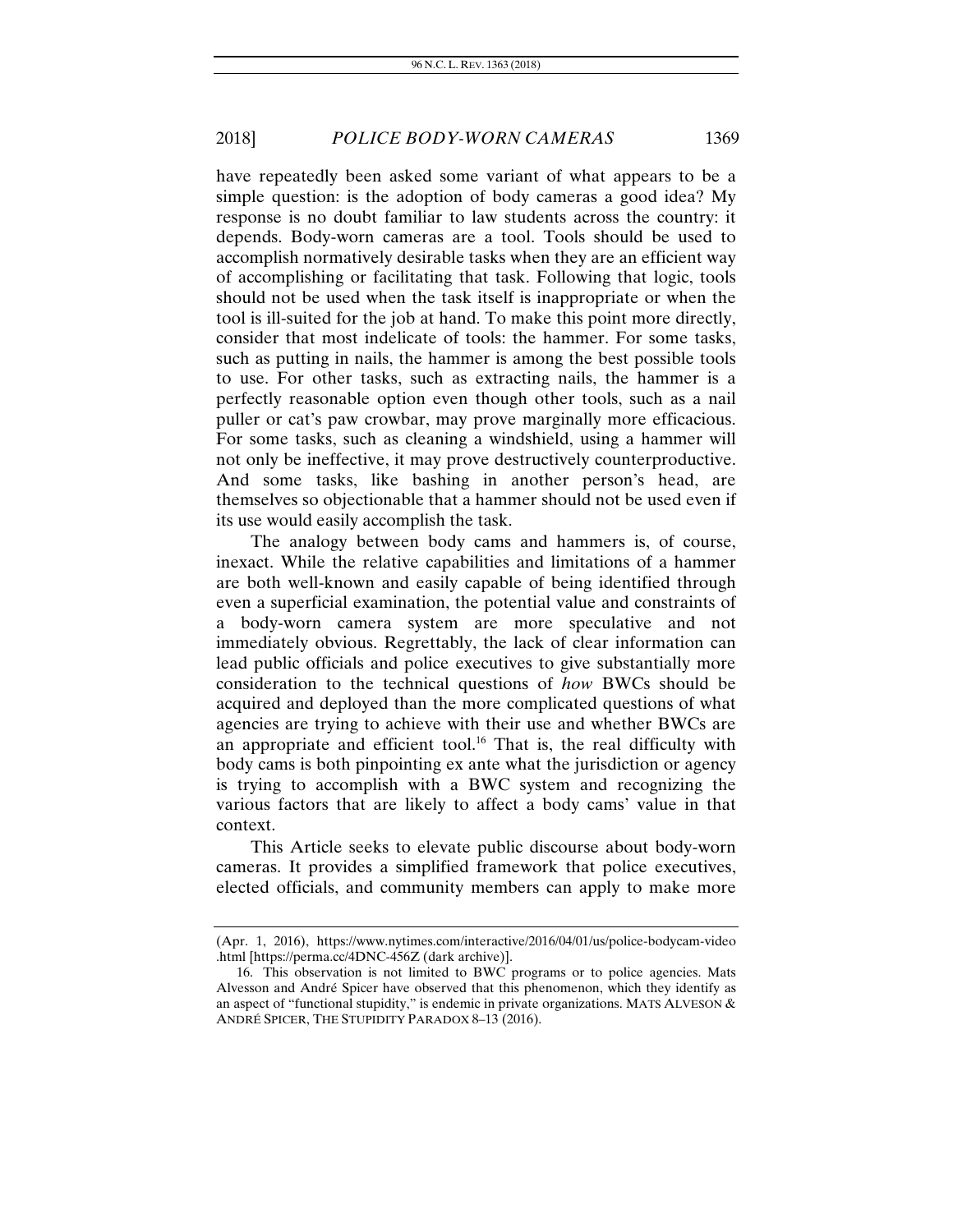informed decisions about whether and how to implement body-worn cameras.17

Part I reviews the justifications for, implementation of, and lessons learned from in-car camera systems (or "dash cams"). Although broadly accepted and widely used today, in-car camera systems were adopted by police agencies much more hesitantly and over a much longer period of time than BWC systems appear to be. Historically, dash cams were justified by their ability to record video that was believed to provide three discrete benefits: it was persuasive evidence in DUI cases, it could establish the validity of a defendant's consent to search a vehicle that contained drugs, and it was originally thought to help gather information about, if not reduce or eliminate, racial profiling. As officers and administrators became accustomed to the new technology, the list of potential benefits continued to grow. This Part discusses the results and shortcomings of one of the few studies that attempted a comprehensive review of in-car camera systems.

Part II tackles the multitude of different benefits that politicians, police executives, officers, and activists believe or have hoped that body-worn cameras will provide by offering a three-part taxonomy. All of the purported benefits fall, this Article asserts, into one of three categories: symbolic benefits, behavioral benefits, and informational benefits. The symbolic benefits of body cams relate to the potential effect on police-community relations and particularly the extent to which the adoption and implementation of a body-worn camera program can communicate to the public that the agency is aware of, respectful of, and responsive to concerns about accountability and transparency. The behavioral benefits relate to the purported ability of body-worn cameras to encourage lawful and appropriate behavior, increase civility, and decrease physical resistance by civilians and the use of force by officers. The informational benefits relate to the potential for BWC videos to provide more and better information about police encounters than we would otherwise have, along with the various uses to which that information could be put.

The potential benefits outlined in Part II are just that: *potential* benefits. Whether an agency that adopts body-worn cameras will

 <sup>17.</sup> *See* Floyd v. City of New York, 959 F. Supp. 2d 668, 685 (S.D.N.Y. 2013) (analyzing the unique benefits of body-worn cameras both generally and as applied to the case at hand, and "ordering the NYPD to institute a pilot program in which body-worn cameras will be worn for a one year period by officers on patrol in one precinct per borough").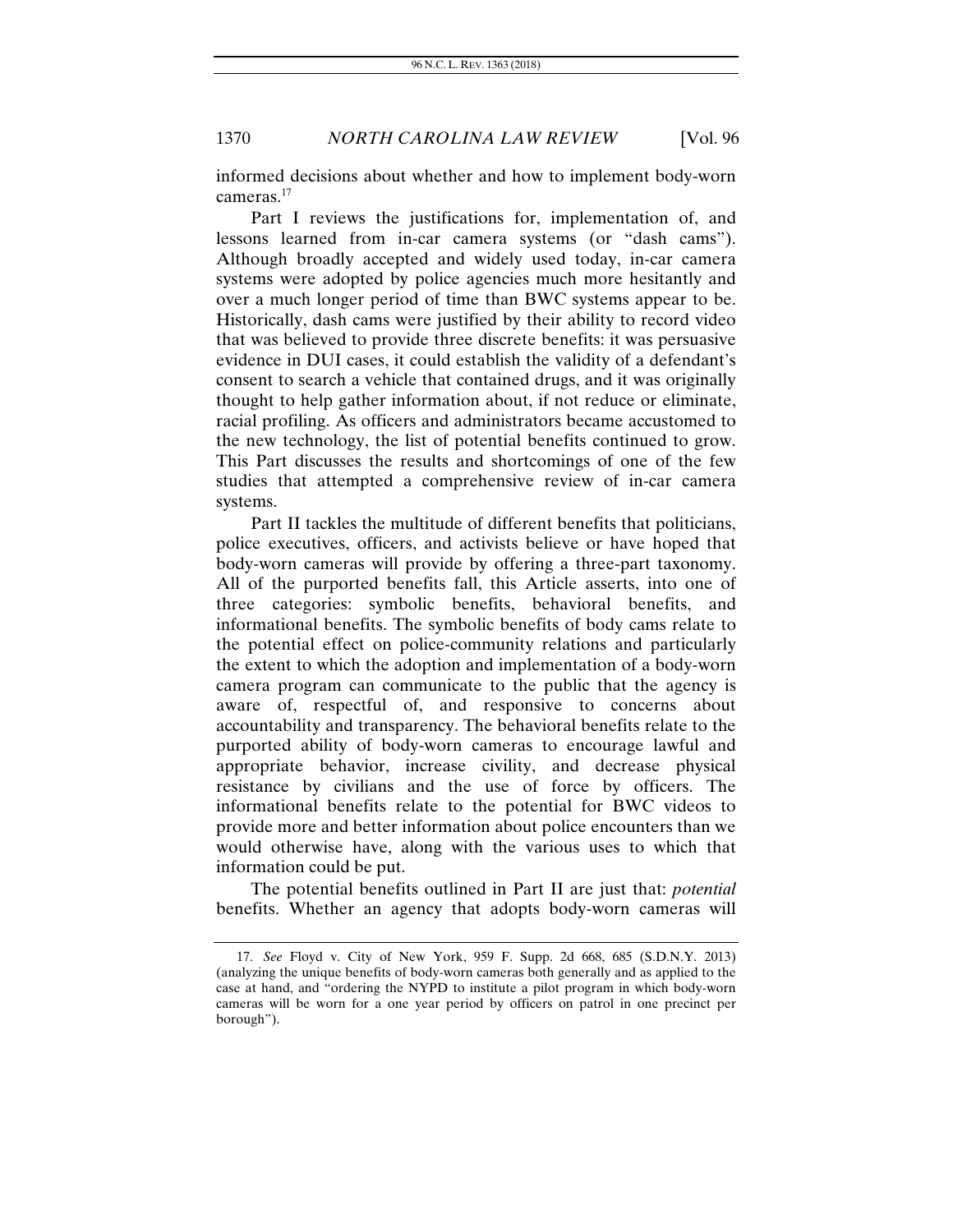enjoy those benefits depends heavily on the practical limitations of the technology and our ability to use it effectively and the policy choices that police agencies make when they implement a BWC program. Part III addresses the former, while Part IV reviews some of the more difficult aspects of the latter. This Article concludes that policymakers can make informed decisions about whether to adopt body cams, which camera system to use, and how to deploy BWCs only after reviewing the practical limitations and policy implications that affect each potential benefit and considering how to best manage any incidental effects.

#### I. A BRIEF HISTORY OF POLICE VIDEO

It is no exaggeration to say that today's police officers and the first "modern" police officers would scarcely recognize each other.<sup>18</sup> Most large cities in the United States had police departments by the 1850s, but the officers did not wear uniforms and were typically prohibited from carrying firearms.<sup>19</sup> As policing has evolved, it has adopted a range of once-new-and-now-familiar equipment and technology, some of which has dramatically changed the practice, and sometimes the very nature, of policing. Each change evoked acclaim and criticism from the public, police administrators, and officers themselves.20

Police communications have shifted from in-person interactions to police callboxes to in-car wireless radios to today's portable digital radios and cellular communications technology.<sup>21</sup> Dispatch and police records have changed from index cards and paper files to computeraided dispatch systems and electronic filing and records-management systems. Patrol routines, once limited to highly diffused officers working a foot-patrol beat, have so thoroughly shifted with the advent of police vehicles that "[t]he patrol car became the symbol of policing . . . represent[ing] mobility, power, conspicuous presence,

 <sup>18.</sup> Exactly when cities in the United States adopted the modern approach to policing is difficult to identify with any precision, but by all accounts the institution is less than 200 years old. Seth W. Stoughton, *The Blurred Blue Line: Reform in an Era of Public and Private Policing*, 44 AM. J. CRIM. L. 117, 125–27 (2017).

 <sup>19.</sup> WILLIAM J. BOPP & DONALD O. SCHULTZ, A SHORT HISTORY OF AMERICAN LAW ENFORCEMENT 27–28, 38 (1972).

<sup>20.</sup> *Id.* at 46–47; DAVID R. JOHNSON, AMERICAN LAW ENFORCEMENT: A HISTORY 25–26 (1981).

<sup>21.</sup> *See, e.g.*, *The Network*, FIRSTNET, https://www.firstnet.gov/network [https://perma.cc /J6PD-HV5G].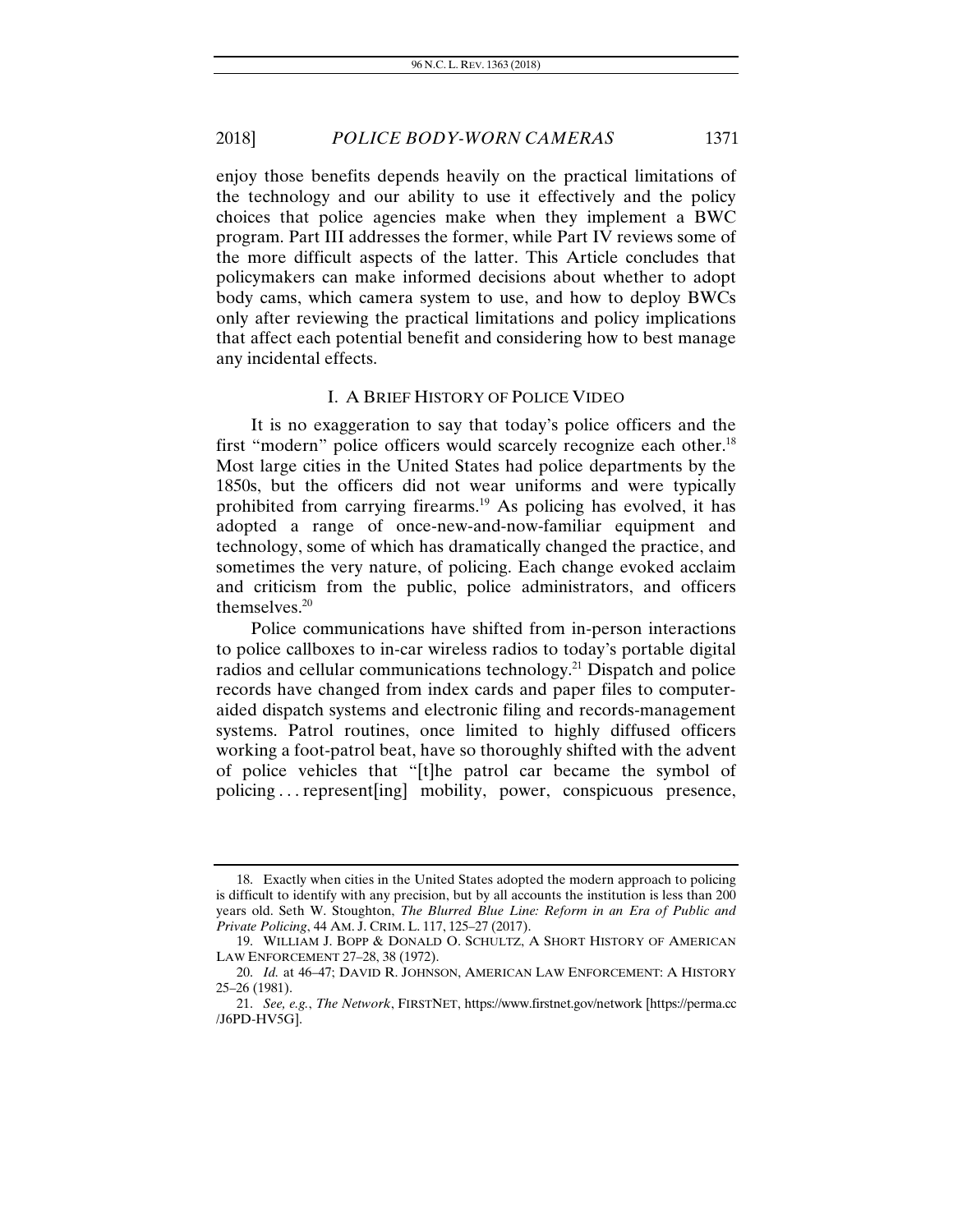control of officers, and professional distance from citizens."22 Police weaponry has changed, too. In the context of lethal weaponry, the revolvers of yesteryear have given way to the semi-automatic handguns that are issued today, with shotguns and rifles often added to the mix. The expansive menu of less-lethal weaponry starts with the original police weapon, the baton, and includes the chemical sprays and electric cattle prods that were used against demonstrators and protestors in the 1960s,<sup>23</sup> TASERS and other "stun guns" and the large caliber "baton round" launchers that date from the  $1970s$ ,  $24$ Pepperballs (a paintball filled with a liquid or powder irritating agent) in the late  $1990s$ ,<sup>25</sup> and the acoustic or microwave weaponry of the early- and mid-2000s.<sup>26</sup>

Investigative equipment and technology, too, has changed substantially. Police agencies around the country now employ automated license plate readers, gunfire detection systems,<sup>27</sup> radar and LIDAR speed detection devices, laser scanners for forensic measurements, drones and other remote-piloted robotic tools, and so on.

Comparatively speaking, the history of police-video recording is of much more recent vintage than other technological innovations. Although there were failed attempts to install cameras in police vehicles as early as the  $1930s^{28}$ —"[t]he camera was on a small tripod

 <sup>22.</sup> George L. Kelling & Mark H. Moore, *The Evolving Strategy of Policing*, 4 PERSP. ON POLICING 8 (1988).

 <sup>23.</sup> DARIES REJALI, TORTURE & DEMOCRACY 226–29 (2009); JEROME H. SKOLNICK & JAMES J. FYFE, ABOVE THE LAW: POLICE & THE EXCESSIVE USE OF FORCE 75 (Free Press et al. eds., 1993); Daniel A. Gross, *The Forgotten History of Mace, Designed by a 29-Year-Old and Reinvented as a Police Weapon*, SMITHSONIAN.COM (Nov. 4, 2014), http://www.smithsonianmag.com/history/forgotten-history-mace-designed-29 year-old-and-reinvented-police-weapon-180953239/#8meYgGEJ6oIMYyTE.99 [https://perma.cc /JFS6-8AWQ].

 <sup>24.</sup> REJALI, *supra* note 23, at 229.

<sup>25.</sup> *Advanced Interactive Systems, Inc. and PepperBall Technologies, Inc. Join Forces*, POLICEONE.COM (Apr. 7, 2004), https://www.policeone.com/police-products/less-lethal /press-releases/84200-Advanced-Interactive-Systems-Inc-and-PepperBall-Technologies-Inc-Join-Forces/ [https://perma.cc/8UXB-9WXH].

 <sup>26.</sup> Colin Moynihan, *Noise as a Weapon? Police Use of Sound Cannons Questioned*, N.Y. TIMES (June 1, 2017), https://www.nytimes.com/2017/06/01/nyregion/sound-cannonprotest-lawsuit-long-range-acoustic-device.html [https://perma.cc/DV2R-A7EN (dark archive)]; Rania Khalek, *6 Creepy New Weapons the Police and Military Use to Subdue Unarmed People*, ALTERNET (Aug. 1, 2011), http://www.alternet.org/story/151864/6\_creepy \_new\_weapons\_the\_police\_and\_military\_use\_to\_subdue\_unarmed\_people [https://perma.cc/GSF8- 5N2N].

 <sup>27.</sup> SHOTSPOTTER, http://www.shotspotter.com/ [https://perma.cc/553X-RK55].

 <sup>28.</sup> INT'L ASS'N OF CHIEFS OF POLICE, THE IMPACT OF VIDEO EVIDENCE ON MODERN POLICING: RESEARCH & BEST PRACTICES FROM THE IACP STUDY ON IN-CAR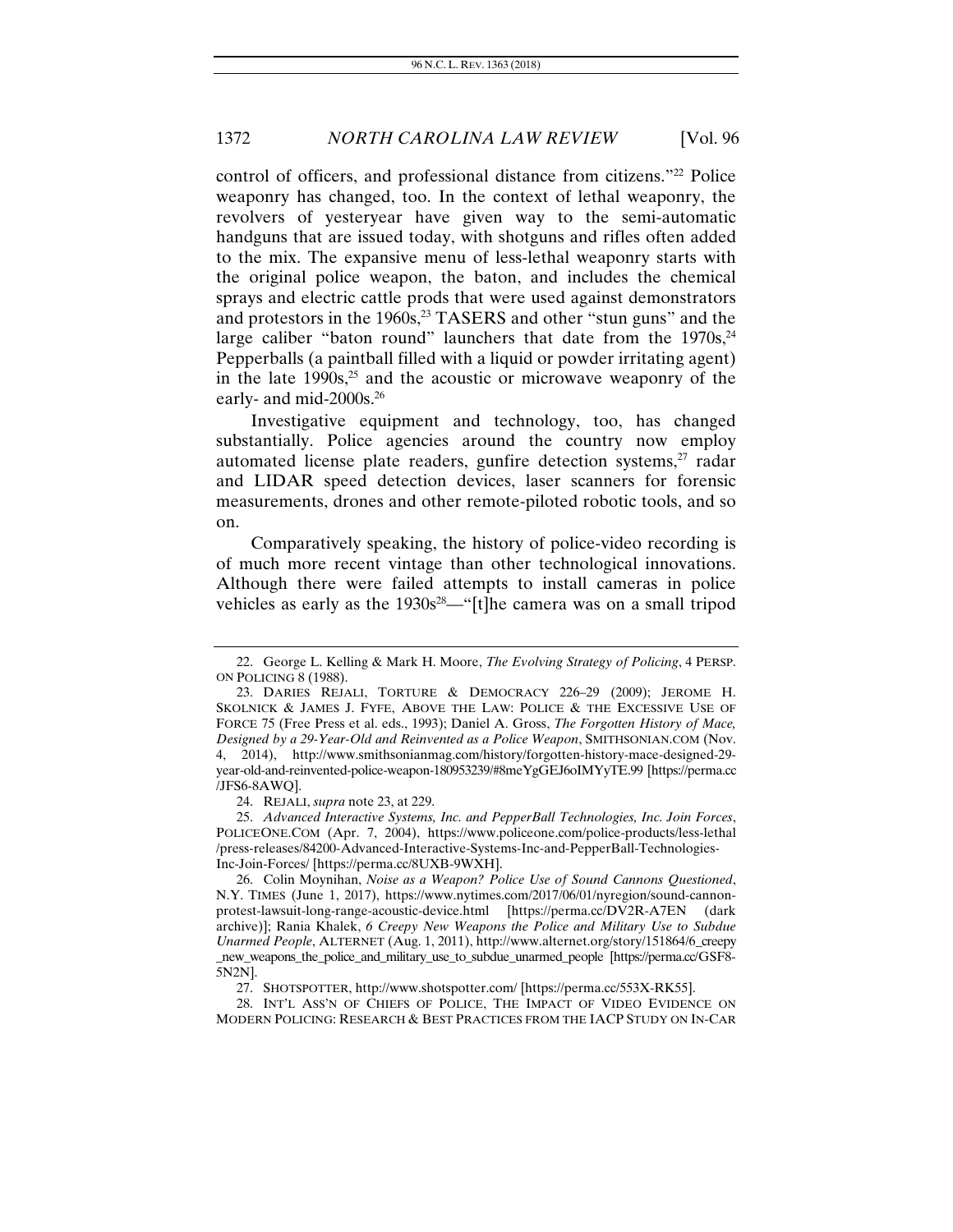that required the full passenger side of the front seat with the back seat fully loaded with a recorder and cables"29—it is more accurate to say that police-video recording is celebrating its thirtieth birthday.

When they were first commercially introduced in the late 1980s, dash cams were not particularly popular. The notion of private ownership of video-playing hardware was still new and largely alien. By 1985, only seventeen percent of households had a Video Cassette Recording ("VCR") system,<sup>30</sup> which some number of readers will recall played Video Home System ("VHS") tapes. Private ownership of those VHS cassettes—the recording medium of the day—was rare; rentals were the norm. In 1987, Paramount Pictures shocked the video industry by announcing that cassettes of *Top Gun* would be sold for a mere \$26.95, "the lowest introductory price ever asked for a major movie on cassette."31

In the policing context, the cameras that could be mounted in vehicles were large, difficult to install, and expensive.<sup>32</sup> Each unit had three components—the camera itself, a monochromatic playback unit that could be mounted overhead or between the front seats, and a VCR secured in a locking stainless steel box that was typically mounted in the passenger foot-well, the back seat, or the trunk; all of the components had to be wired together.<sup>33</sup> The high price and difficulty of installation and maintenance limited the initial adoption

29. INT'L ASS'N OF CHIEFS OF POLICE, *supra* note 28, at 5.

 30. Trish Hall, *Electronics: It's Not Home Without It*, N.Y. TIMES, Mar. 29, 1990, at C6.

31. *See* Aljean Harmetz, *Marketing 'Top Gun' Cassette*, N.Y. TIMES (Jan. 15, 1987), http://www.nytimes.com/1987/01/15/arts/marketing-top-gun-cassette.html [https://perma.cc /9VGA-WLYN (dark archive)].

 32. One news report from 1993 put the price of an in-car camera system at \$1,750. *Law Enforcement Agencies Get Cameras*, GOUPSTATE.COM, http://www.goupstate.com /article/NC/19931005/News/605197740/SJ/ [https://perma.cc/6LXW-SD6T (dark archive)]. Adjusted for inflation, the cost of the camera system in 2017 dollars is \$3,000. CPI INFLATION CALCULATOR, https://data.bls.gov/cgi-bin/cpicalc.pl?cost1=1750&year1 =199301&year2=201704 [https://perma.cc/TX9Y-L7KJ].

 33. The components of the L3's Mobile Vision In-Car Video System, for example, can still be found and purchased online. *M3 Mobile Vision MV-7 In Car Video System, VoiceLink Microphone + Extras*, EBAY, https://www.ebay.com/itm/M3-Mobile-Vision-MV-7-In-Car-Video-System-VoiceLink-Plus-Microphone-Extras-/132424099234 [https://perma.cc /VG88-W34L].

CAMERAS 5 (2004). The IACP report cites an article in *Popular Science* magazine but incorrectly reports that the article was about a Connecticut article in the 1960s. In fact, the article was published in September 1939 and is about Officer R.H. Galbraith of the California Highway Patrol. *Movie Camera in Police Car Puts Evidence on Film*, MODERN MECHANIX (Mar. 14, 2012), https://web.archive.org/web/20120314041757/http://blog .modernmechanix.com/2012/03/09/movie-camera-in-police-car-puts-evidence-on-film/ [https://perma.cc/XGU5-H2A6].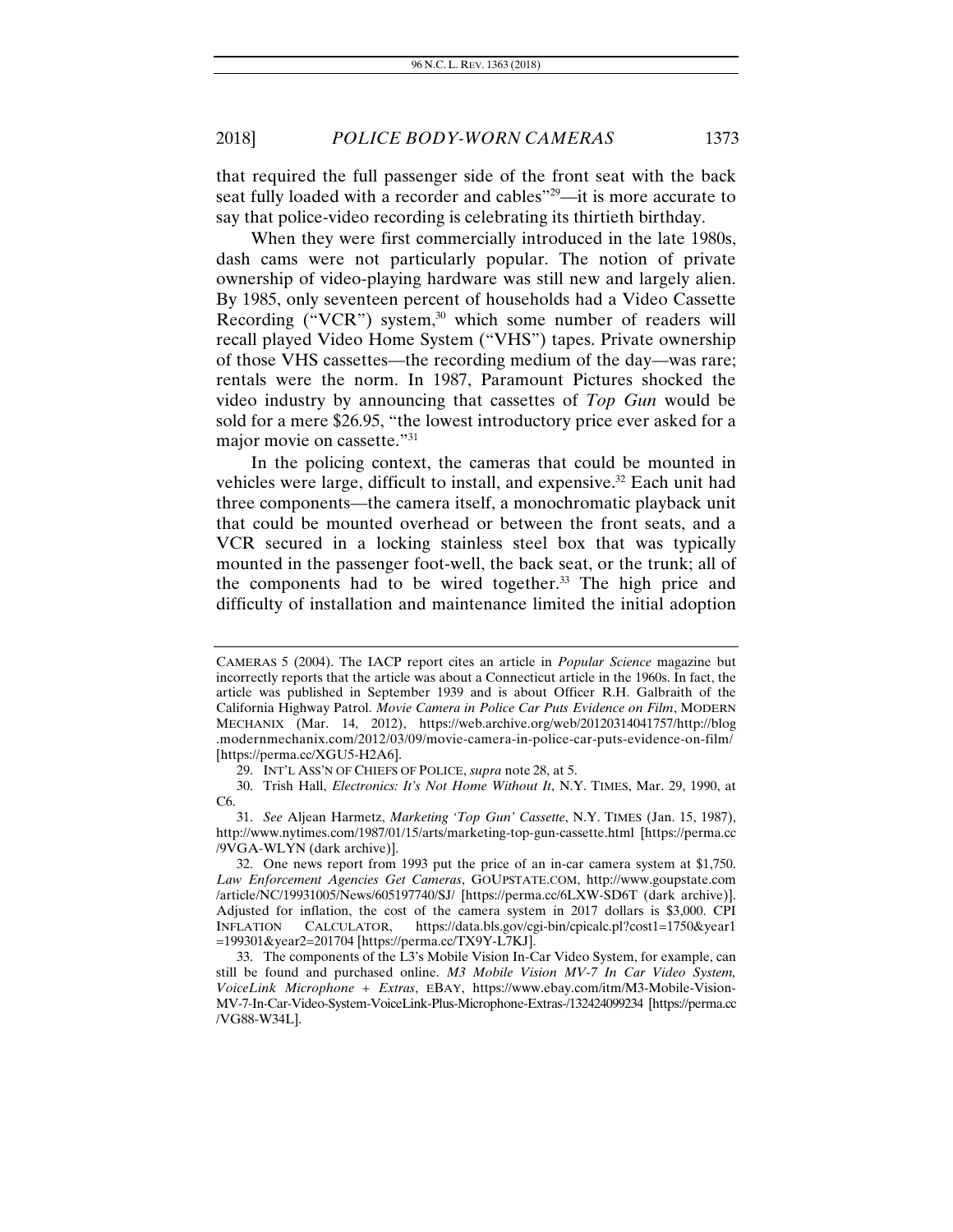by police agencies. It may also have been true that police executives did not feel a compelling need to adopt in-car camera systems; after all, officers had never had them before and their absence had not hindered police operations.

Over the next fifteen years, agencies began to adopt dash cams more readily for four separate reasons, presented here chronologically. First, Mothers Against Drunk Driving, which had been founded in 1980, began providing grants or directly purchasing in-car camera systems for police agencies in the late 1980s and early 1990s.34 For drunk-driving cases, video footage from in-car camera systems was viewed as "a 'defense killer'" that could dramatically increase the potential for a prosecution to end in a plea deal.<sup>35</sup> As public perceptions shifted, video footage was believed to be necessary for fact-finders to fairly assess the situation, including the defendant's performance on field sobriety exercises. Since 1998, for example, South Carolina has required video recordings in DUI prosecutions; subject to a few exceptions, the arresting officer must provide a video recording of the investigation both at the site of the stop and at the location of the breath testing or submit an affidavit explaining why video was not available.<sup>36</sup>

Second, dash cams were a response to the public outcry that followed from the Rodney King beating, fortuitously filmed by a bystander with a personal camcorder in March 1991. Then, as now, public demand for police accountability and the police interest in protecting officers from frivolous allegations of misconduct both contributed to the adoption of in-car camera systems.<sup>37</sup>

Third, by the mid-1990s, the Drug Enforcement Administration ("DEA") had become concerned about the number of drug possession cases that were not resulting in convictions. At issue in those cases was the validity of a motorist's consent to a police search of his vehicle.<sup>38</sup> The DEA began to offer funding for local police agencies to acquire in-car camera systems because the video would, they believed, help prosecutors prove to skeptical judges and juries that someone who was "transporting large quantities of narcotics and

 <sup>34.</sup> INT'L ASS'N OF CHIEFS OF POLICE, *supra* note 28, at 5.

<sup>35.</sup> *Law Enforcement Agencies Get Cameras*, *supra* note 32.

 <sup>36.</sup> Act of June 29, 1998, No. 434, 1998 S.C. Acts 3205 (codified as amended at S.C. CODE. ANN. § 56-5-2953 (2017)).

<sup>37.</sup> *See* Bob Sullivan, *Squad Car Video Cameras Go Digital*, NBC NEWS.COM (May 14, 2017), http://www.nbcnews.com/id/3078632/ns/technology\_and\_science-tech\_and \_gadgets/t/squad-car-video-cameras-go-digital/ [https://perma.cc/V7FQ-GQG6].

 <sup>38.</sup> INT'L ASS'N OF CHIEFS OF POLICE, *supra* note 28, at 5.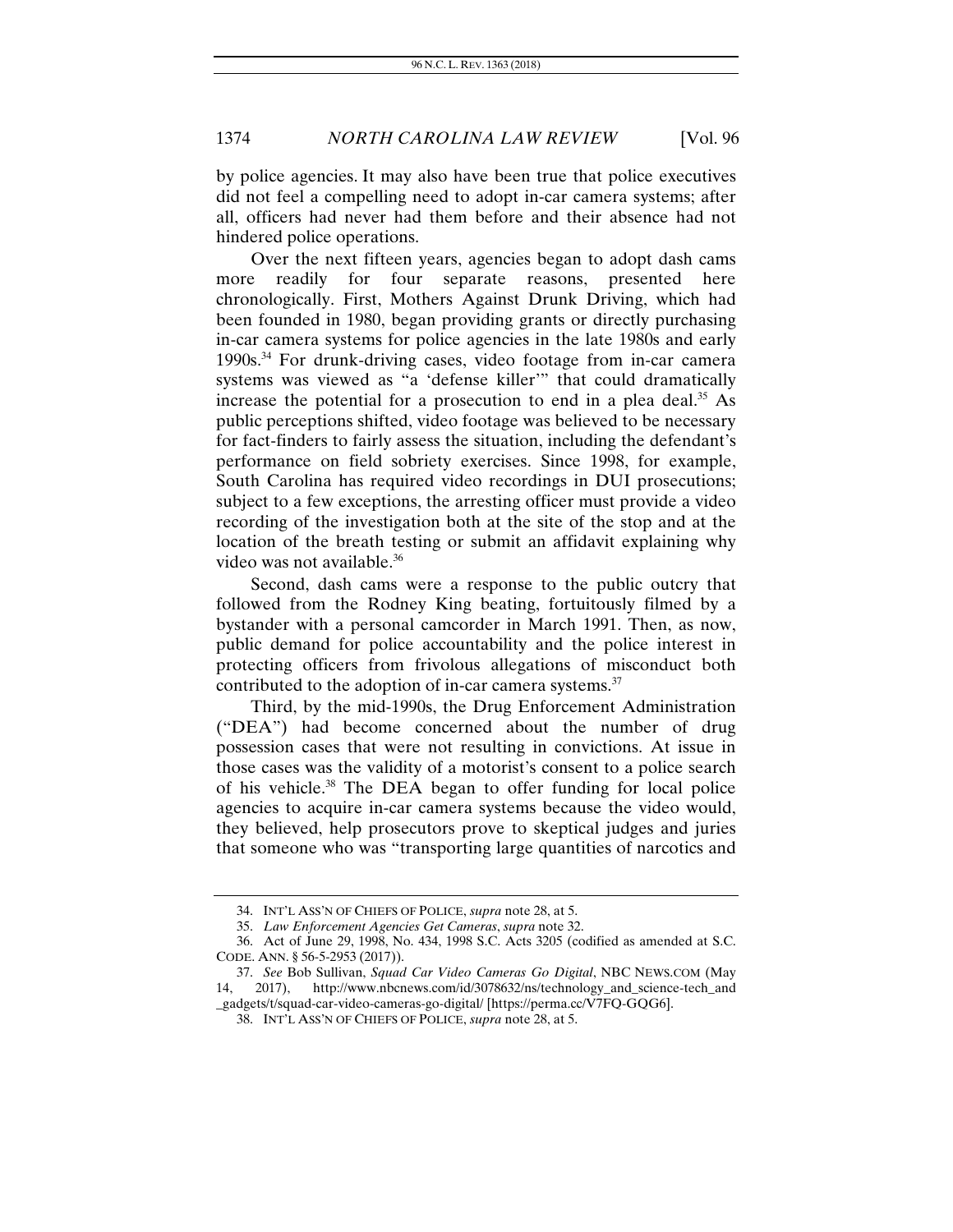hundreds-of-thousands of dollars of unexplainable cash would actually give the police permission to search his/her vehicle."39 And they continued to offer funding, in modest amounts, because video was powerful evidence. "Time and time again the camera documented the consented search, which was later used to gain a conviction."40

Fourth, by the end of the 1990s and through the early 2000s, public attention to and criticism of racial profiling led the Community Oriented Policing Services ("COPS") Office at the Department of Justice to offer substantial grant funding for agencies to purchase incar camera systems.41 In-car cameras were seen as a way to gather critical data without requiring officers to fill out cumbersome questionnaires after every traffic stop; legislation in Texas, Missouri, and Minnesota, for example, required officers to record race-related information after traffic stops but allowed agencies to install in-car cameras "in lieu of or in addition to collecting data."42

<sup>39.</sup> *Id.*

<sup>40.</sup> *Id.*

 <sup>41.</sup> INT'L ASS'N OF CHIEFS OF POLICE, *supra* note 28, at 1; U.S. DEP'T OF JUSTICE, COPS OFFICE, *U.S. Department of Justice Awards \$3.1 Million in Grants to Purchase In-Car Cameras* (Sept. 18, 2003), https://web.archive.org/web/20031124102306 /http://www.cops.usdoj.gov:80/Default.asp?Item=950 [https://perma.cc/7X4Y-437E]; U.S. DEP'T OF JUSTICE, COPS OFFICE, *U.S. Department of Justice Announces \$3 Million in Grants to Purchase In-Car Cameras* (Nov. 13, 2002), https://web.archive.org/web /20030316233659/http://www.cops.usdoj.gov:80/default.asp?Item=742 [https://perma.cc/T6VG-6BBL]; U.S. DEP'T OF JUSTICE, COPS OFFICE, *U.S. Department of Justice Announces \$3.2 Million in Grants to Purchase In-Car Cameras* (Sept. 21, 2001), https://web.archive.org/web /20011119131008/http://www.usdoj.gov:80/cops/news\_info/press\_releases/pr\_9\_21\_01c.htm [https://perma.cc/GBG6-HFA3]. It was also perceived at the time that there was an increase in the number of assaults on officers and that in-car camera systems would increase officer safety. *Id.* The Law Enforcement Officers Killed & Assaulted Data collected and maintained by the Federal Bureau of Investigation does not support the observation that there was a long-term increase in assaults on officers. There was a dramatic drop in assaults on officers in 1996 (46,608 assaults on offices compared to a tenyear average of 63,475 assaults on officers) with an increase in 1997 (52,149 assaults on officers compared to a ten-year average of 62,576 assaults) and 1998 (60,673 assaults on officers compared to 62,768 assaults). Over the next few years, the number of assaults on officers fluctuated between almost 56,000 in 1999 and over 59,000 in 2002, yet the average continued to drop from 62,148 in 1999 to 58,049 in 2002. *Law Enforcement Officers Killed and Assaulted: Number of Assaults and Percent Injured by Type of Weapon, 1996–2005*, UNIFORM CRIME REPORTING PROGRAM (2005), https://www2.fbi.gov/ucr/killed/2005 /table68.htm [https://perma.cc/B25R-8P2M].

<sup>42.</sup> *See, e.g.*, AMY FARRELL ET AL., NEW CHALLENGES IN CONFRONTING RACIAL PROFILING IN THE 21<sup>ST</sup> CENTURY: LEARNING FROM RESEARCH & PRACTICE 121 (2003); Florangela Davila, *Mayor's Plan Will Gather Race Data*, SEATTLE TIMES (July 19, 2002), http://community.seattletimes.nwsource.com/archive/?date=20020719&slug=race19m [https://perma.cc/Z8YK-6QQA].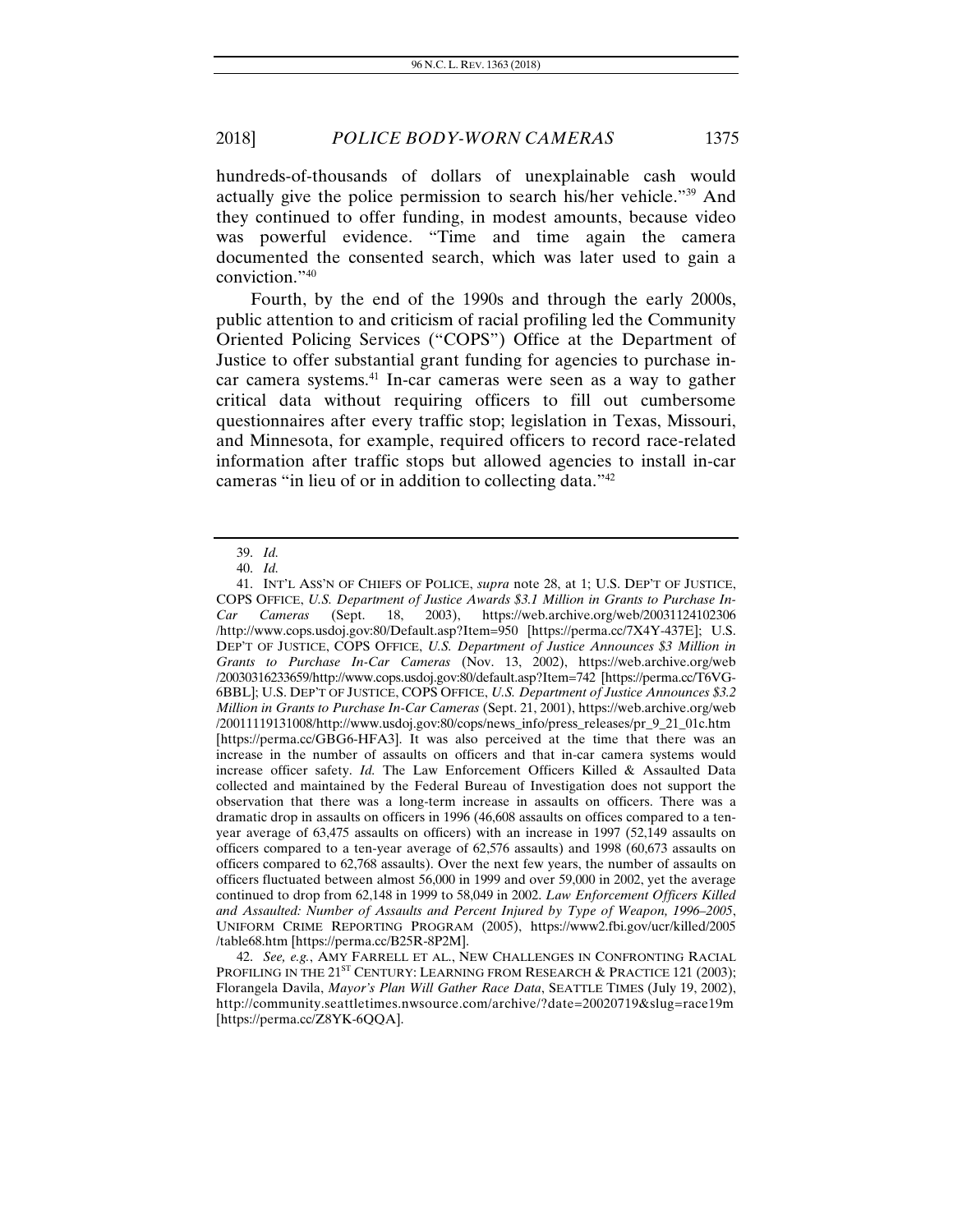Given these pressures and incentives, it should not be surprising that in-car camera systems spread across the policing industry. In 2000, only  $37\%$  of police agencies used in-car video cameras.<sup>43</sup> By 2007, that number had climbed to more than  $60\%$  of agencies,<sup>44</sup> and by 2013, the most recent year for which data are available, it had reached 70% of agencies; today, it is almost certainly an even higher percentage.45 The total number of vehicles equipped with camera systems had also jumped dramatically. In 2000, in-car camera systems had been installed in only 3,400 of state police and highway patrol vehicles; by 2003, that number had grown to more than 17,500, "representing 72% of total state patrol vehicles."46

In 2001, the International Association of Chiefs of Police conducted a study of in-car camera systems at the behest of the COPS Office. Researchers employed a series of surveys, focus group discussions, and interviews at dozens of state police agencies and highway patrols that had received funding through the COPS In-Car Camera Initiative. The first phase of the study involved forty-seven police agencies and focused on "selection, acquisition, installation and maintenance of in-car cameras systems, the development of relevant policies and procedures, and in-car camera operation and training. Agencies were also asked to highlight the obstacles encountered as well as the benefits derived from the use of in-car cameras."<sup>47</sup> The second phase of the study was limited to twenty-one agencies and focused on "both the problems and successes that have arisen since the implementation of their [in-car camera] program" as identified in the "perceptions of prosecutors, police line officers, police mid-level

 <sup>43.</sup> Matthew J. Hickman & Brian A. Reaves, U.S. Dep't of Justice, Bureau of Justice Stat., NCJ 196002, Local Police Departments 2000, at iv (2003), https://www.bjs.gov /content/pub/pdf/lpd00.pdf [https://perma.cc/7TBV-CHJS]. Earlier data are unavailable; prior to 2000, the Law Enforcement Management and Administrative Statistics survey did not include questions about camera use. *See* Brian A. Reaves, U.S. Dep't of Justice, Bureau of Justice Stat., NCJ-148822, Local Police Departments 1993 (1996), https://www.bjs.gov/content/pub/pdf/Lpd93.pdf [https://perma.cc/W6TS-J48K]; Brian A. Reaves & Andrew L. Goldberg, U.S. Dep't of Justice, Bureau of Justice Stat., NCJ 173429, Local Police Departments 1997 (2000), https://www.bjs.gov/content/pub/pdf /lpd97.pdf [https://perma.cc/GP64-LUX4].

 <sup>44.</sup> BRIAN A. REAVES, U.S. DEP'T OF JUSTICE, BUREAU OF JUSTICE STAT., NCJ 231174, LOCAL POLICE DEPARTMENTS 2007, at 7 (2010), https://bjs.gov/content/pub/pdf /lpd07.pdf [https://perma.cc/2X24-DJ4H].

 <sup>45.</sup> BRIAN A. REAVES, U.S. DEP'T OF JUSTICE, BUREAU OF JUSTICE STAT., NCJ 248767, LOCAL POLICE DEPARTMENTS, 2013: EQUIPMENT AND TECHNOLOGY 4 (2015), https://www.bjs.gov/content/pub/pdf/lpd13et.pdf [https://perma.cc/BQZ9-93KW].

 <sup>46.</sup> INT'L ASS'N OF CHIEFS OF POLICE, *supra* note 28, at 6.

 <sup>47.</sup> *Id.* at 7.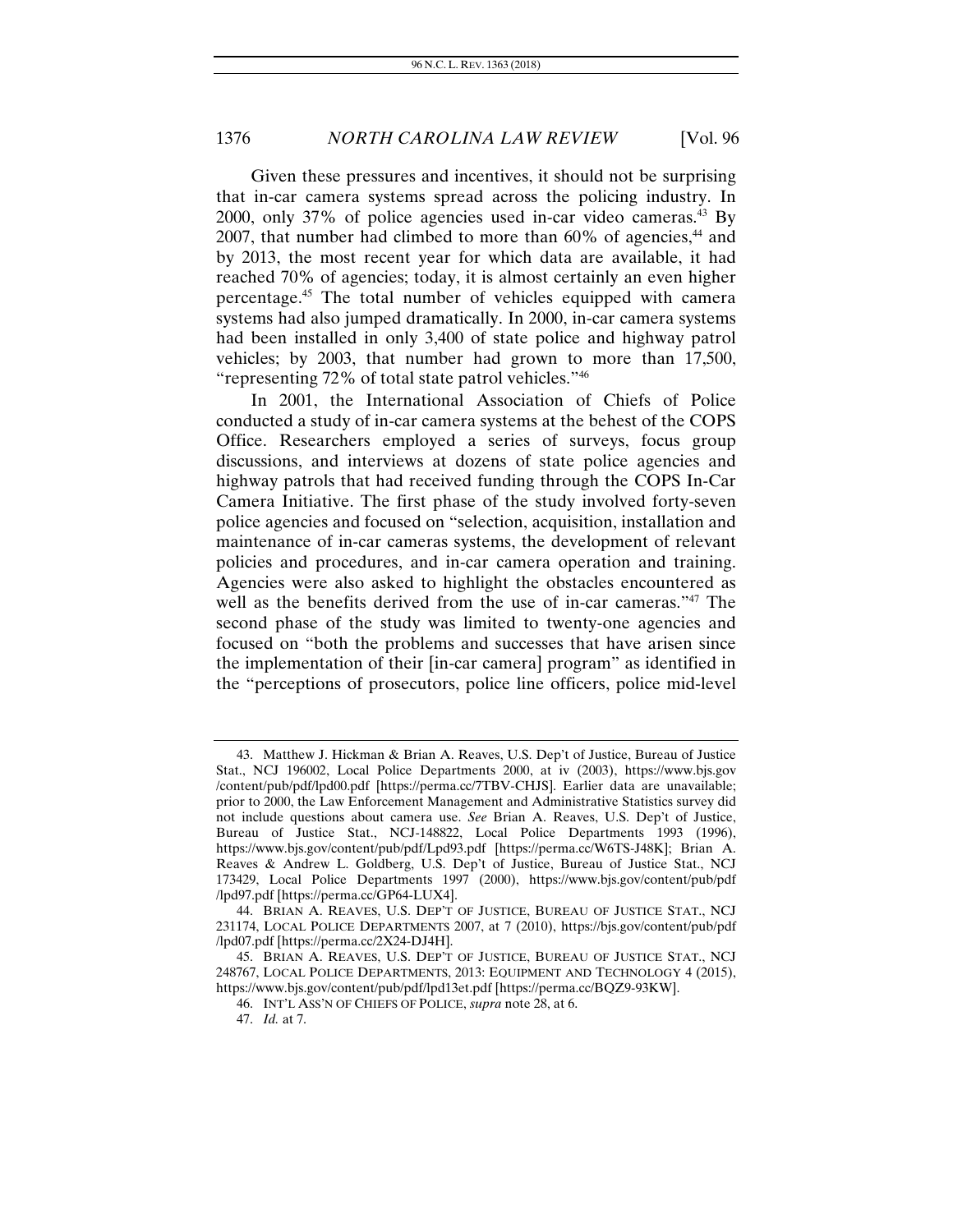managers and executive staff, as well as private citizens."48 That study identified a series of benefits, including:

- Enhancing officer safety[;]
- Improving agency accountability[;]
- Reducing agency liability[;]
- Simplifying incident review[;]
- Enhancing new recruit and in-service training (post-incident use of videos)[;]
- Improving Community/Media perceptions[;]
- Strengthening police leadership[;]
- Advancing prosecution/case resolution[;]
- Enhancing officer performance and professionalism[;]
- Increasing homeland security[; and]
- Upgrading technology policies and procedures.<sup>49</sup>

Importantly, the study reflects individuals' *perceptions* and does not attempt to track more objective measures. In the context of officer safety, for example, the study concluded that "33% of the officers reported in the survey that the use of the cameras caused them to feel safer on the job, while 64% reported that the use of the camera has had no impact on their level of personal safety."50 But the study did not attempt to identify whether officers were, in fact, any safer after the introduction of cameras than they had been before. In the same vein, civilians who were surveyed were asked about whether being recorded would affect their behavior or their willingness to file a complaint, but there was no attempt to determine empirically whether these perceptions were accurate reflections of actual practice.51 The ultimate findings of the study reflected an enthusiastic, if empirically dubious, endorsement of the value of in-car camera systems,<sup>52</sup> along with exhortations that proper policies and management are essential elements of success and this cautionary note: "[O]nce the agency commits to the use of the in-car cameras, the use of the systems will become the norm and not the exception.

 <sup>48.</sup> *Id.*

 <sup>49.</sup> *Id.* at 2.

 <sup>50.</sup> *Id.* at 13.

 <sup>51.</sup> *Id.* at 21.

 <sup>52.</sup> Representative conclusions include statements such as, "The in-car camera is an unbiased witness to events to ensure the accountability and the integrity of their officers." *Id.* at 25.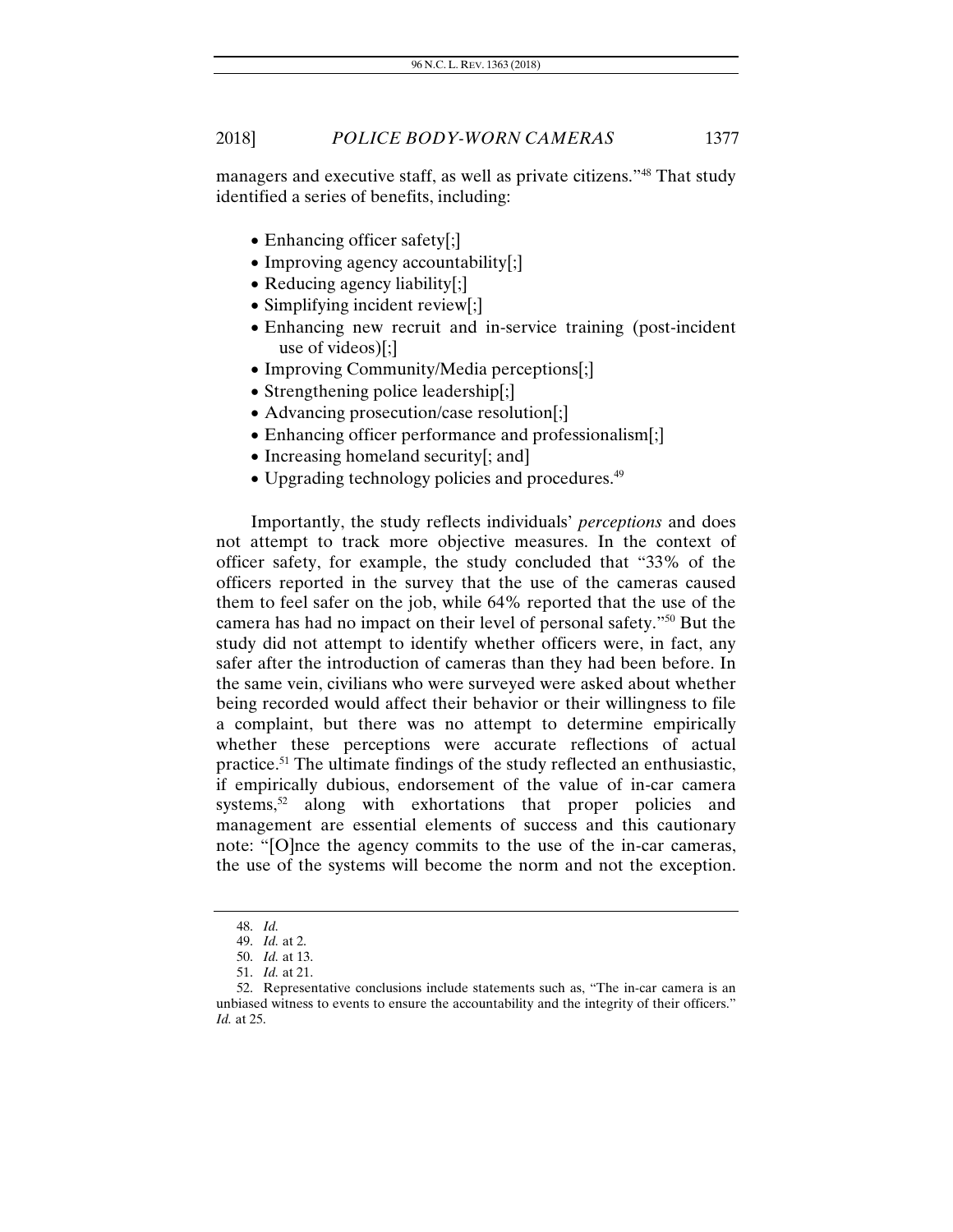Community leaders, the courts, and investigators will expect video evidence in all cases."53

If the history of in-car cameras tells us anything, it is that video recording technology will fully solve the problems it was intended to solve only rarely, if at all. Prosecutions for DUI, suppression motions that attack the validity of consent, and racial profiling remain active and, in some cases, are quite difficult problems to manage. Video footage has certainly proven valuable on some occasions, but acknowledging that cameras have been and can be *part* of a solution is not to suggest that they are *the* solution.

#### II. THE POTENTIAL BENEFITS OF BODY-WORN CAMERAS

Today, the public conversation about body-worn camera systems largely mirrors the historical expectations of the various benefits that police agencies and the public could realize by adopting in-car camera systems. Commentators have provided a veritable laundry list of advantages, but there has been little in the way of consistency in how those advantages are defined. This Part offers a taxonomy inspired by the tripartite justifications that Judge Scheindlin provided for ordering the New York Police Department to begin a trial of BWCs as one of the remedies in the *Floyd v. City of New York*54 litigation:

Video recordings will serve a variety of useful functions. First, they will provide a contemporaneous, objective record of stops and frisks, allowing for the review of officer conduct by supervisors and the courts.... Second, the knowledge that an exchange is being recorded will encourage lawful and respectful interactions on the part of both parties. Third, the recordings will diminish the sense on the part of those who file complaints that it is their word against the police, and that the authorities are more likely to believe the police. Thus, the recordings should also alleviate some of the mistrust that has developed between the police and the black and Hispanic communities, based on the belief that stops and frisks are overwhelmingly and unjustifiably directed at members of these communities.<sup>55</sup>

Those justifications gave rise to three categories that encompass all the potential benefits of body-worn camera systems: symbolic benefits, behavioral benefits, and informational benefits.

 <sup>53.</sup> *Id.* at 26.

 <sup>54. 959</sup> F. Supp. 2d 668, 685 (S.D.N.Y. 2013).

 <sup>55.</sup> *Id.* at 685.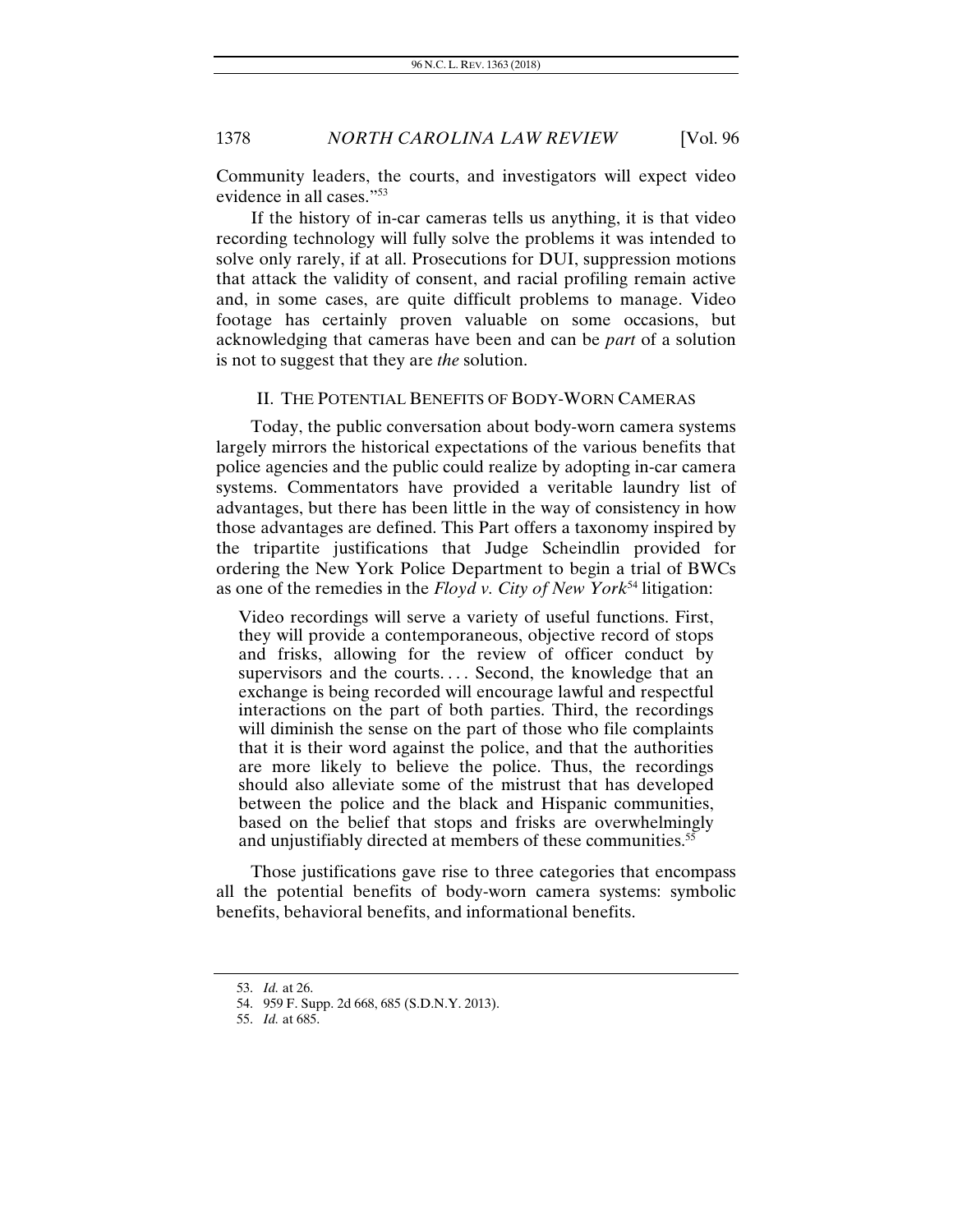#### *A. Symbolic Benefits*

In May 2015, the Presidential Task Force on 21st Century Policing released its final report.<sup>56</sup> It opens with the following statement: "Trust between law enforcement agencies and the people they protect and serve is essential in a democracy. It is key to the stability of our communities, the integrity of our criminal justice system, and the safe and effective delivery of policing services."<sup>57</sup> Citing work by Yale Law School professor Tom Tyler and by sociologist M. Somjen Frazer, the report explicitly ties public trust to the perception that the police are legitimate authorities.<sup>58</sup> Ultimately, the Task Force would make a series of recommendations that it organized into six different "pillars," the first of which was "building trust and legitimacy."59

Legitimacy has become a buzzword in policing circles, and for good reason. Research suggests that community members who view police as legitimate are more likely to obey the law, cooperate with officers, and take a favorable view of public policies that increase police authority.60 When members of the public perceive the police as less legitimate, in contrast, their distrust of police can make them less likely to call for police assistance or cooperate with officers.<sup>61</sup> Distrust can handicap officers' efforts in the very environments that are most

 61. *See* Mike Hough et al., *Procedural Justice, Trust, and Institutional Legitimacy*, 4 POLICING 203, 207 (2010) ("[P]ublic cooperation with the police was . . . strongly predicted by legal cynicism, perceived, police legitimacy, and personal morality.").

 <sup>56.</sup> PRESIDENT'S TASK FORCE ON 21ST CENTURY POLICING, FINAL REPORT OF PRESIDENTIAL TASK FORCE ON 21ST CENTURY POLICING (2015).

<sup>57.</sup> *Id.* at 1.

<sup>58.</sup> *Id.* at 5 n.2.

<sup>59.</sup> *Id.* at 9.

 <sup>60.</sup> *See* Jason Sunshine & Tom R. Tyler, *The Role of Procedural Justice and Legitimacy in Shaping Public Support for Policing*, 37 LAW & SOC'Y REV. 513, 514 (2003) (studying how police legitimacy influences "behavioral compliance with the law, behavioral cooperation with the police, and public willingness to support policies that empower the police to use their discretion in enforcing the law"); Tom R. Tyler & Jeffrey Fagan, *Legitimacy and Cooperation: Why Do People Help the Police Fight Crime in Their Communities?*, 6 OHIO ST. J. CRIM. L. 231, 233–35 (2008) (contrasting two models of community cooperation with police, and concluding that increased perception of police decisions as legitimate more effectively motivates cooperation than does imposing sanctions and incentives); see also E. ALAN LIND & TOM R. TYLER, THE SOCIAL PSYCHOLOGY OF PROCEDURAL JUSTICE 64 (1988) (describing the effect of community perceptions of police legitimacy); E. ALLAN LIND & TOM R. TYLER, WHY PEOPLE OBEY THE LAW 5 (2006) (discussing citizens' concerns with legal authorities); Tom R. Tyler, *Enhancing Police Legitimacy*, 593 ANNALS AM. ACAD. POL. & SOC. SCI. 84, 86 (2004) (explaining the loose correlation between public perception of the police and effectiveness at fighting crime, suggesting that increased legitimacy provides a more sufficient basis "for securing compliance with the law").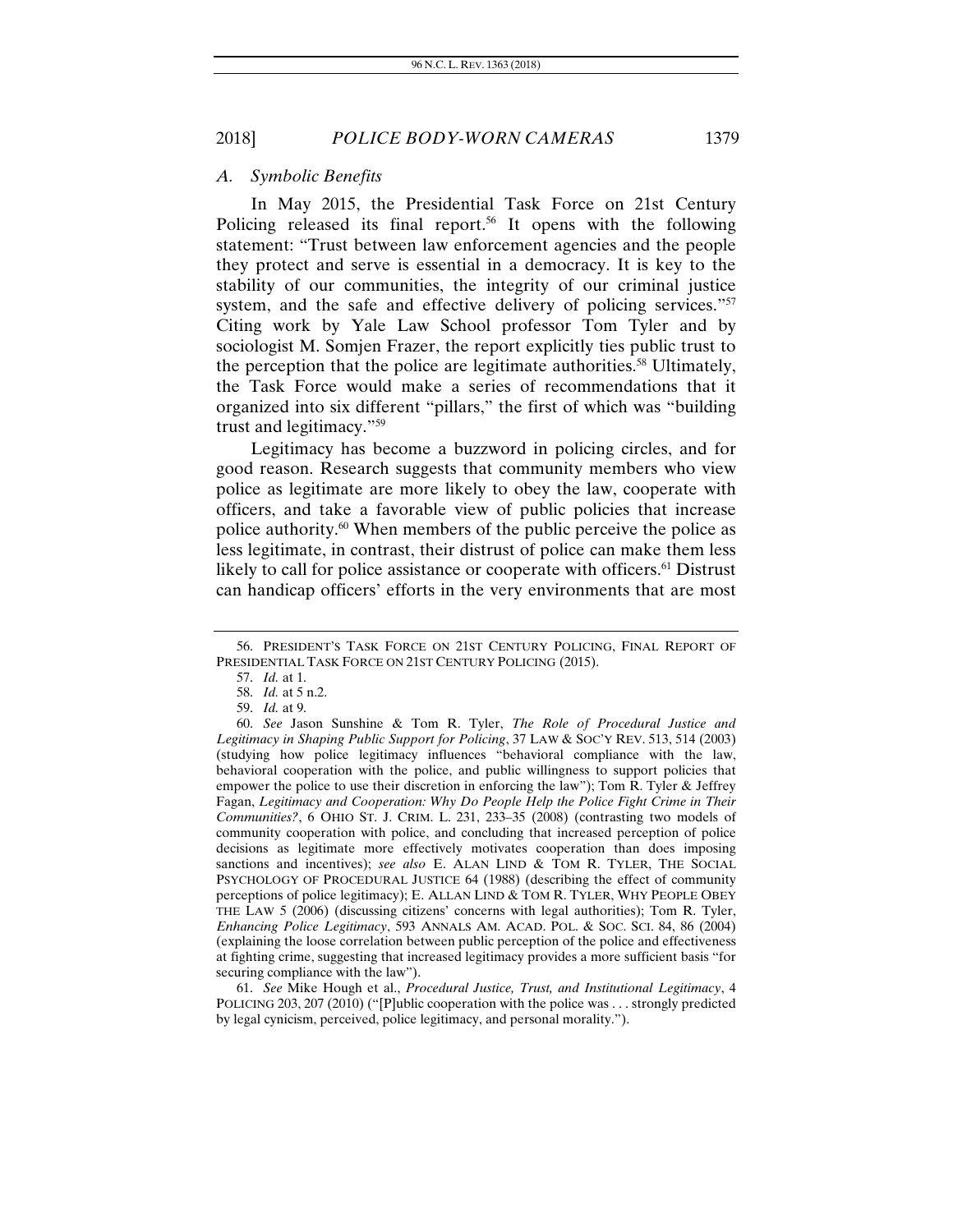in need of policing services; "typical residents in low-income urban neighborhoods are extremely reluctant to cooperate with police in producing crime reduction strategies."62

When it comes to shaping public perceptions of police legitimacy, the substantive content of the law or the ultimate results of its application is not as important as the characteristics of the interactions between civilians and police officers. That is, individuals' perceptions of police legitimacy depend heavily on how they are treated, or what has come to be called "procedural justice."63 Procedural justice may be explained as an approach to mediating or resolving a dispute that leads disputants to perceive that the mediation or resolution process was fair. People are more likely to view an encounter as procedurally just when officers solicit or are responsive to their input, when officers are viewed as neutral and equitable authorities, when officers treat them with dignity and respect, and when officers are perceived as sincerely concerned with safety and well-being.<sup>64</sup> Procedural justice, then, depends on civilians' perceptions of officers' actions. Civilian perceptions depend, in part,

 <sup>62.</sup> ERIC J. FRITSCH ET AL., POLICE PATROL ALLOCATION AND DEPLOYMENT 103 (2009); *cf.* Patrick J. Carr et al., *We Never Call the Cops and Here is Why: A Qualitative Examination of Legal Cynicism in Three Philadelphia Neighborhoods*, 45 CRIMINOLOGY 445, 446 (2007) ("[O]ther research has demonstrated that legal cynicism is very high among residents of disadvantaged neighborhoods . . . ."); Tyler & Fagan, *supra* note 60, at 234 (explaining that "helping [police] has short term costs" which "could potentially be minor inconveniences but could also involve serious danger of retaliation"); Ronald Weitzer, *White, Black, or Blue Cops? Race and Citizen Assessments of Police Officers*, 28 J. CRIM. JUST. 313, 321–22 (2000) (containing a study that "shows a statistically significant neighborhood-class effect on perceptions of how Black and White police act in the neighborhood").

<sup>63.</sup> *See* TOM TYLER & YUEN HUO, TRUST IN THE LAW 14 (2002). For discussion of views of procedural justice, see generally Lorraine Mazerolle et al., *Procedural Justice, Routine Encounters and Citizen Perceptions of Police: Main Findings from the Queensland Community Engagement Trial*, 8 J. EXPERIMENTAL CRIMINOLOGY 343 (2012); Kristina Murphy et al., *Nurturing Regulatory Compliance: Is Procedural Justice Effective When People Question the Legitimacy of the Law?*, 3 REG. & GOVERNANCE 1 (2009); Michael D. Reisig et al., *Procedural Justice, Police Legitimacy, and Public Cooperation with the Police Among Young Slovene Adults*, 14 VARSTVOSLOVJE 147 (2012); Michael D. Reisig & Camille Lloyd, *Procedural Justice, Police Legitimacy, and Helping the Police Fight Crime: Results from a Survey of Jamaican Adolescents*, 12 POLICE Q. 42 (2009); Sunshine & Tyler, *supra* note 60, at 535–36; Tom R. Tyler, *Procedural Justice, Legitimacy, and the Effective Rule of Law*, CRIM. & JUST. 283 (2003); Tyler & Fagan, *supra* note 60, at 231; Tom R. Tyler & Jonathan Jackson, *Popular Legitimacy and the Exercise of Legal Authority: Motivating Compliance, Cooperation, and Engagement*, 20 PSYCH. PUB. POL. & L. 78, 81 (2014); Scott E. Wolfe et al., *Is the Effect of Procedural Justice on Police Legitimacy Invariant? Testing the Generality of Procedural Justice and Competing Antecedents of Legitimacy*, 32 J. QUANT. CRIM. 253 (2016); and Scott E. Wolfe, *The Effect of Low Self-Control on Perceived Police Legitimacy*, 39 J. CRIM. JUST. 67 (2011).

 <sup>64.</sup> Tyler, *supra* note 60, at 94–95.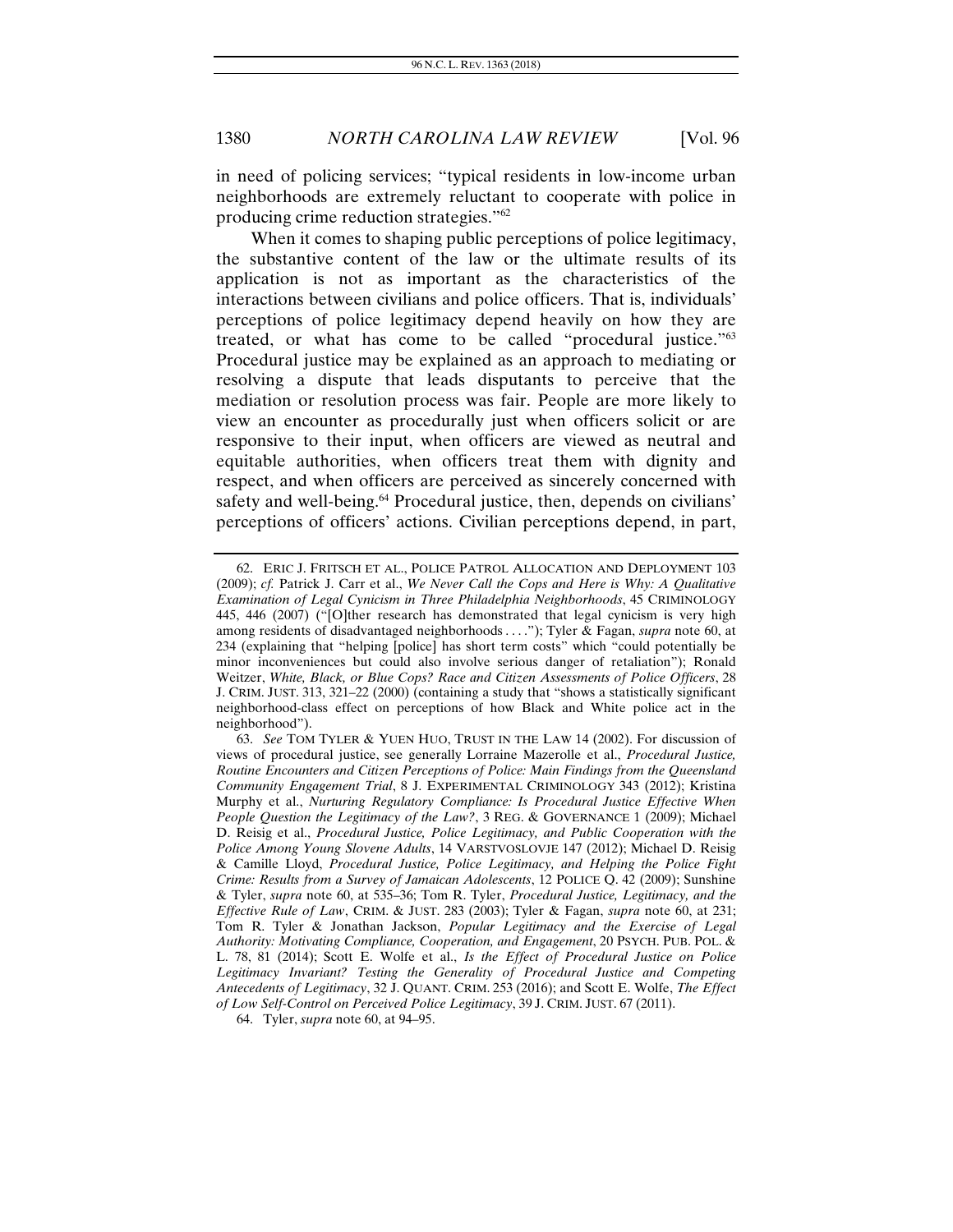on the civilian's prior beliefs about police; an individual who tends to strongly distrust the police is less likely to view an officer as a neutral and equitable authority or as sincerely concerned with public safety.<sup>65</sup> Trust, however, is difficult to establish when the police-community relationship is strained by tension.

Enter police body cams. Police executives, politicians, and policing scholars have expressed their hope that body cams would increase public trust or explicitly asserted that the technology can or is doing so.<sup>66</sup> According to a survey commissioned by BWC manufacturer Reveal and conducted by research firm YouGov, sixty percent of Americans "believe that if all police officers wore body cameras, police/community tensions would be reduced," and twentyeight percent believe tension would be "[r]educed a lot."67 The implementation of a BWC system, it is hoped, can provide a valuable symbolic benefit, contributing to an improvement in policecommunity relations.

 67. *Reveal Public Survey on Body Worn Cameras*, YOUGOV, PLC (Sept. 2015) (on file with the North Carolina Law Review).

<sup>65.</sup> *See* Roseanna Sommers, *Developments in the Law, Considering Police Body Cameras*, 128 HARV. L. REV. 1794, 1799 (2015).

 <sup>66.</sup> Alex Acquisto, *Privacy, Right to Know Influence South Portland Police Policy on Body Cams*, THE FORECASTER (Jan. 12, 2017), http://www.theforecaster.net/privacy-rightto-know-influence-south-portland-police-policy-on-body-cams/ [https://perma.cc/7C95- Q7Q5] (quoting a South Portland Police Department Facebook post that said "cameras would assist in 'enhancing public trust'"); Carolyn Blackburne, *Hagerstown Police Chief Requesting 60 More Body Cameras*, LOCALDVM.COM, http://www.localdvm.com/news /maryland/hagerstown-police-chief-requesting-60-more-body-cameras/482855163 [https://perma.cc /9R2M-FL5B] (quoting Hagerstown Police Chief Victor Brito saying, "The use of this technology goes a long way to build that public trust and contributing to build the goodwill we have in our community"); Rich Johnson, *Montgomery Co. Police Body Camera Program: So Far, So Good*, WTOP (Apr. 3, 2017, 6:25PM), http://wtop.com/montgomerycounty/2017/04/13311231/ [https://perma.cc/TL6Q-TYC3] (quoting Montgomery County Councilman Marc Elrich saying, "Having these cameras increases the public trust"); Maria Nagle & Derek Beigh, *Police: Body Cameras Will Improve Transparency, Public Trust*, PANTAGRAPH (Oct. 11, 2015), http://www.pantagraph.com/news/police-body-cameraswill-improve-transparency-public-trust/article\_c7794844-107a-5365-8411-f7360e500126.html [https://perma.cc/86LF-9UJH] (quoting Bloomington Police Chief Brendan Heffner saying that having a body-worn camera system "increases public trust in what we're doing"); Sierra Pizarro, *New Body Cams for SPD May Help to "Encourage Public Trust*,*"* KTBS.COM (June 21, 2017), https://www.ktbs.com/community/new-body-cams-for-spd-mayhelp-to-encourage-public/article\_4fbca5c6-56ca-11e7-8572-ff485e0f601f.html [https://perma.cc /7X2D-827C] (stating that the Shreveport Police Department believes "the cameras will ... encourage public trust in law enforcement"); *Truth, Transparency, and Trust in Law Enforcement*, KAMALA HARRIS, SENATOR, http://www.newkamalaharris.org.php56- 9.dfw3-2.websitetestlink.com/truthtransparencytrust/ [https://perma.cc/HFY5-KUL6] (stating that Kamala Harris supports "the adoption of body-worn cameras around the country to improve transparency, accountability and training").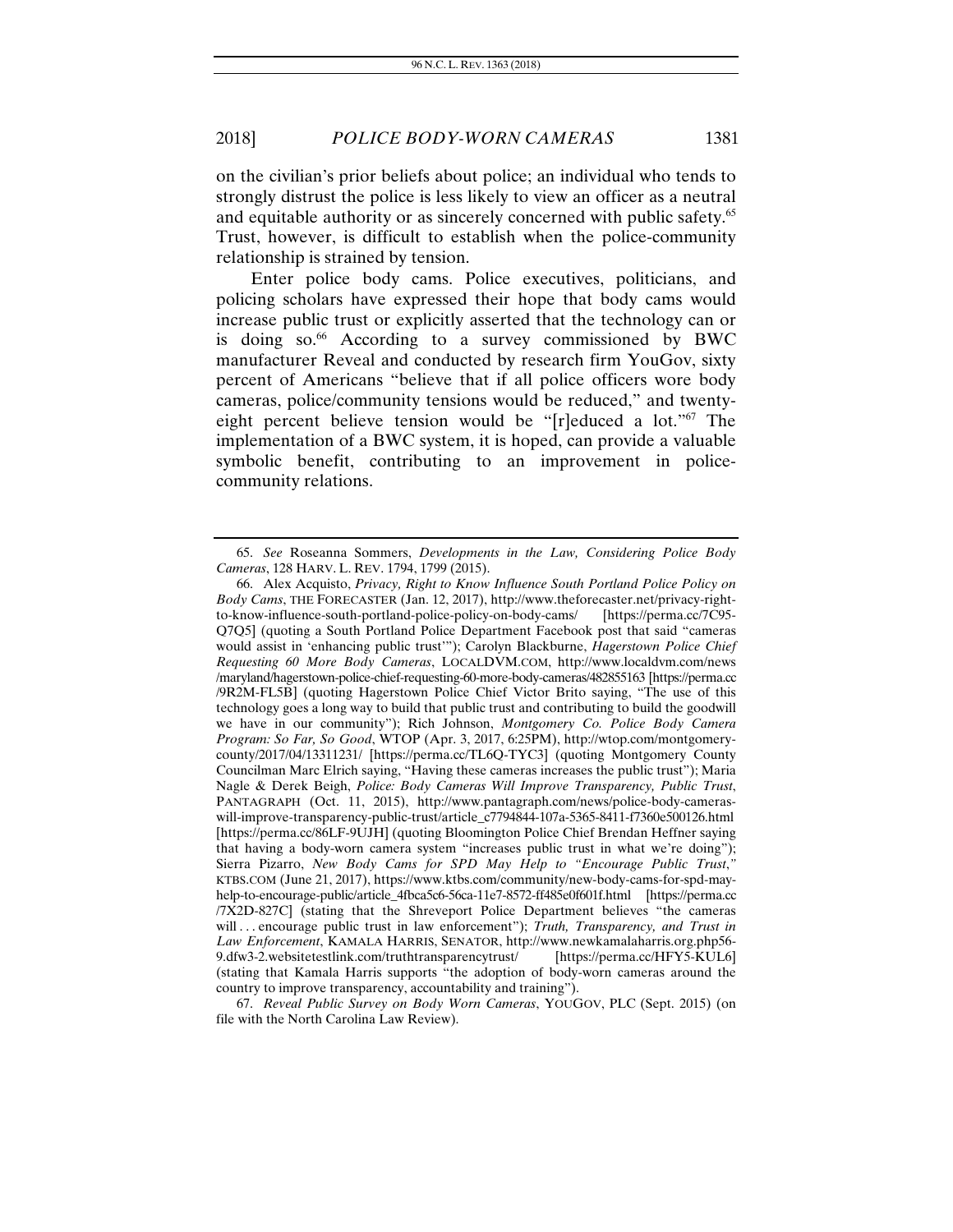There are at least three ways in which police body cameras could provide a symbolic benefit. First, the adoption of a BWC system can serve as a signal to community members that the agency is both receptive and responsive to public calls for transparency and accountability. Knowing that an agency had directed officers to record their interactions can, as Judge Scheindlin wrote, "diminish the sense on the part of those who file complaints that it is their word against the police, and that the authorities are more likely to believe the police."68 In this way, the body camera serves as evidence that the agency is open to soliciting, accepting, and responding to civilian feedback. Second, to the extent that body cameras are expected to improve officer behavior by increasing professionalism, $69$  the decision to implement a body-worn camera program can signal that the agency is committed to promoting the type of policing that the public expects. Finally, to the extent that body cameras are expected to reduce police uses of force, $\pi$ <sup>0</sup> their adoption can signal to the public that the police agency is taking steps to safeguard community members' safety and well-being at the hands of officers.

In short, the implementation of a BWC system can provide a valuable symbolic benefit that, it is hoped, will contribute to an improvement in police-community relations.<sup>71</sup>

#### *B. Behavioral Benefits*

Where the potential symbolic benefits of a body-worn camera program are both ethereal and attenuated, the potential behavioral benefits are more commonly seen as tangible and immediate. Activists who want to reduce the frequency of police uses of force, police executives who want to increase officer professionalism, and the officers who want civilians to resist less often have all championed body-worn cameras as a way to achieve the desired behavioral change. As University of Pittsburgh law professor David A. Harris explained in the first piece of legal scholarship to focus on body-worn cameras, the technology could "increas[e] police compliance with

 <sup>68.</sup> Floyd v. City of New York, 959 F. Supp. 2d 668, 685 (S.D.N.Y. 2013).

<sup>69.</sup> *See infra* Section II.B.

<sup>70.</sup> *See infra* Section II.B.

 <sup>71.</sup> It is worth noting that the extent to which BWCs create symbolic benefits in individual encounters with the police appears to depend on whether the civilian was aware that the officer with whom they were interacting is equipped with a camera. Michael D. White et al., *Assessing Citizen Perceptions of Body-Worn Cameras After Encounters with Police*, 40 POLICING: INT'L J. POLICE STRATEGIES & MGMT. 689, 696 (2016).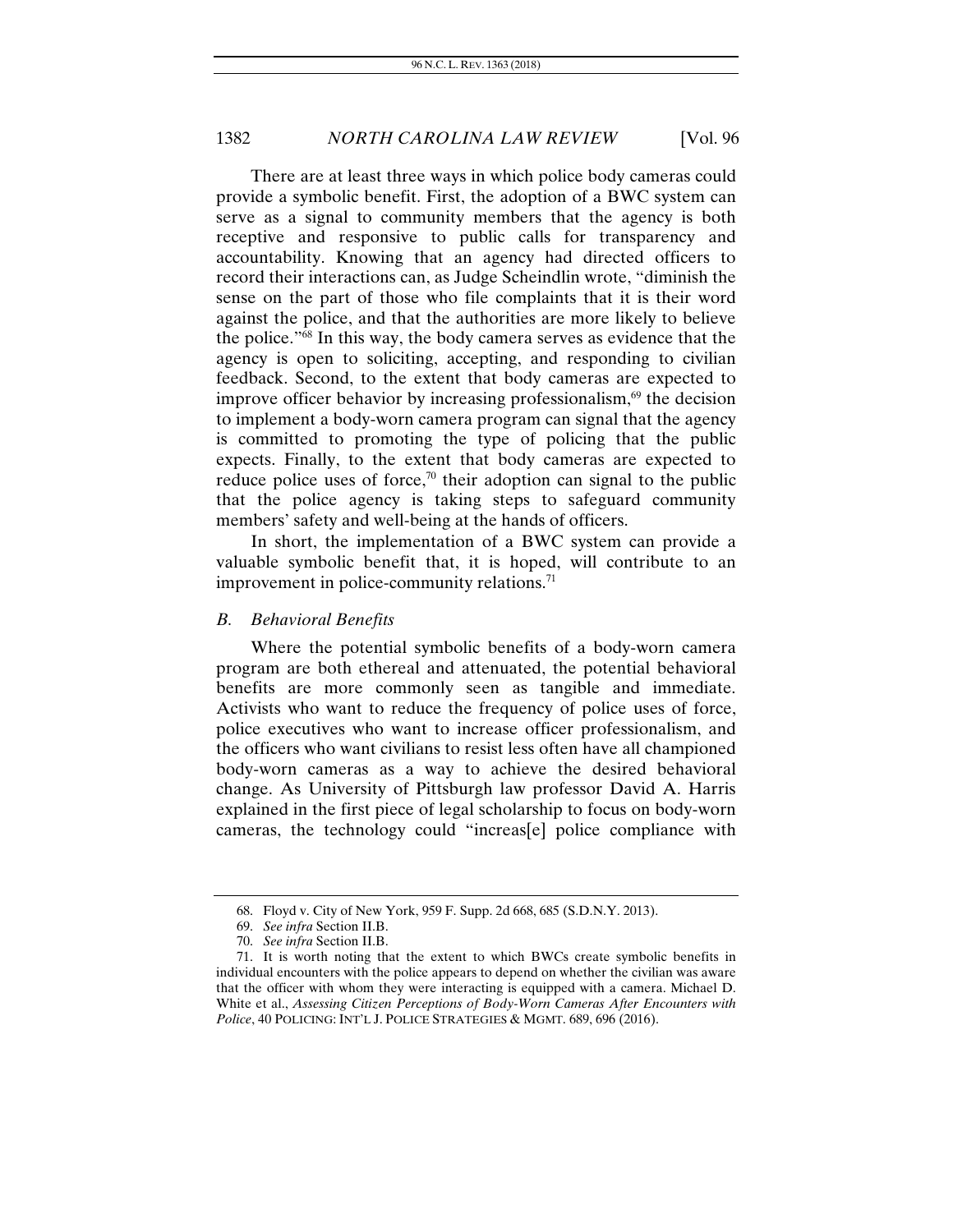Fourth Amendment rules."72 Further, "the knowledge that an exchange is being recorded will encourage lawful and respectful interactions on the part of both parties."73 Officers themselves have different expectations and perceptions of what body-worn cameras will do, or whether they will do anything at all, $74$  but the belief that they will improve officer or civilian behavior is not uncommon: a survey of officers in Phoenix, Arizona; Spokane, Washington; and Tempe, Arizona, found a substantial number agreed or strongly agreed that BWCs will make citizens more respectful and cooperative and reduce resistance, as well as making officers act more professionally.75 A survey of officers at the Orlando Police Department found that a substantial minority of officers, 19.8%, believed that body-worn cameras would improve their own behavior, and more than twice as many, 42.9%, believed that they would "increase the by-the-book behavior of *other* officers."76

The potential behavioral benefits of BWCs fall into three distinct categories: improving compliance with rules, decreasing incivility, and reducing violence. Officers and civilians alike may be affected by all three categories of behavioral change. With regard to improving compliance, officers may be more likely to obey the rules that govern their behavior, from the constitutional limitations on searches and seizures to agency policies and procedures. Civilians, meanwhile, may be more likely to obey state laws as well as officers' directives. With regard to decreasing incivility, it is hoped that officers and civilians who are being recorded will be more polite to each other, improving the character of police encounters. Finally, with regard to reducing violence, the objective is to discourage resistance by civilians and gratuitously severe or frequent uses of force by officers, especially in the context of deadly force.

It is worth pointing out at the outset that although civilian discourtesy, officer rudeness, civilian resistance, and police uses of force are distinct, there are many cases in which they will be interrelated, if not interdependent. Use-of-force scenarios only rarely

 <sup>72.</sup> David A. Harris, *Picture This: Body-Worn Video Devices (Head Cams) as Tools for Ensuring Fourth Amendment Compliance by Police*, 43 TEX. TECH. L. REV. 357, 359 (2010).

 <sup>73.</sup> *Floyd*, 959 F. Supp. 2d at 685.

 <sup>74.</sup> *See generally* Janne E. Gaub et al., *Officer Perceptions of Body-Worn Cameras Before and After Deployment: A Study of Three Departments*, 19 POLICE Q. 275 (2016) (discussing police perceptions of BWCs).

<sup>75.</sup> *Id.* at 284.

 <sup>76.</sup> Wesley G. Jennings et al., *Cops and Cameras: Officer Perceptions of the Use of Body-Worn Cameras in Law Enforcement*, 42 J. CRIM. JUST. 549, 551 (2014).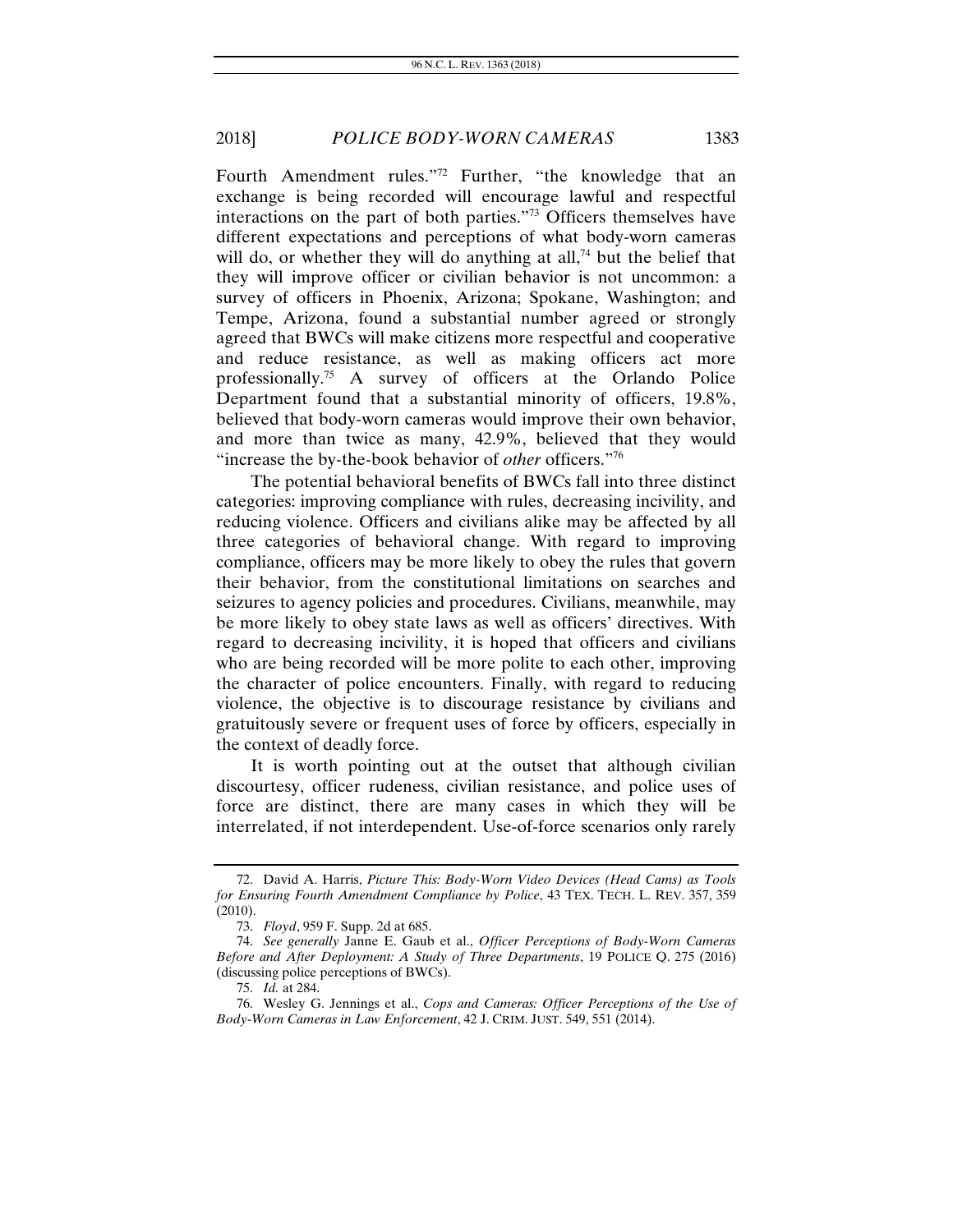arise spontaneously. Police violence can, but typically does not, just suddenly erupt. Instead, it is far more common for an officer's use of force to be the culmination of an encounter with multiple iterations, a series of back-and-forth exchanges between the officer and the civilian.77 Incivility on either side—or both sides—can contribute to an officer's use of force. For example, an officer may use force to overcome civilian resistance that was provoked by the officer's rudeness. Or, to present the same idea chronologically, an officer's incivility can give rise to civilian resistance that an officer then overcomes with force.78 In short, it is possible that an increase in civility and professionalism will lead to a corresponding reduction in resistance, which will lead to a reduction in police uses of force. It is also possible that even without any impact on civility, the presence of a body-worn camera can discourage resistance or, for that matter, that BWCs could affect officers' use-of-force decisions even if they had no effect on civilian resistance.

There is some reason to believe that body-worn cameras *do* influence civilian and officer behavior, although the results of empirical studies are not consistent. A well-publicized, randomized, controlled trial in Rialto, California, for example, found that the adoption of body-cameras in the twelve-month evaluation period was correlated with an approximately ninety percent reduction in the number of complaints filed against officers and a roughly fifty percent decrease in officer use-of-force incidents.79 Several observers have also pointed to the much larger Oakland Police Department,<sup>80</sup> which saw a more than seventy percent decline in uses of force and a similarly large decline in civilian complaints over the seven-year period (2008 to 2015) during which it was working toward meeting the requirements of a federal consent decree<sup>81</sup> by, *inter alia*, rolling out

 <sup>77.</sup> *See* GEOFFREY P. ALPERT & ROGER G. DUNHAM, UNDERSTANDING POLICE USE OF FORCE: OFFICERS, SUSPECTS, & RECIPROCITY 41 (2004).

<sup>78.</sup> *See* Seth W. Stoughton, *Principled Policing: Warrior Cops & Guardian Officers*, 51 WAKE FOREST L. REV. 611, 652–58 (2016).

 <sup>79.</sup> Barak Ariel, William A. Farrar & Alex Sutherland, *The Effect of Police Body-Worn Cameras on Use of Force and Citizens' Complaints Against the Police: A Randomized Controlled Trial*, 31 J. QUANTITATIVE CRIMINOLOGY 509, 510 (2014).

 <sup>80.</sup> The Rialto Police Department employs approximately 100 sworn officers, while the Oakland Police Department employs over 700 sworn officers. *See id.* at 518; CITY OF OAKLAND CAL., AUGUST 2017 STAFFING REPORT, http://www2.oaklandnet.com/oakca1 /groups/police/documents/agenda/oak067044.pdf [https://perma.cc/C4F6-4YEW].

<sup>81.</sup> *See generally* Settlement Agreement Re: Pattern and Practice Claims, Allen v. City of Oakland, C00-4599 TEH (JL) (N.D. Cal. Dec. 2008) (requiring the department to implement any procedures that would increase officer accountability).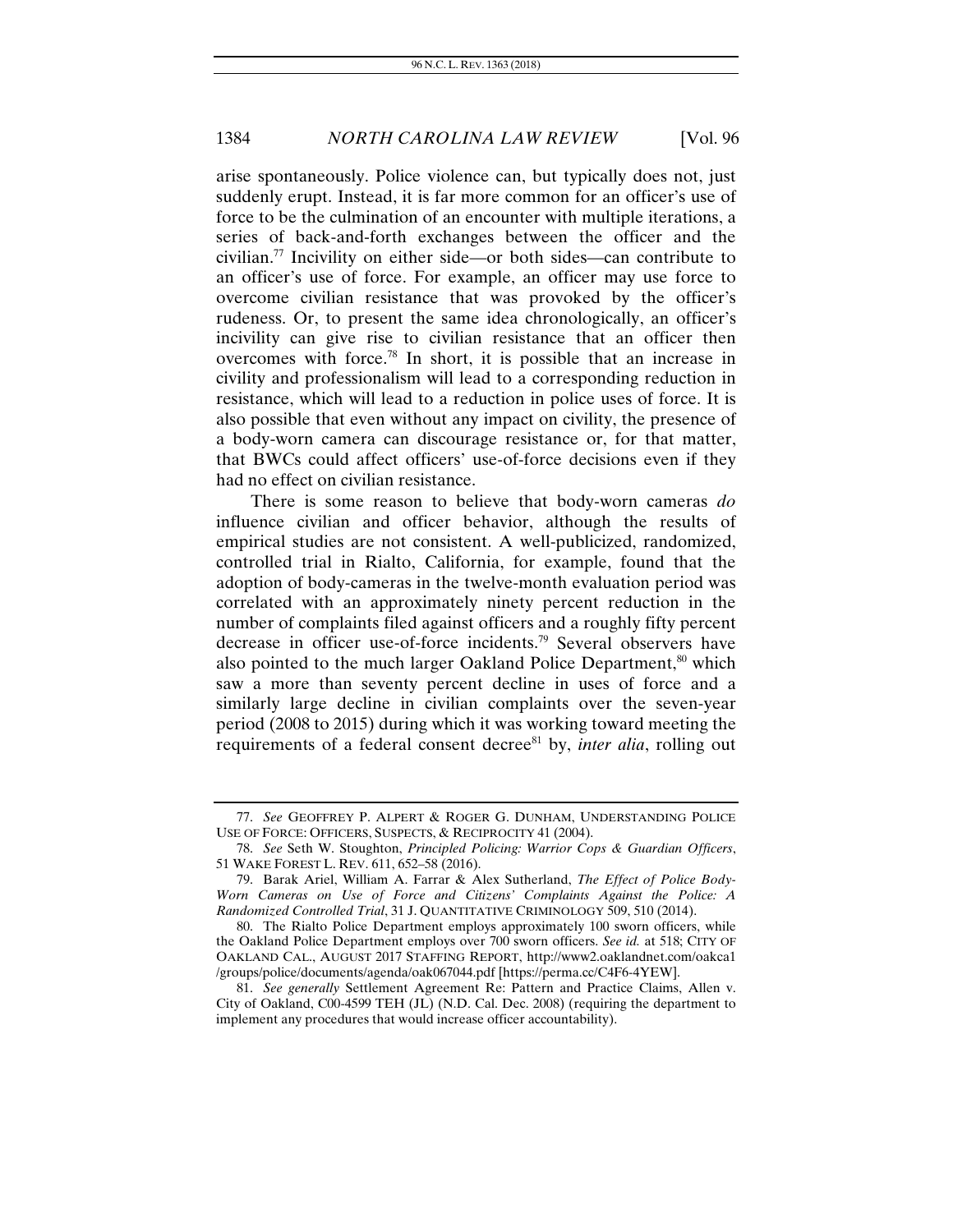body-worn cameras for all patrol officers.<sup>82</sup> Two pilot programs in Scotland—one in Renfrewshire and the other in Aberdeen suggested that civilians are less likely to assault officers who are wearing body-worn cameras.<sup>83</sup> In late-2017, the Las Vegas Metropolitan Police Department released the results of a randomized, controlled trial that found that cameras reduced officer misconduct and the use of force.<sup>84</sup>

Not all of the studies support the conclusion that body cameras will have the desired effects, however. Most recently, a randomized, controlled trial at the Metropolitan Police Department in Washington, DC, showed no statistically significant effect on officer uses of force or civilian complaints.<sup>85</sup> That study was rolled out in multiple patrol districts over the course of eighteen months, although the findings are based only on the first seven months of BWC implementation.86 A prior thirty-month study at the Phoenix Police Department, which included a review of the fifteen months prior to implementation and the fifteen months after implementation, found that body-worn cameras did not have any impact on civilian behavior or the use of force.<sup>87</sup> It did, however, find both a reduction in civilian

 <sup>82.</sup> Mike Blasky, *Oakland Police Becoming Example for Departments Seeking to Reform*, MERCURY NEWS (May 9, 2015), http://www.mercurynews.com/2015/05/09 /oakland-police-becoming-example-for-departments-seeking-to-reform/ [https://perma.cc /Q5SW-BLMC]. Importantly, the data from the Oakland Police Department is *not* the result of a randomized, controlled trial. *Id.* It is highly likely that the other measures the agency was taking pursuant to the consent decree also contributed to the decline in uses of force.

 <sup>83.</sup> ODS CONSULTING, BODY WORN VIDEO PROJECTS IN PAISLEY AND ABERDEEN SELF EVALUATION 14 (2011).

 <sup>84.</sup> ANTHONY A. BRAGA ET AL., THE BENEFITS OF BODY-WORN CAMERAS: NEW FINDINGS FROM A RANDOMIZED, CONTROLLED TRIAL AT THE LAS VEGAS METROPOLITAN POLICE DEPARTMENT 8–9 (2017), https://www.cna.org/cna\_files/pdf /IRM-2017-U-016112-Final.pdf [https://perma.cc/7R5S-D3XC].

<sup>85.</sup> *Randomized Controlled Trial of the Metropolitan Police Department Body-Worn Camera Program*, THE LAB @ DC, http://bwc.thelab.dc.gov/ [https://perma.cc/ZUU4- 2VD6].

<sup>86.</sup> *Id.* The study examined whether BWCs changed behavior by comparing the actions of officers who were wearing a BWC with those of officers who were not, but most of the police encounters reviewed involved officers who had BWCs *and* officers who did not. This is relevant because it may well be the case that the *presence* of a BWC on scene, not the *wearing* of a BWC by a particular officer, affected officer behavior; testing for this effect was not within the scope of the study.

 <sup>87.</sup> CHARLES M. KATZ ET AL., EVALUATING THE IMPACT OF OFFICER BODY WORN CAMERAS IN THE PHOENIX POLICE DEPARTMENT 3 (2014) [hereinafter KATZ ET AL., EVALUATING THE IMPACT]; CHARLES M. KATZ ET AL., U.S. DEP'T OF JUSTICE., BUREAU OF JUSTICE ASSISTANCE, PHOENIX, ARIZONA, SMART POLICING INITIATIVE: EVALUATING THE IMPACT OF POLICE OFFICER BODY-WORN CAMERAS ii (2015) [hereinafter KATZ ET AL., SMART POLICING INITIATIVE].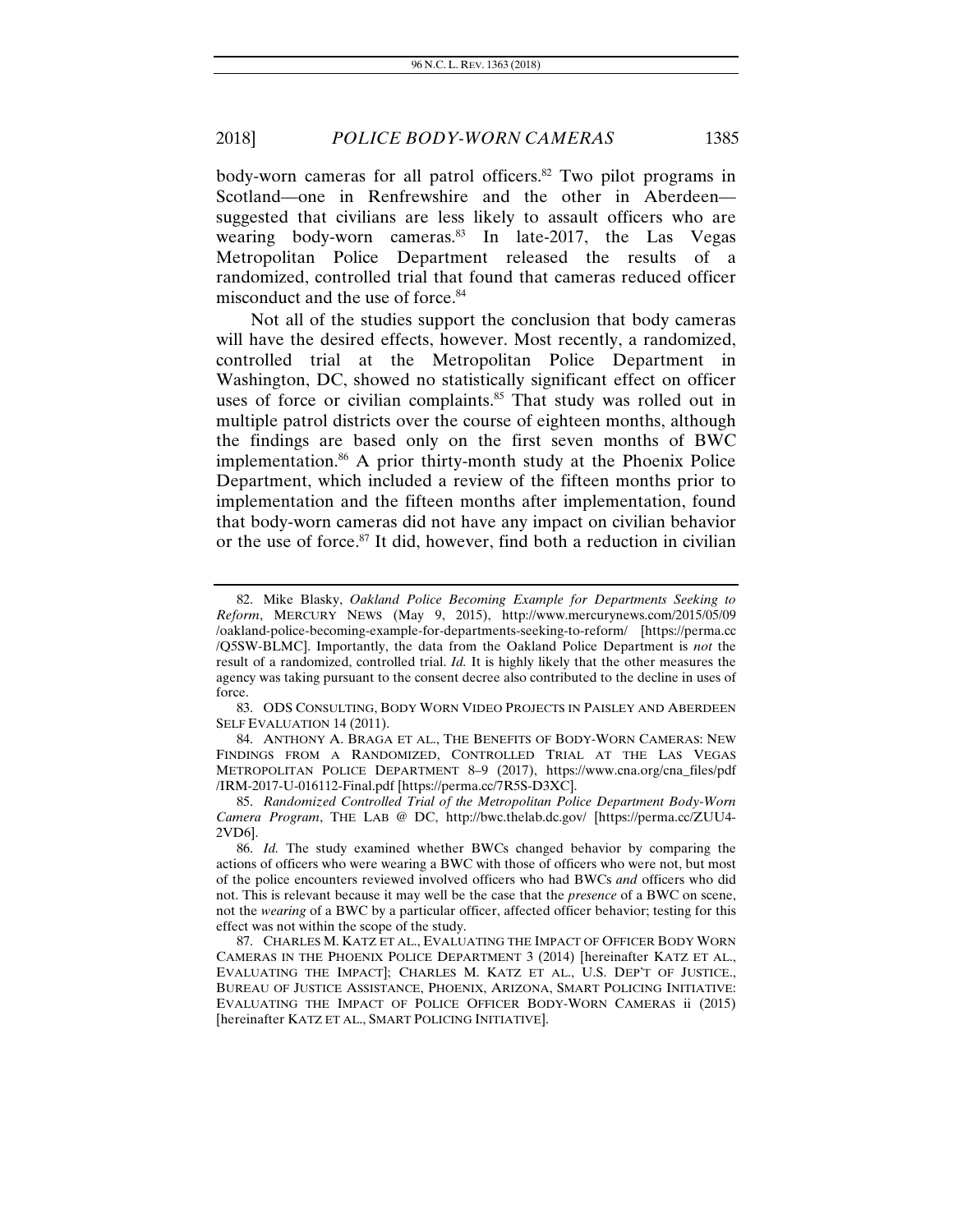complaints and an increase in discretionary arrests.<sup>88</sup> The Edmonton Police Service in Alberta, Canada conducted a three-year pilot program and concluded that BWCs had no statistically significant effect on officers' use of force or civilian complaints.<sup>89</sup> One multi-site study suggested that officers wearing body cameras were *more* likely to be assaulted by civilians than officers who were not so equipped,  $90$ while a follow-up study suggested that the timing of when officers begin recording or announce that they have begun recording may have more of an effect than the mere presence or absence of a bodycamera.<sup>91</sup>

The conflicting findings make it imprudent to assume, at this point, that body-worn cameras consistently affect civilian or officer behavior, let alone that they do so in predictable ways. Perhaps more importantly, to the extent that BWCs *do* affect civilian or officer behavior, the various studies have not yet attempted to identify how. That is, there is no empirical evidence as to the mechanism or mechanisms through which body-worn cameras affect behavior. There are at least four possibilities, which may very well work in conjunction with each other: the observer effect, deterrence theory, conformity, and experiential updating.

The observer effect, sometimes known as the bystander effect or the Hawthorne effect, refers to the intuitive phenomenon that people behave differently when they know they are being observed.<sup>92</sup> In the late 1920s and early 1930s, the Hawthorne Works factory in Illinois commissioned a series of studies to determine how various factors including lighting levels, re-organized work stations, the availability of food, the frequency of breaks, an obstacle-free workplace, and so

 <sup>88.</sup> KATZ ET AL., EVALUATING THE IMPACT, *supra* note 87, at 3; KATZ ET AL., SMART POLICING INITIATIVE, *supra* note 8787, at 7–8.

 <sup>89.</sup> EDMONTON POLICE SERV., BODY WORN VIDEO: CONSIDERING THE EVIDENCE 8 (2015), http://www.bwvsg.com/wp-content/uploads/2015/06/Edmonton-Police-BWV-Final-Report.pdf [https://perma.cc/A3Y3-AYPL].

 <sup>90.</sup> Barak Ariel et al., *Wearing Body Cameras Increases Assaults Against Officers and Does Not Reduce Police Use of Force: Results from a Global Multi-Site Experiment*, 13 EUR. J. CRIMINOLOGY 744, 750 (2016).

 <sup>91.</sup> Barak Ariel et al., *Report: Increases in Police Use of Force in the Presence of Body-Worn Cameras Are Driven by Officer Discretion: A Protocol-Based Subgroup Analysis of Ten Randomized Experiments*, 12 J. EXPERIMENTAL CRIMINOLOGY 453, 461 (2016).

 <sup>92.</sup> Ryan Olson et al., *What We Teach Students About the Hawthorne Studies: A Review of Content Within a Sample of Introductory I-O and OB Textbooks*, 41 INDUS.- ORGANIZATIONAL PSYCHOLOGIST 23, 31 (2004) (citing JAMES L. BOWDITCH & ANTHONY F. BUONO, A PRIMER ON ORGANIZATIONAL BEHAVIOR 361 (5th ed. 2001)).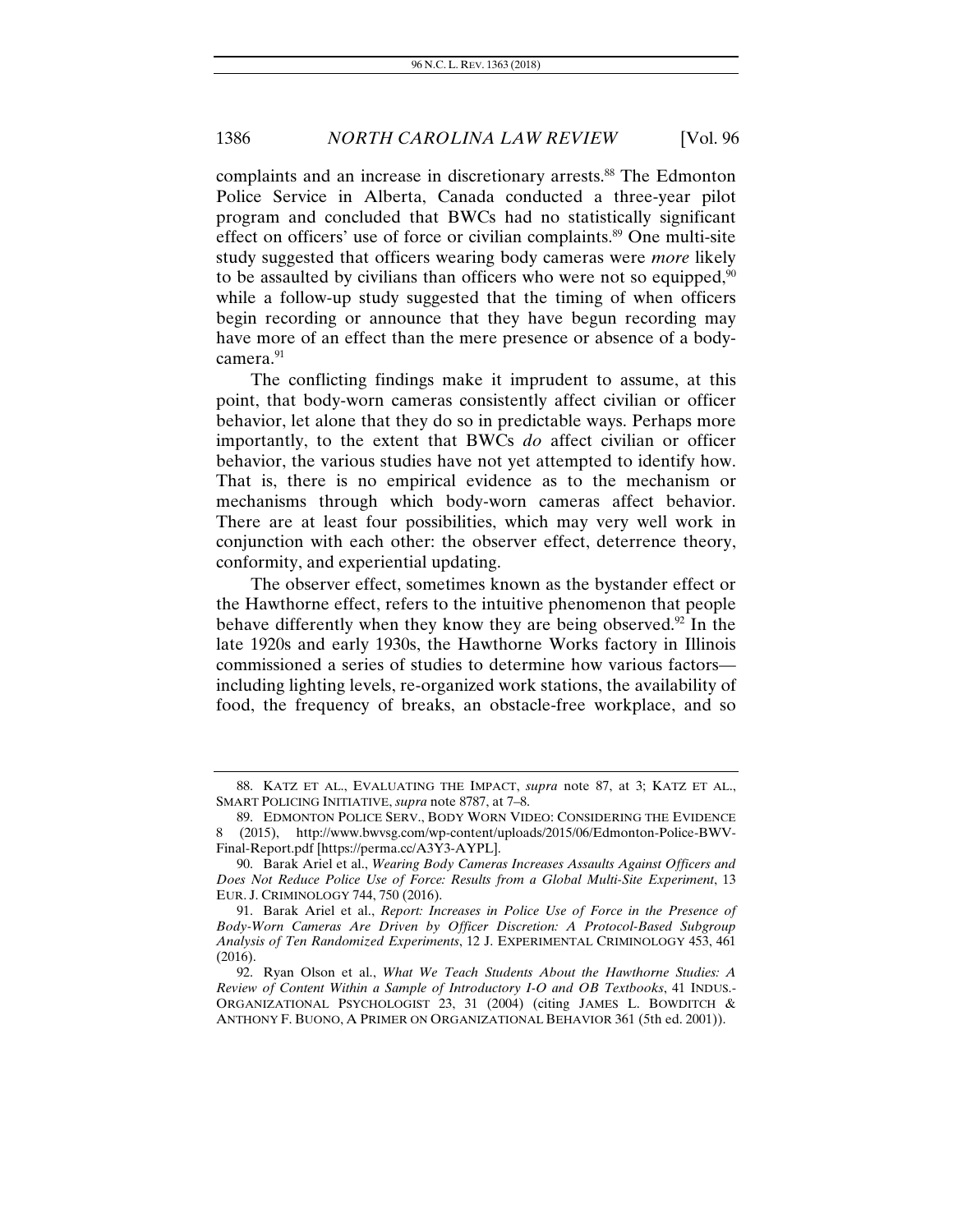on—affected employee productivity.<sup>93</sup> The studies found that changing almost any factor, including a reversion back to the original conditions, resulted in an increase to productivity, at least for a period of time.94 Later psychological research posited that the short-term gains in productivity were not because of the changes to the working environment, but rather because the employees were aware that they were being closely monitored in the aftermath of those changes because they received feedback about their productivity or because of how employees interpreted the change in conditions.<sup>95</sup> In the context of policing, body-worn camera systems may change civilian and officer behaviors by serving as a reminder that the behaviors in question are—or may be—observed and evaluated.

But observation and evaluation need not be conducted by an external party for the observer effect to come into play. Objective Self-Awareness Theory posits that the likelihood that an individual can and will alter her behavior is affected by her self-awareness.<sup>96</sup> "Self-awareness . . . may be increased by any stimulus that draws a person's attention to himself, e.g., . . . the presence of a mirror or a camera."97 In some sense, the subject is both actor and observer. In the 1970s, Charles Carver conducted a series of experiments designed to test whether self-awareness could reduce aggression: subjects were paired up, and one (the actual subject) was instructed to ask the other (who was secretly a research assistant) several questions.<sup>98</sup> For each wrong answer, the actual subject was to deliver an electrical shock to the other "subject." The strength of the shock varied on a one to ten point scale, and it was up to the actual subject to determine the level of each shock. Carver found that the subjects who were in a room with a mirror used less intense shocks than did subjects in a room without a mirror. He concluded that the mirror increased selfawareness, which in turn reduced aggression.<sup>99</sup> However, a separate study suggested that it was not aggression itself that was affected, but rather the subjects' motivation to conform their behavior to what they

<sup>93.</sup> *Id*. at 26; *see also* John G. Adair, *The Hawthorne Effect: A Reconsideration of the Methodological Artifact*, 69 J. APPLIED PSYCHOL. 334, 336 (1984).

 <sup>94.</sup> Olson et al., *supra* note 92, at 26; Adair, *supra* note 93, at 336–37.

 <sup>95.</sup> Adair, *supra* note 93, at 336–37, 342–43.

<sup>96.</sup> *See* Charles S. Carver, *Physical Aggression as a Function of Objective Self-Awareness and Attitudes Toward Punishment*, 10 J. EXPERIMENTAL SOC. PSYCHOL. 510, 510 (1975); Ronald V. Clarke, *Situational Crime Prevention*, 19 CRIME & JUST. 91, 91 (1995).

 <sup>97.</sup> Carver, *supra* note 96, at 510 (citation omitted).

<sup>98.</sup> *Id.* at 512–13.

<sup>99.</sup> *Id.* at 516.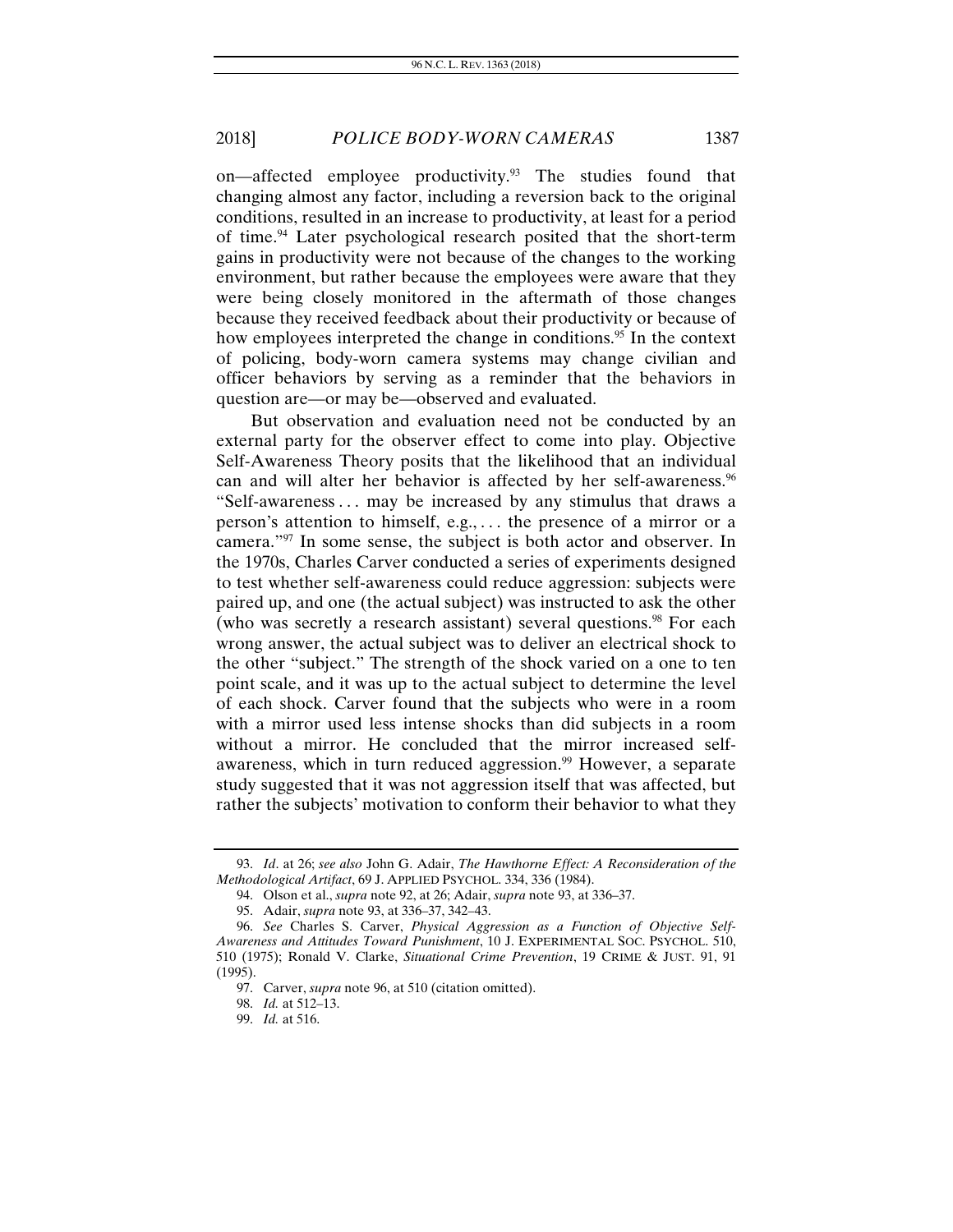perceived as expected.100 That study was similarly designed, but subjects were informed that aggression was "positively valued," or normatively desirable.<sup>101</sup> In that study, the subjects in a room with a mirror delivered significantly higher shocks than did the subjects in a room without a mirror.<sup>102</sup> Both studies suggest that self-awareness can increase the likelihood that the subjects will act in the way they believe they are expected to act. When a civilian or officer perceives that aggression is viewed negatively, the presence of a body-worn camera may well reduce violence. But when they perceive that aggression is a virtue, instead of a vice, $103$  the presence of a body-worn camera may *increase* violence.

The preceding discussions, of course, suggest that an individual must know that he are being observed or have some external reminder that prompts his self-awareness. Police officers who manually activate a body cam are likely in the best position to know when a video recording is being made. Some cameras activate automatically, but it is entirely plausible that officers and civilians alike will, on at least some occasions, fail to perceive or fail to understand any visible or audible signals that indicate that the camera has begun recording. A study of civilians in Spokane, Washington, for example, found that only twenty-eight of the people who interacted with an officer equipped with a body-worn camera were aware of the camera during the encounter.<sup>104</sup>

Further, given the relatively short shelf-life of the observer effect—the improved productivity rates identified in the Hawthorne Studies were found to return to near pre-intervention levels within about eight weeks $105$ —it is not clear that the observer effect will create lasting changes to behavior even when all parties are aware that they are being recorded. Data from the Spokane, Washington study supports this hypothesis: a randomized, controlled trial found a thirty-

<sup>100.</sup> *Id.* at 510; Charles S. Carver, *Facilitation of Physical Aggression Through Objective Self-Awareness*, 10 J. EXPERIMENTAL SOC. PSYCHOL. 365, 365 (1974).

<sup>101.</sup> Carver, *supra* note 100, at 365; *see also id.* at 367.

<sup>102.</sup> *Id.* at 367–68.

<sup>103.</sup> *See, e.g.*, DAVE GROSSMAN & LOREN W. CHRISTENSEN, ON COMBAT: THE PSYCHOLOGY AND PHYSIOLOGY OF DEADLY CONFLICT IN WAR AND IN PEACE 181 (2008) (discussing what the authors call "the gift of aggression"); *see also* Stoughton, *supra*  note 78, at 634–35, 652–58.

<sup>104.</sup> *See, e.g.*, Michael D. White, Natalie Todak & Janne E. Gaub, *Assessing Citizen Perceptions of Body-Worn Cameras After Encounters with Police*, 40 POLICING: AN INT'L J. POLICE STRATEGIES & MGMT. 689, 693–94 (2017).

 <sup>105.</sup> Richard E. Clark & Brenda M. Sugrue, *Research on Instructional Media, 1978- 1988*, *in* INSTRUCTIONAL TECHNOLOGY: PAST, PRESENT, AND FUTURE 327, 328–33 (Gary J. Anglin ed., 1991).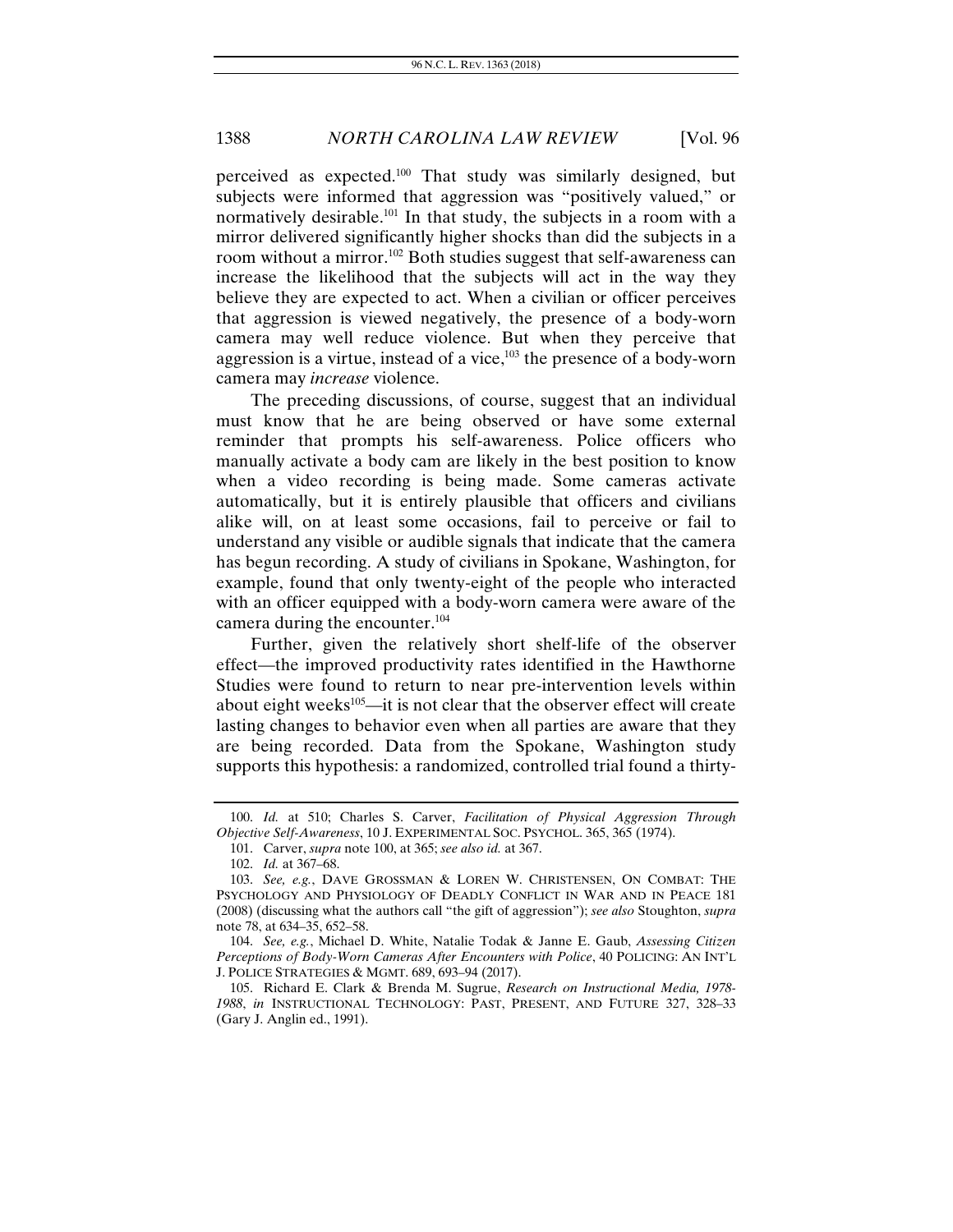nine percent reduction in use of force incidents by officers equipped with a BWC (compared to *no* reduction in the control group), but the reductions disappeared after six months.106

Like the observer effect, deterrence theory suggests that officers may adapt their behaviors because they know their actions are being scrutinized. But where the observer effect may be predicated on selfawareness, deterrence theory posits that behavioral change may be the result of a desire to avoid punishment.107 In this way, the effect of body-worn cameras may be understood as an application of situational crime prevention theory, which posits that crime can be reduced by, *inter alia*, increasing the potential perpetrator's perception that she is likely to be identified and apprehended.108 Whether the potential perpetrator is a civilian who would otherwise assault an officer or an officer who would otherwise treat a civilian disrespectfully or use force gratuitously, the potential for bad actions to be identified may discourage the actors from engaging in those bad actions in the first place. According to Barak Ariel:

Effective deterrence is often thought of as a threat mechanism, comprising five intertwined elements: A potential rule violator must: (1) realize that the probability of apprehension  $\dots$  has changed; (2) take these altered risks into account when deciding whether to break the rule; (3) believe that there is a nonnegligible likelihood of being caught; (4) believe that any altered penalty with will applied to him/her if caught; and (5) be willing to alter choices in light of [the increased probability of being apprehended].<sup>109</sup>

The presence of body-worn cameras may implicate deterrence theory because video-recording technology increases the likelihood that misconduct will be detected.110

The strength of the deterrence effect may very well be contextual; some behaviors may be more or less susceptible to deterrence based on the officer's ability to prevent the probability of

 <sup>106.</sup> Michael D. White, Janne E. Gaub & Natalie Todak, *Exploring the Potential for Body-Worn Cameras to Reduce Violence in Police-Citizen Encounters*, 12 POLICING 66, 70 (2017).

 <sup>107.</sup> Barak Ariel et al., *The Deterrence Spectrum: Explaining Why Police Body-Worn Cameras 'Work' or 'Backfire' in Aggressive Police-Public Encounters*, 11 POLICING 1, 8–9 (2017).

<sup>108.</sup> Ronald Clarke, *Situational Crime Prevention*, 19 CRIME & JUST. 91, 106 (1995) (describing "situational deterrence" as "increasing the risks of being caught).

<sup>109.</sup> Ariel et al., *supra* note 107, at 9 (citations omitted).

<sup>110.</sup> *Id.* ("The likelihood of getting caught for abusing powers, for instance, is substantially elevated when the camera is recording the police–public interaction.").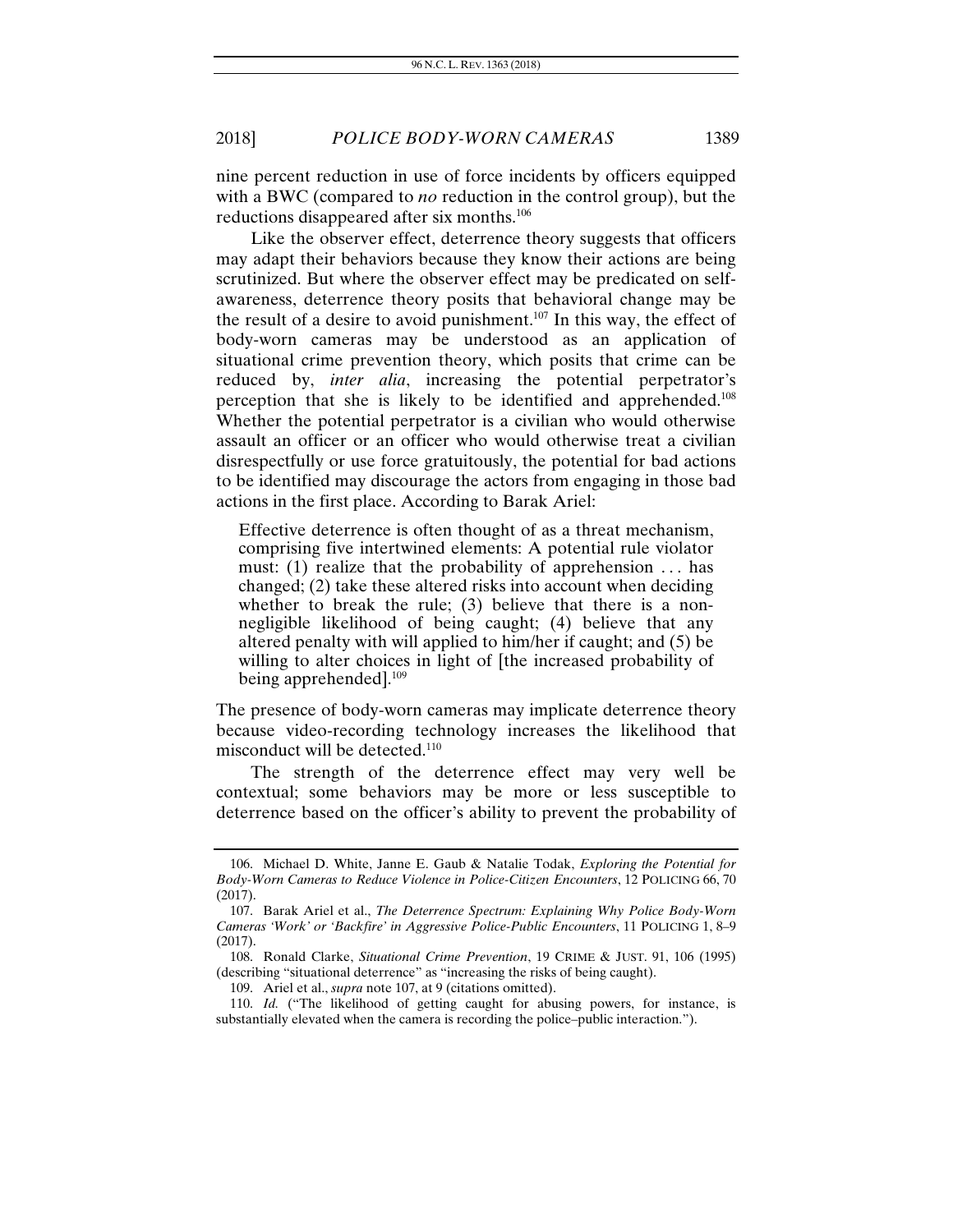detection and apprehension from changing. If officers adapt to the presence of BWCs by, for example, deactivating a camera during a civilian encounter, failing to activate the camera before a civilian encounter, or failing to charge the camera batteries before shift, the probability of apprehension has not increased.111 Indeed, relative to the baseline of officers who are equipped with BWCs, the probability of apprehension has *decreased*. This suggests the need for a secondorder application of deterrence theory: cameras may deter misconduct, but only if officers are sufficiently deterred from misusing (or not using) the cameras themselves.

Body-worn cameras may also promote behavioral changes in a way that may be explained by the social psychological theory of conformity. Social conformity, it is posited, pressures individuals to adapt their behaviors to integrate into a group. In his now-famous conformity experiments, Solomon Asch put a study subject in a line with four other people who were described as other subjects, but who were actually part of the experiment.<sup>112</sup> The group of five people was shown two cards and asked to match the line on Card 1 with one of three lines of different lengths on Card 2. The experimenters pretending to be study subjects all provided the same obviously incorrect answer; the experiment was to see whether the actual study subject would answer in kind. Asch found that more than a quarter of the study subjects consistently agreed with the obviously incorrect answer provided by the experimenters, and more than half did so at least once.<sup>113</sup> Later asked about their incorrect answers, the study subjects explained that, after hearing the experimenters' responses, they either thought their initial (and correct) answer was wrong or they knew the answer offered by the other "subjects" was wrong but

<sup>111.</sup> *See, e.g.*, KATZ ET AL., EVALUATING THE IMPACT, *supra* note 87, at 21 (finding that most officers at the Phoenix Police Department did not activate their body-worn cameras in situations that they were required by policy to record).

 <sup>112.</sup> Solomon E. Asch, *Effects of Group Pressure on the Modification and Distortion of Judgments*, *in* GROUPS, LEADERSHIP, AND MEN 177 (H. Guetzkow ed., 1951); Solomon E. Asch, *Effects of Group Pressure on the Modification and Distortion of Judgments*, *in* READINGS IN SOCIAL PSYCHOLOGY 2 (Guy E. Swanson et al., ed., 1952) [hereinafter Asch, *Effects of Group Pressure*]; Solomon E. Asch, *Opinions and Social Pressure*, 193 SCI. AM. 31, 32 (1955); Solomon E. Asch, *Studies of Independence and Conformity: I. A Minority of One Against a Unanimous Majority*, 70 PSYCHOL. MONOGRAPHS: GEN. & APPLIED 1, 3–5 (1956) [hereinafter Asch, *Studies of Independence*].

<sup>113.</sup> Asch, *Effects of Group Pressure*, *supra* note 112, at 2. A later meta-analysis of 133 similar studies from 17 countries found that conformity existed in all studies, but the level of conformity depended on a range of factors including cultural norms relating to collectivism or individualism. Rod Bond & Peter B. Smith, *Culture and Conformity: A Meta-Analysis of Studies Using Asch's (1952b, 1956) Line Judgment Task*, 119 PSYCHOL. BULL. 111, 111 (1996).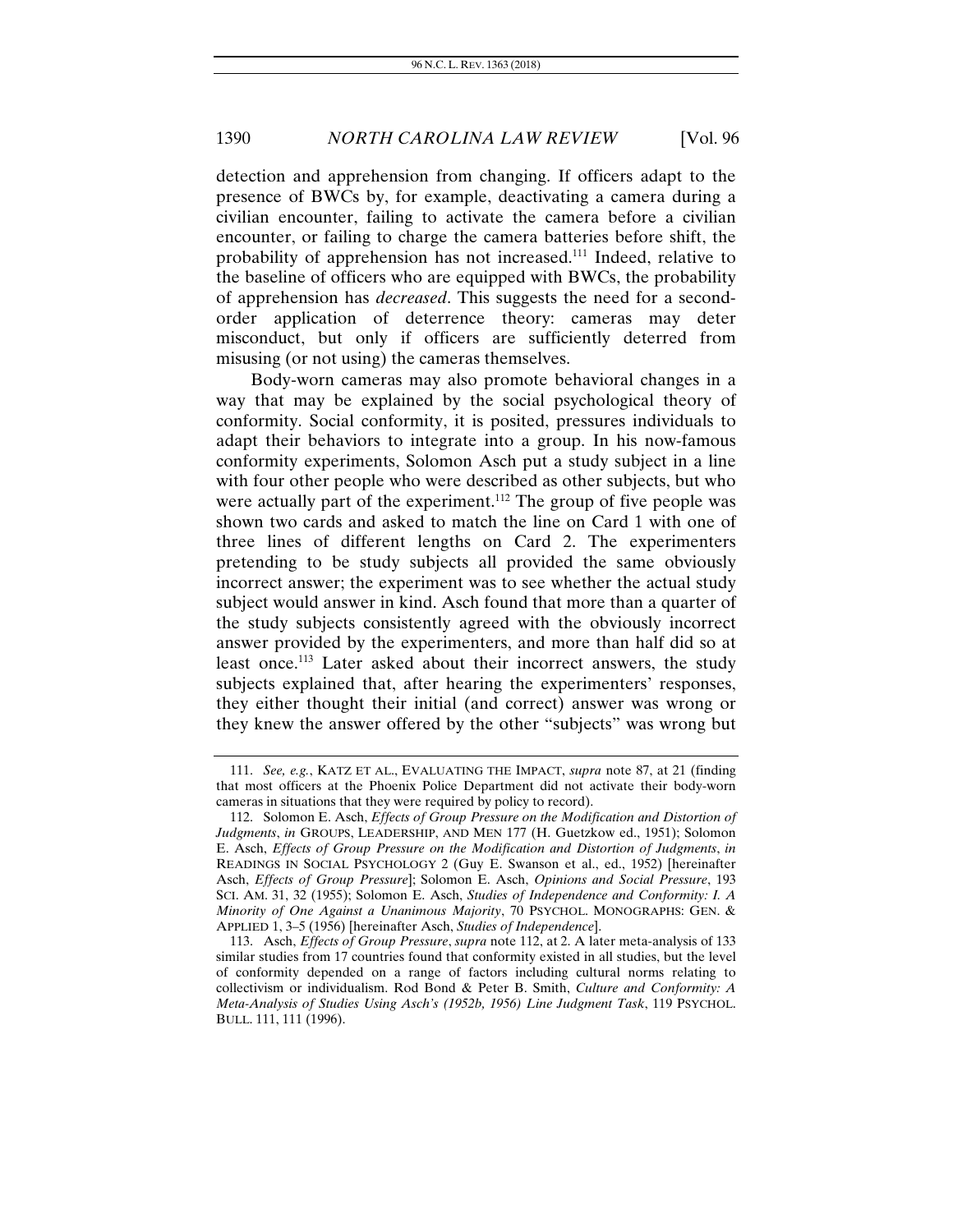they were afraid of being derided. Social psychologists identify these two answers as references to informational conformity and normative conformity.

Informational conformity refers to an individual's acceptance of evidence that has been provided or suggested by others.<sup>114</sup> In the Asch experiments, the subjects' perception that the other study participants had seen the line on Card 1 a certain way led them to adopt that view as correct. In short, study subjects gave what they believed was the correct answer, and they thought it was the correct answer because the other "participants" had all provided it.

Normative conformity, sometimes called "social conformity," refers to an individual's desire to fit in and willingness to adopt the group perspective so as not to be judged as non-conforming by group members.115 In other words, study subjects knowingly gave incorrect answers to fit in with perceived group expectations.

Body-worn cameras have the potential to change officer behavior through a combination of informational and normative conformity. Officers already get a substantial amount of information about how to do their jobs through the formal example set by supervisors and training officers, the informal example set by their more senior peers, and, to a lesser extent, from external sources such as the courts and the federal government.<sup>116</sup> To the extent that body cameras can change officer behavior at all, it is possible that there may be an initial change in the conclusions that officers draw about the world—for example, whether a particular action by a suspect justifies a use of force—and that initial change may, through the process of informational conformity, spread from officer to officer, especially from senior officers to junior officers.

Similarly, the implementation of a body-worn camera system may lead officers to perceive that their colleagues expect them to behave in a particular way—by, for example, reducing the frequency or severity of uses of force. Normative conformity suggests that officers may change their behaviors so as to be in accordance with what they perceive as their colleagues' expectations. This *may* explain the results of the randomized, controlled trial at the Rialto, California Police Department: different shifts were randomly assigned a camera, so the same officer could be equipped with a camera on one shift, but

 <sup>114.</sup> KNUD S. LARSEN, REIDAR OMMUNDSEN & KEES VAN DER VEER, BEING HUMAN: RELATIONSHIPS AND YOU: A SOCIAL PSYCHOLOGICAL ANALYSIS 253 (2015).

<sup>115.</sup> *Id*.

<sup>116.</sup> *See* Stoughton, *supra* note 78, at 641–51.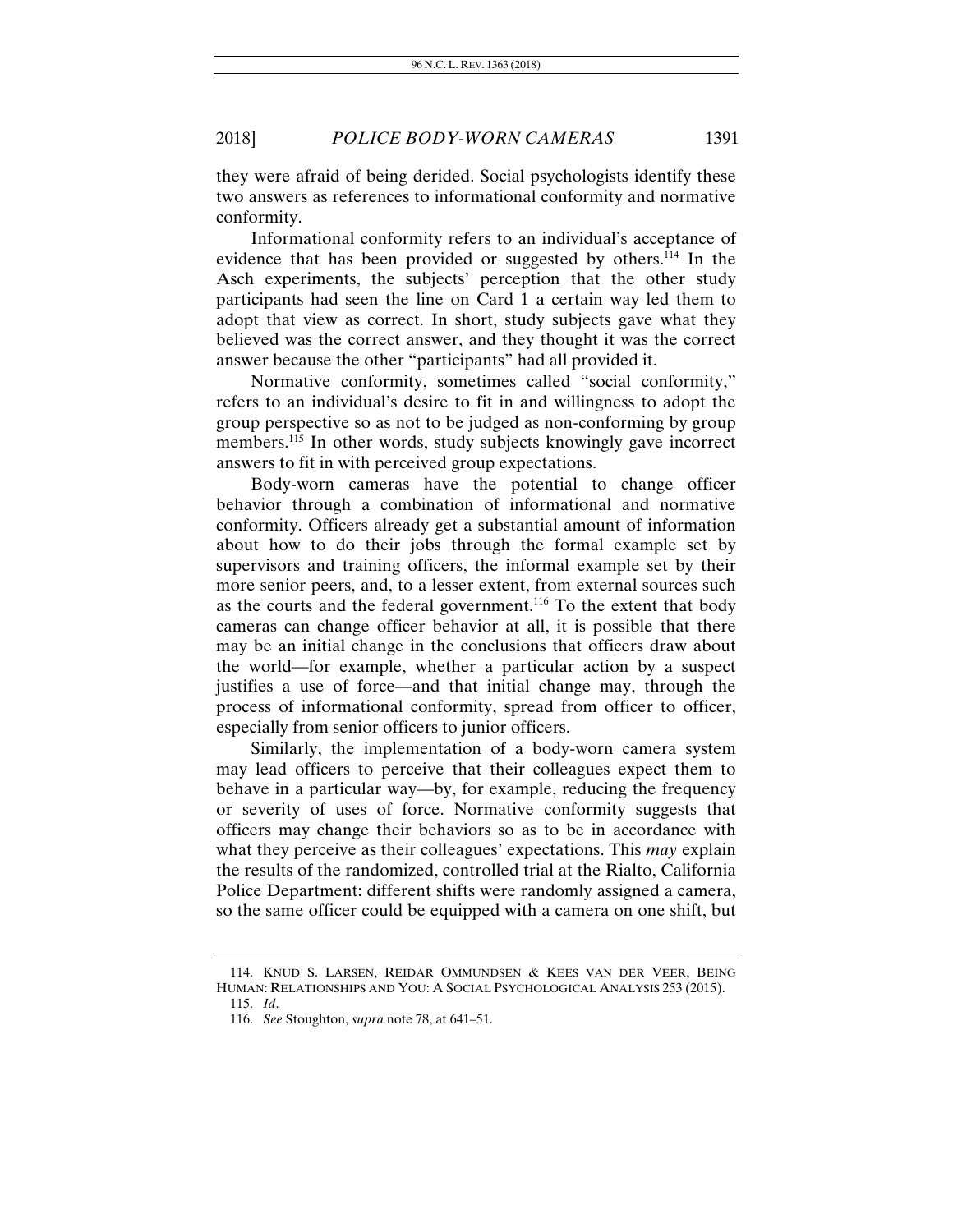then not given a camera on the next, and the study found a reduction in the use of force among *all* officers (although the reduction among officers when they were not wearing cameras was not as great as the reduction among officers when they were wearing cameras).<sup>117</sup>

That finding may not be attributable to normative conformity, of course; it may be the result of experiential updating, the utterly mundane ability to learn from one's experience and apply those lessons to similar behavior in the future. To use a simplified example, if a person has previously used only a hobby hammer—a smaller, lightweight version of the standard hammer—to drive nails and then one day uses a standard hammer and realizes how much easier it is, that person's experience allows him to update his approach to driving nails: from that point on, he will choose to use a standard hammer. In the context of policing, officers who have approached their job a particular way may act differently shortly after being equipped with a body camera (perhaps because of the observer effect or conformity). If the officers learn that the changes improve their working lives by, for example, making them more effective or safer, we might expect them to retain some or all of those changes even after the dissipation of the observer effect.

Body-worn cameras, it has been suggested, can improve policing by increasing civility and decreasing both resistance by civilians and the use of force by officers. Whether this prediction will bear fruit may depend heavily on local factors well beyond the implementation of a single piece of technology; the existing studies have shown mixed results. The potential for body cameras to influence behavioral change may depend on whether that change is driven by the observer effect, conformity, experiential updating, or some combination of the three.

#### *C. Informational Benefits*

The final category of potential benefits relates to the ability of a body-worn camera to provide more information than would otherwise be available. This is particularly important in the context of the often-brief encounters between police officers and civilians the "quasi-events" marked by "the fleetingness and fluidity of power."<sup>118</sup> As Mary Fan has written, "more law enforcement encounters including some of the most opaque domains of criminal procedure—

 <sup>117.</sup> Ariel et al., *supra* note 79, at 524–27.

 <sup>118.</sup> Mat Coleman & Angela Stuesse, *The Disappearing State and the Quasi-Event of Immigration Control*, 48 ANTIPODE 524, 527 (2016).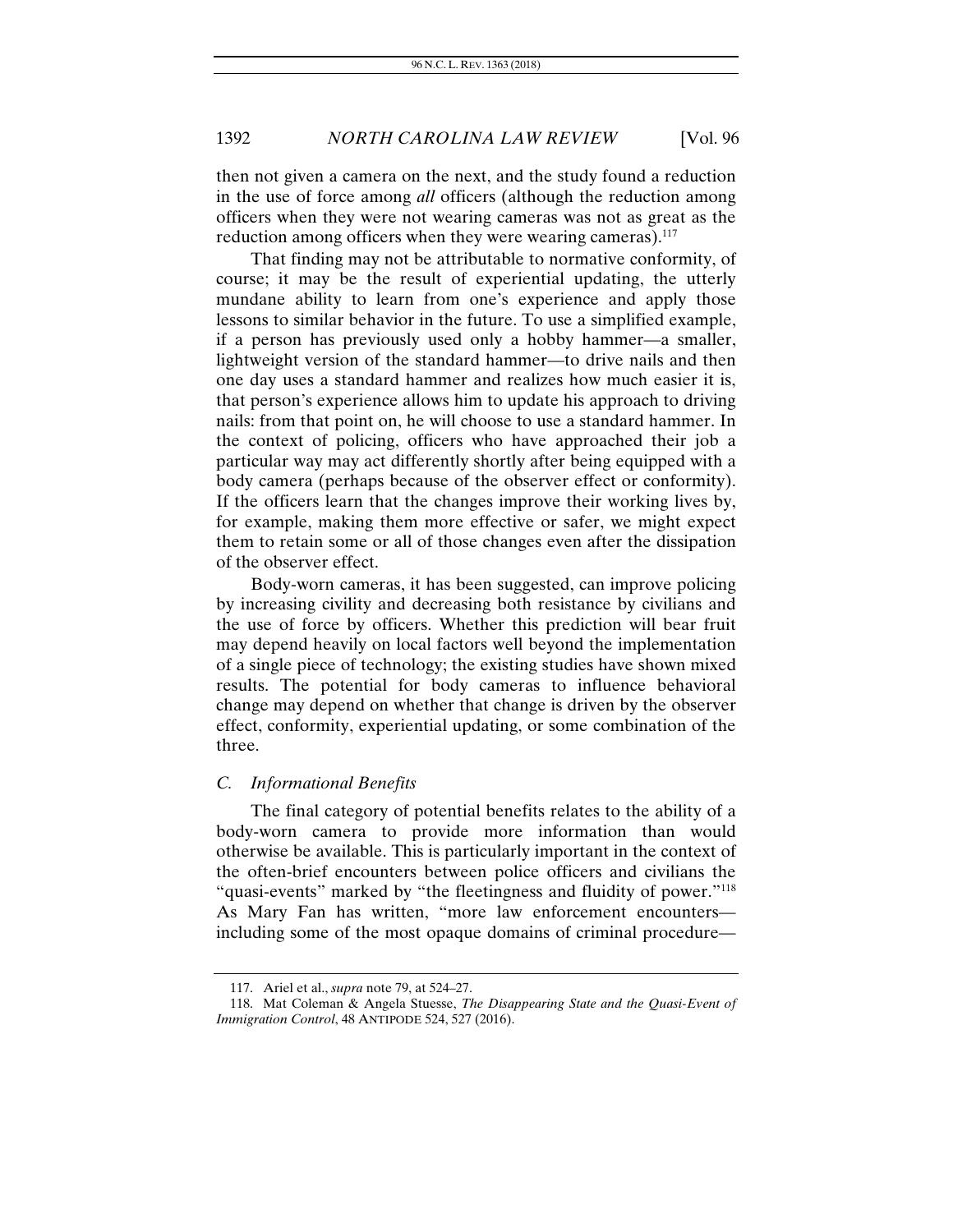will be illuminated."<sup>119</sup> Video footage, it is hoped, will not just provide critical insight; it will allow us to draw reliable conclusions about those previously shrouded interactions. As Howard Wasserman has said, describing popular sentiment, "Video tells us exactly what happened, entirely eliminates the he-said/he-said ambiguity that often characterizes police-citizen encounters, and deters misbehavior by police and citizens."120 In short, body-worn camera systems will not only provide comprehensive evidence, by providing *more* information than currently exists, they will also provide accurate and objective evidence.

In some ways this category is the most straight-forward. The symbolic and behavioral benefits are attenuated from the BWC hardware itself and require abstract sociological or psychological theories to fully appreciate, but it takes no erudition or great imagination to view BWCs as, well, cameras designed to record video. In other ways, however, this category is the most fraught with disagreement. That disagreement does not relate to the videorecording capacity of BWCs, but rather to the ultimate usage to which the resulting video can or should be put. Although the range of potential uses is likely as broad as human imagination, making any list inherently incomplete, this Article offers a brief discussion of the most common usages: officer accountability; individual investigations, prosecutions, and defenses; aggregation and dragnet surveillance; analytics and machine-learning; officer training, and news and entertainment media.

*Officer Accountability*. Community members and officers alike have an interest in officer accountability, although their perceptions of current failures can be quite different. From the community perspective, officers are too often improperly shielded from the consequences of their errors and missteps by special procedural protections in a system that has been coopted by powerful police unions.121 A video recording of an encounter can both provide critical evidence to supplement "official narratives, like sworn documents created by police officers"122 and can provoke sufficient public

 <sup>119.</sup> Fan, *supra* note 11, at 929.

 <sup>120.</sup> Wasserman, *supra* note 10, at 832–33 (presenting exaggerated claims about body cams as a foil).

 <sup>121.</sup> Kevin M. Keenan & Samuel Walker, *An Impediment to Police Accountability? An Analysis of Statutory Law Enforcement Officers' Bill of Rights*, 14 B.U. PUB. INT. L.J. 185, 185–87 (2005); Kate Levine, *Police Suspects*, 116 COLUM. L. REV. 1197, 1200–02 (2016); Stephen Rushin, *Police Union Contracts*, 66 DUKE L.J. 1191, 1195–98 (2017).

 <sup>122.</sup> Harris, *supra* note 72, at 359 (quoting Jim Dwyer, *When Official Truth Collides with Cheap Digital Technology*, N.Y. TIMES, July 30, 2008, at B1).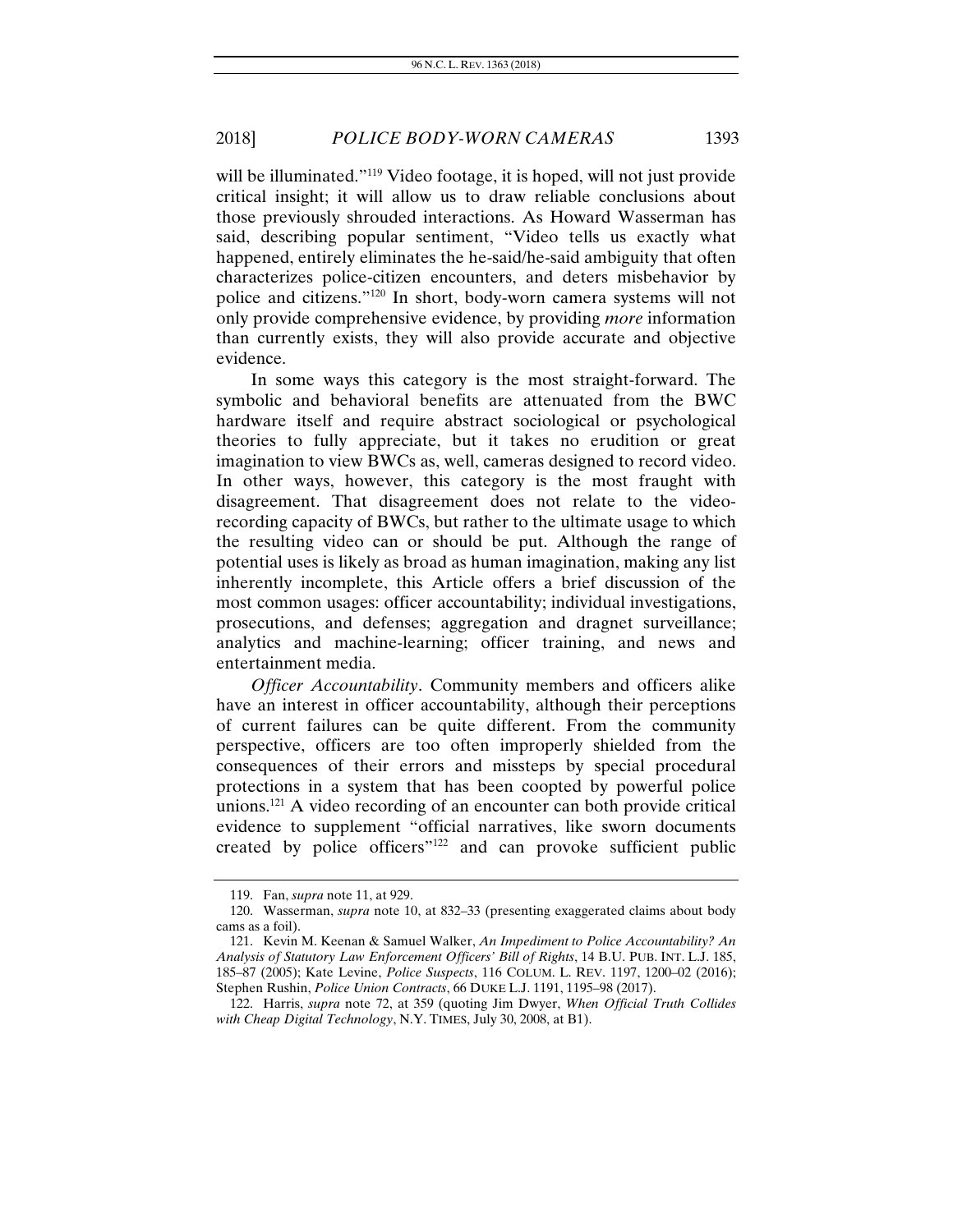interest to create political pressures for police agencies or political subdivisions to take remedial or disciplinary actions. From the police perspective, officers are too often improperly castigated for actions that were entirely appropriate in the situation because of the media's obsession with negative portrayals of the police<sup>123</sup> and public ignorance about the harsh realities of policing.<sup>124</sup> Further, video from other sources, including bystanders, often fails to capture relevant information, such as events that occurred prior to the initiation of recording. Having more information about the nuances of an individual encounter can protect officers from frivolous complaints and give civilians some sense of situational empathy by illustrating the pressures that officers face when making decisions in the field. From both perspectives, additional video could potentially help recalibrate the current flawed approach to officer accountability by providing much-needed information.

*Individual Investigations, Prosecutions, and Defenses*. Video footage could also be used to support a police investigation or the ultimate prosecution of an individual civilian. The most obvious scenario is a BWC video of an individual engaged in criminal activity, but that is hardly the only possible example. By recording victim or witness statements—particularly "good" statements by confident, articulate witnesses or visibly emotionally distraught victims with whom a jury is likely to sympathize—officers can collect valuable evidence. Prosecutors can then use that evidence to bolster their prosecutions with something more salient than a dry, written account and more predictable than courtroom testimony. Similarly, a video recording of the suspect's interrogation—which is unusual in the field even at police agencies that require or recommend recording stationhouse interviews—can be a powerful record of a damning confession. Defense attorneys, on the other hand, can use BWC videos to identify legal violations, such as failing to provide the *Miranda* warnings or conducting unconstitutional searches. Further, defense attorneys may use video evidence to raise questions about the underlying evidence by highlighting discrepancies in witnesses' statements or poor

 <sup>123.</sup> John Gramlich & Kim Parker, *Most Officers Say the Media Treat Police Unfairly*, PEW RES. CTR. (Jan. 25, 2017), http://www.pewresearch.org/fact-tank/2017/01/25/mostofficers-say-the-media-treat-police-unfairly/ [https://perma.cc/YCU5-WUDZ]. A Pew Research Center survey, for example, found that eighty-one percent of officers either agreed or strongly agreed that police are treated unfairly by the media. *Id.*

 <sup>124.</sup> Stoughton, *supra* note 78, at 663.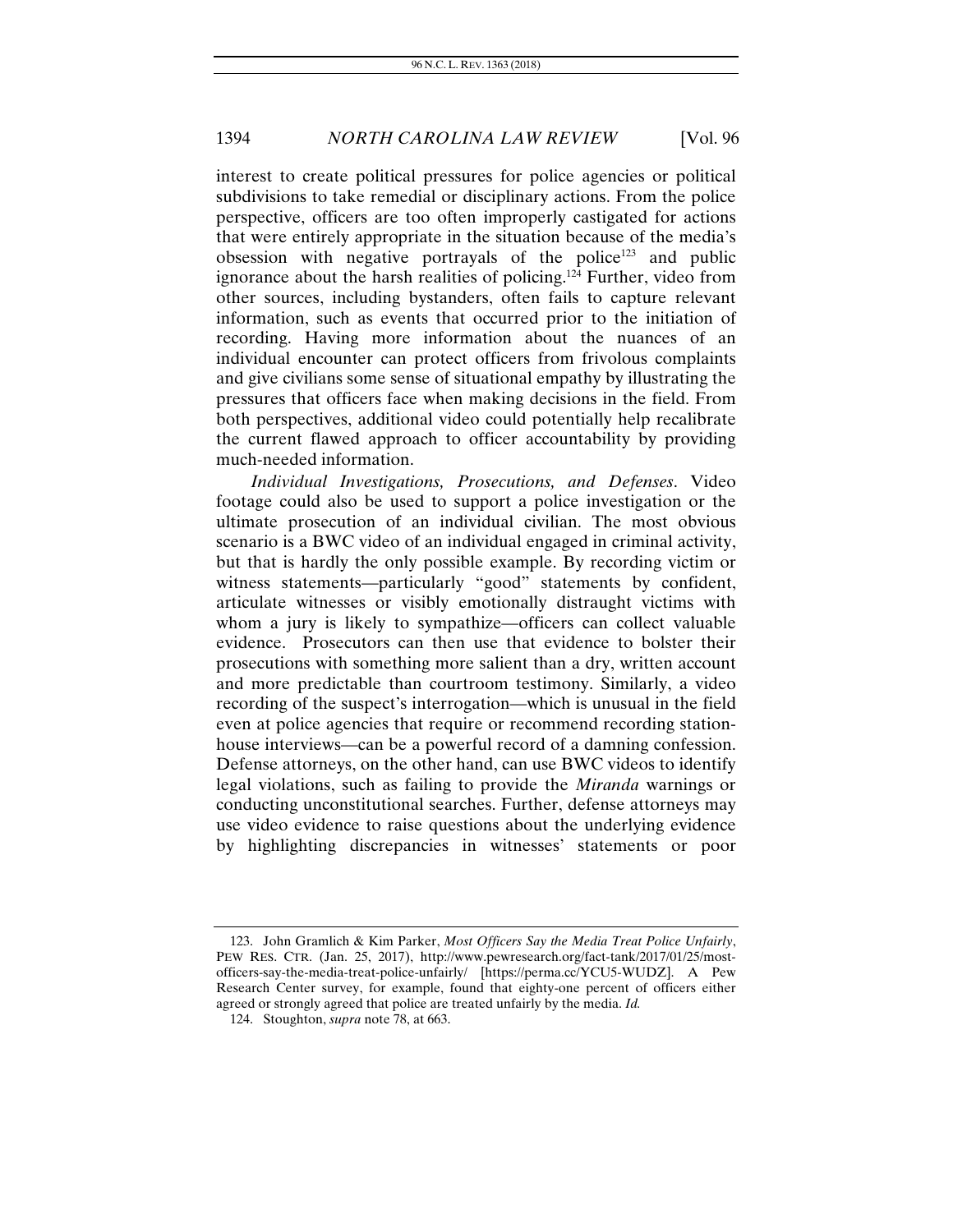investigative procedures.125 Body-worn camera video of the crime scene, the impoundment of evidence, the counting of seized currency, the interrogation of the suspect, and other investigative steps can provide documentation of what officers did and, even more importantly, how they did it. Such a record is of obvious value: video can serve as documentation of a good investigation and as a way to identify and address shortcomings in a poor investigation. The principal tactical value will go to officers and prosecutors, who have the first opportunity to review BWC video. Well before a defense attorney has access to the video, officers and prosecutors can use it to determine how to best proceed with an investigation or prosecution. Defense attorneys, meanwhile, will be able to use video to develop their own case theories, and judges and juries' fact-finding task may be simplified by the presence of video evidence.

*Aggregation & Dragnet Surveillance*. Body-worn camera videos will not just support specific investigations and prosecutions; they will also allow for investigations and prosecutions that would not have otherwise occurred. Hundreds or thousands of videos can be aggregated and mined, reviewed manually by officers or, more efficiently, by computer programs to develop information that may be utterly unrelated to any ongoing criminal investigation or prosecution.126 Running a stockpile of video through a facialrecognition program and social network analysis, for example, can offer insights into an individual's movements over time and the identities of the people with whom the individual associates.<sup>127</sup> Existing video from traffic cameras, stationary pole-cameras, public/private security cameras, and the like already allow for such analysis, of course, but from a very different perspective: long distance and often from above, rather than close-range and from at or relatively near eye level. Further, the transportability of body-worn cameras means they can provide significantly more information about, *inter alia*, the inside of a house or business, streets in residential neighborhoods, backyards and enclosures, and so on. In

<sup>125.</sup> For example, a video may show officers conducting a shoddy interview by asking leading questions that consciously or unconsciously contaminate the subject's answers. *See* BRANDON GARRETT, CONVICTING THE INNOCENT 19–36 (2011).

<sup>126.</sup> *See, e.g.*, United States v. Jones, 565 U.S. 400, 415–16 (2012) (Sotomayor, J., concurring); Steven M. Bellovin et al., *When Enough is Enough: Location Tracking, Mosaic Theory, and Machine Learning*, 8 N.Y.U. J. L. & LIBERTY 556, 564–65 (2014); Orin S. Kerr, *The Mosaic Theory of the Fourth Amendment*, 111 MICH. L. REV. 311, 345 (2012).

<sup>127.</sup> *E.g.*, Sharon Nakar & Dov Greenbaum, *Now You See Me. Now You Still Do: Facial Recognition Technology and the Growing Lack of Privacy.*, 23 B.U. J. SCI. & TECH. L. 88, 89, 100, 104, 109–10 (2017).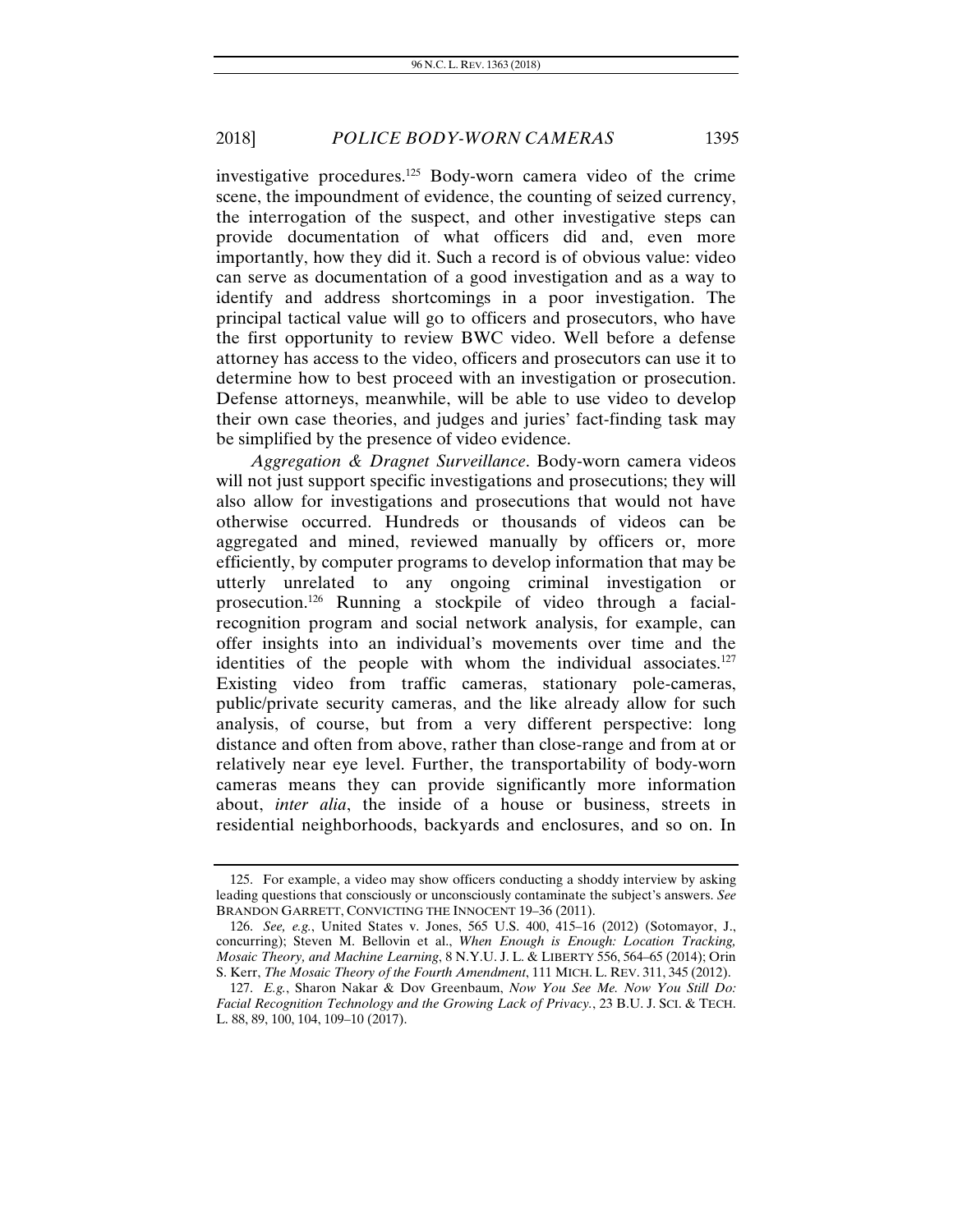this way, body-worn cameras have the potential to not just add a few extra data points to persistent surveillance but to dramatically expand its scope. As technology becomes more sophisticated, with hardware that allows for high-quality streaming and software that allows for real-time facial recognition and behavioral analytics, BWCs may alert officers when they detect an individual with an outstanding warrant or an individual whom an algorithm determines is acting suspiciously.<sup>128</sup>

Body-worn camera video can be used to facilitate machine learning, in which massive amounts of data can be fed through a software algorithm so that "computer systems learn about an underlying process and its patterns by creating a useful mathematical approximation of how the process works. This approximation can then be applied to new data to predict future occurrences of the same phenomena."129 In the context of policing, technology companies are using machine learning to develop automated editing tools.<sup>130</sup> This may prove particularly important in the policing context given the need to redact at least some information from publicly-requested police videos and the significant resources that manual redaction requires. Redaction is hardly the only innovation that might come from running BWC videos through machine-learning algorithms; technologists could use them to train algorithms to identify, *inter alia*, the frequency and nature of an officer's on-duty activities (for officer evaluation purposes), suspicious behavior, $^{131}$  deception, $^{132}$  rudeness $^{133}$ or unprofessional conduct by officers, behaviors that predict a

 <sup>128.</sup> There are, of course, a variety of potential problems with such usage, including the invasion of privacy and the likelihood that algorithmic analysis can be contaminated by human biases. *See, e.g.*, Julia Angwin et al., *Machine Bias*, PROPUBLICA (May 23, 2016), https://www.propublica.org/article/machine-bias-risk-assessments-in-criminal-sentencing [https://perma.cc/KD8J-9579]; *see also* Fan, *supra* note 13, at 398; Henderson, *supra* note 13, at 937–38; Levinson-Waldman, *supra* note 13, at 889.

 <sup>129.</sup> Michael L. Rich, *Machine Learning, Automated Suspicion Algorithms, and the Fourth Amendment*, 164 U. PA. L. REV. 871, 875 (2016).

 <sup>130.</sup> Neural Network for Video Editing, U.S. Patent Application No. 9,456,174, at 57 (filed Jan. 20, 2015) (describing "an automated video editing system").

 <sup>131.</sup> Rich, *supra* note 129, at 876.

<sup>132.</sup> *See* Verónica Pérez-Rosas et al., *Deception Detection Using Real-Life Trial Data*, PROC. 2015 ACM ON INT'L CONF. ON MULTIMODAL INTERACTION 59, 59 (describing a study which used a "multimodal deception detection system" to determine whether statements made during testimony were truthful).

<sup>133.</sup> *See* Lisa Pearl & Mark Steyvers, *"C'mon – You Should Read This": Automatic Identification of Tone from Language Text*, 4 INT'L J. COMPUTATIONAL LINGUISTICS 12, 20–24 (2013) (studying machine learning techniques used to detect different tones, including rudeness, from text).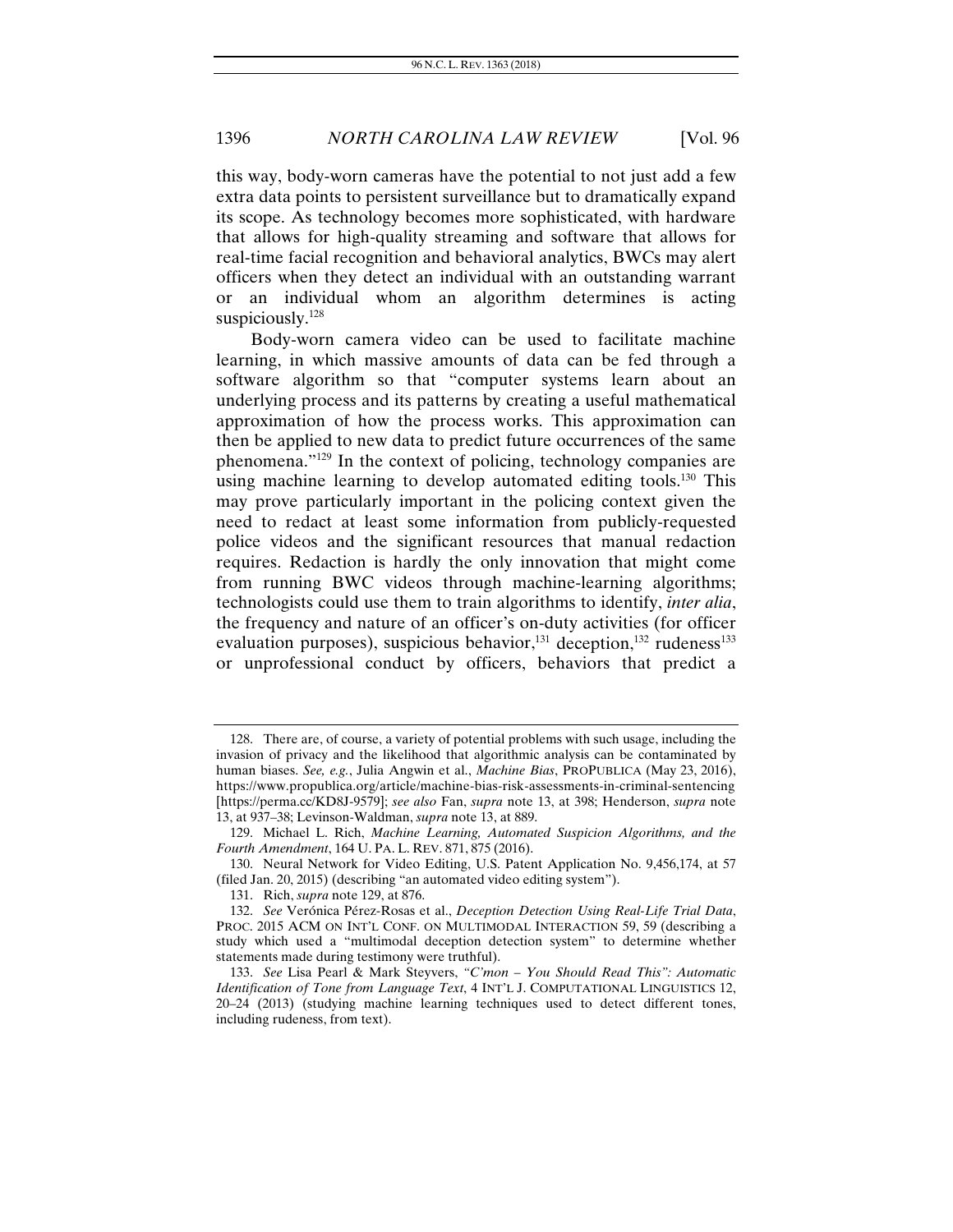civilian's impending flight from or violent assault of officers,134 behaviors indicative of mental illness or drug impairment,<sup>135</sup> and so on. Using the results of that machine learning could allow for the integration of body-cameras, GPS systems, and police computeraided-dispatch systems.

Officers do not learn the same way that machine-learning algorithms do, of course, but modern police training involves a substantial number of videos. As a number of scholars have noted, police training heavily prioritizes real world experience,136 and video offers a rare window into which would-be officers can see what the world is really like.<sup>137</sup> One common theme can be found in "officer survival" videos, which attempt to remind officers of the dangers of complacency<sup>138</sup> by showing officers being brutally attacked,<sup>139</sup> disarmed,<sup>140</sup> or killed. Indeed, it is the rare officer who has not seen the video-recorded line-of-duty deaths of Laurens County, Georgia Deputy Kyle Dinkheller<sup>141</sup> or South Carolina Trooper Mark Coates.<sup>142</sup>

<sup>134.</sup> *See* PAUL K. DAVIS ET AL., RAND CORP. NAT'L DEF. RESEARCH INST., USING BEHAVIORAL INDICATORS TO HELP DETECT POTENTIAL VIOLENT ACTS: A REVIEW OF THE SCIENCE BASE xiii–xiv (2013), https://www.rand.org/content/dam/rand/pubs/research \_reports/RR200/RR215/RAND\_RR215.pdf [https://perma.cc/RR4T-2JNL] (describing a study of recent and developing technologies used to "help detect potential violent attacks").

 <sup>135.</sup> For example, officers can be trained as a "drug recognition expert[s]" who use a standardized protocol to "recognize impairment in drivers under the influence of drugs other than, or in addition to, alcohol." *Drug Recognition Experts (DRE)*, THE INT'L DRUG EVALUATION & CLASSIFICATION PROGRAM, http://www.decp.org/drugrecognition-experts-dre/ [https://perma.cc/XMQ6-7FQ7].

 <sup>136.</sup> DAVID A. HARRIS, FAILED EVIDENCE: WHY LAW ENFORCEMENT RESISTS SCIENCE 67 (2012); Seth Stoughton, *Evidentiary Rulings as Police Reform*, 69 U. MIAMI L. REV. 429, 456–60 (2015).

 <sup>137.</sup> For example, in The Line of Duty, a police training company that started producing and marketing VHS video training to police agencies in 1995 and today offers "[o]ver 300 video courses covering virtually every aspect of law enforcement training" in a large library of streaming, downloadable, and DVD videos. *FAQs*, IN THE LINE OF DUTY, http://www.lineofduty.com/faqs/ [https://perma.cc/6P99-NHWT].

 <sup>138.</sup> *See* SCOTT FIELDEN, THE MIND OF A COP: WHAT THEY DO AND WHY THEY DO IT 21 (2009) ("If we have to use force to ensure our safety, we're going to do so. That's why we won't hesitate to come down on somebody like a ton of bricks in a tornado if we need to.").

 <sup>139.</sup> Associated Press, *Police: Officer Punched During Traffic Stop*, YOUTUBE (Jul. 22, 2010), https://www.youtube.com/watch?v=-eTcaF\_6ILc.

 <sup>140.</sup> PoliceOfficerSafety, *Officer Disarmed During Arrest*, YOUTUBE (Nov. 29, 2012), https://www.youtube.com/watch?v=tVjVCVDEYIY.

 <sup>141.</sup> Deputy Dinkheller initiated a traffic stop and the motorist became belligerent and aggressive. Ignoring Deputy Dinkheller's repeated commands to the contrary, the motorist reached back into his vehicle, drew a rifle, and ultimately shot Deputy Dinkheller to death. *See* Thomas Lake, *The Endless Death of Kyle Dinkheller: The Trigger and the Choice*, CNN (Aug. 2017), http://www.cnn.com/interactive/2017/politics/state/kyle-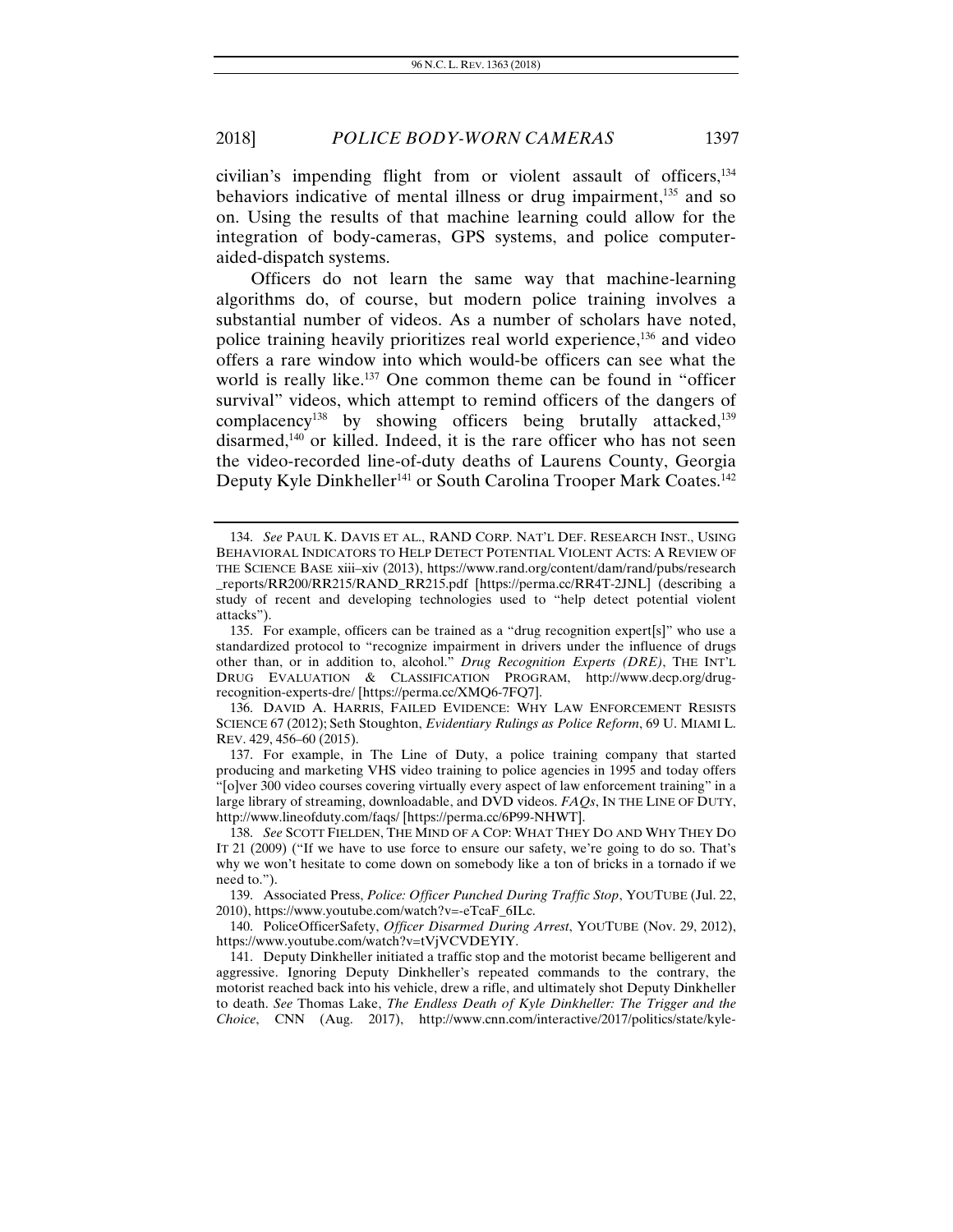Videos are also used to debrief officers after critical incidents and to train them for high-risk situations such as active shooters, $143$  armed encounters,<sup>144</sup> and so on.

Where the prior examples of potential informational benefits are tightly related to policing itself, it is inevitable that news- and entertainment-media sources will feature BWC video and thus benefit from the additional information that BWCs can provide. Indeed, they have already done so. As of November 2017, the *first page* of a Google News search for "body-camera video" returned links to various news outlets reporting on BWC video that showed, *inter alia*, a Baltimore police officer verbally de-escalating a suicidal man armed with a knife,<sup>145</sup> a Los Angeles police officer allegedly planting cocaine in a hit-and-run suspect's wallet,<sup>146</sup> a Cleveland sergeant who was criminally charged for using excessive force, $147$  and

 143. Most officers, I expect, have seen video from the 1997 armed robbery of a bank in North Hollywood, California. Matthew Cipolla, *The North Hollywood Shootout*, YOUTUBE (Mar. 12, 2017), https://www.youtube.com/watch?v=d7dLeqEg6b8.

 144. JustPoliceVideos, *Kalamazoo, MI Police Respond to a Subject Openly Carrying Rifle*, YOUTUBE (Jun. 16, 2014), https://www.youtube.com/watch?v=9Ap4reNEbyQ.

 146. Amy Powell, *Attorney Says Body Cam Footage Shows LAPD Officer Planting Cocaine*, ABC7 (Nov. 10, 2017), http://abc7.com/attorney-says-body-cam-footage-showslapd-officer-planting-cocaine/2631384/ [https://perma.cc/4BL4-SHKK].

 147. Adam Ferrise, *Cleveland Police Officer Attacked Woman and Then Arrested Her on False Charges, Court Records Say*, CLEVELAND.COM (Oct. 5, 2017), http://www.cleveland.com/metro/index.ssf/2017/10/cleveland\_police\_officer\_charg\_12.html [https://perma.cc/4MLN-HYBP].

dinkheller-police-video/ [https://perma.cc/S3GL-37A5] ("Two decades later, a traffic stop on a country road is still teaching police officers about deadly force—and the cost of hesitation."). This video is most often used to teach officers about the dangers of hesitation.

 <sup>142.</sup> Trooper Coates initiated a traffic stop and attempted to conduct a patdown of the motorist when the motorist drew a handgun, shooting Trooper Coates. Trooper Coates was able to use his radio to call for help, but his dispatcher and other officers did not know where he had conducted the traffic stop. Jeff Brown, *Corporal Mark Coates Shooting (Fatal)*, YOUTUBE (May 27, 2015), https://www.youtube.com/watch?v=2FraE77l4fI. This video is most often used to teach officers about the need to inform dispatch of the location of a stop before officers initiate the stop or interact with stopped subjects.

 <sup>145.</sup> Kevin Rector, *Body Camera Footage Shows Baltimore Police Officer De-Escalate Standoff with Armed Man in Crisis*, BALT. SUN (Nov. 8, 2017, 1:15 PM), http://www.baltimoresun.com/news/maryland/crime/bs-md-ci-villaronga-video-20171108 story.html [https://perma.cc/6LHL-7VPN].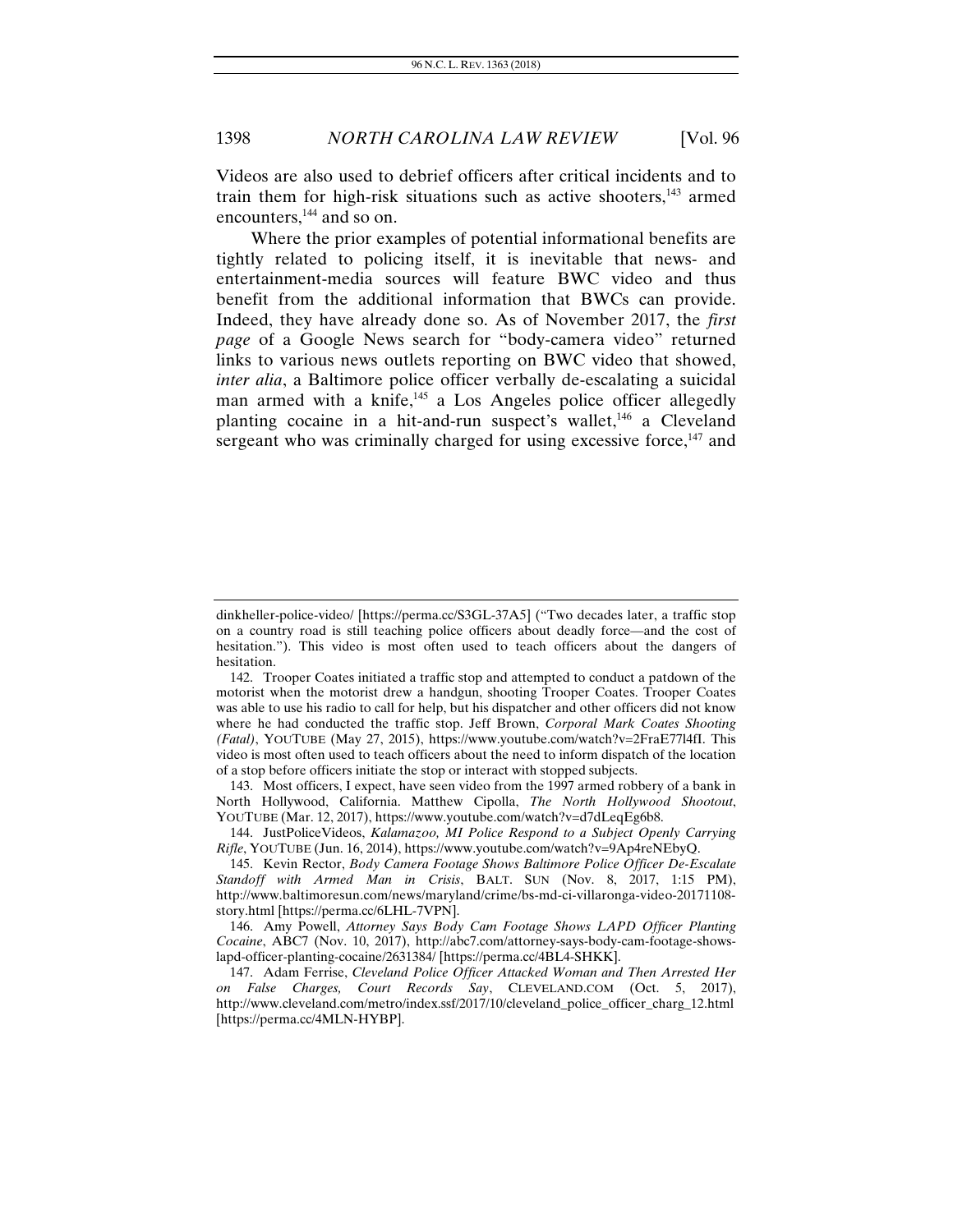fatal police shootings in Providence, Rhode Island;<sup>148</sup> Santa Clara, California;<sup>149</sup> and Pueblo, Colorado.<sup>150</sup>

In sum, body-worn cameras offer agencies and communities alike potential symbolic benefits, behavioral benefits, and informational benefits.

#### III. PRACTICAL LIMITATIONS

I assume, dear reader, that there is some significant likelihood that you would appreciate having more money. Have I got excellent news for you! The potential benefits of winning the lottery are simply tremendous, and the causal mechanism is almost laughably simple: play the lottery, win the lottery, report your win, and collect your earnings. In light of this startling, new information, I am confident that you feel a strong, nigh overpowering, temptation to run right out and buy yourself a lottery ticket. And yet, by virtue of the fact that you are reading this sentence,<sup>151</sup> I must assume that you have not discarded this Article and run to the nearest store where lottery products are sold.152 Why not? After all, I have clearly identified the potential benefits of winning the lottery and the causal mechanism by which those benefits can be realized! Perhaps it is because you are aware of the immense practical challenges—namely, the nature of probabilities—that limit your ability to win the lottery.

Part II identified the potential benefits that body-worn camera systems may provide—symbolic benefits, behavioral benefits, and informational benefits—but, as the preceding paragraph makes clear, identifying the potential benefits and describing the causal mechanisms is only the beginning of the analysis. Whether it is fair to expect that any of the potential benefits can or will be realized requires additional consideration, assuming there is video available in

 <sup>148.</sup> Amanda Milkovits & Jacqueline Tempera, *Providence Police Defend Shooting that Killed Pickup Truck Driver, Injured Passenger*, PROVIDENCE JOURNAL (Nov. 10, 2017, 8:52 PM), http://www.providencejournal.com/news/20171110/providence-policedefend-shooting-that-killed-pickup-truck-driver-injured-passenger [https://perma.cc/R5L4 -VC7S].

 <sup>149.</sup> Lisa Fernandez, *Body Camera Video Released in Fatal Santa Clara Shooting of 24- Year-Old Man*, KTVU (Nov. 3, 2017, 12:55 PM), http://www.ktvu.com/news/body-cameravideo-released-in-fatal-santa-clara-shooting-of-24-year-old-man [https://perma.cc/JT57-82CG].

 <sup>150.</sup> Chhun Sun, *Watch: Pueblo Police Release Video of Fatal Officer-Involved Shooting*, GAZETTE (Nov. 8, 2017), http://gazette.com/watch-pueblo-police-release-videoof-fatal-officer-involved-shooting/article/1614856 [https://perma.cc/GQ9G-EGNL].

 <sup>151.</sup> And apparently even reading this footnote.

 <sup>152.</sup> I acknowledge, of course, that you may very well have done exactly that before returning to finish this Article. I would applaud such diligence, although the probability that my applause is called for seems vanishingly small.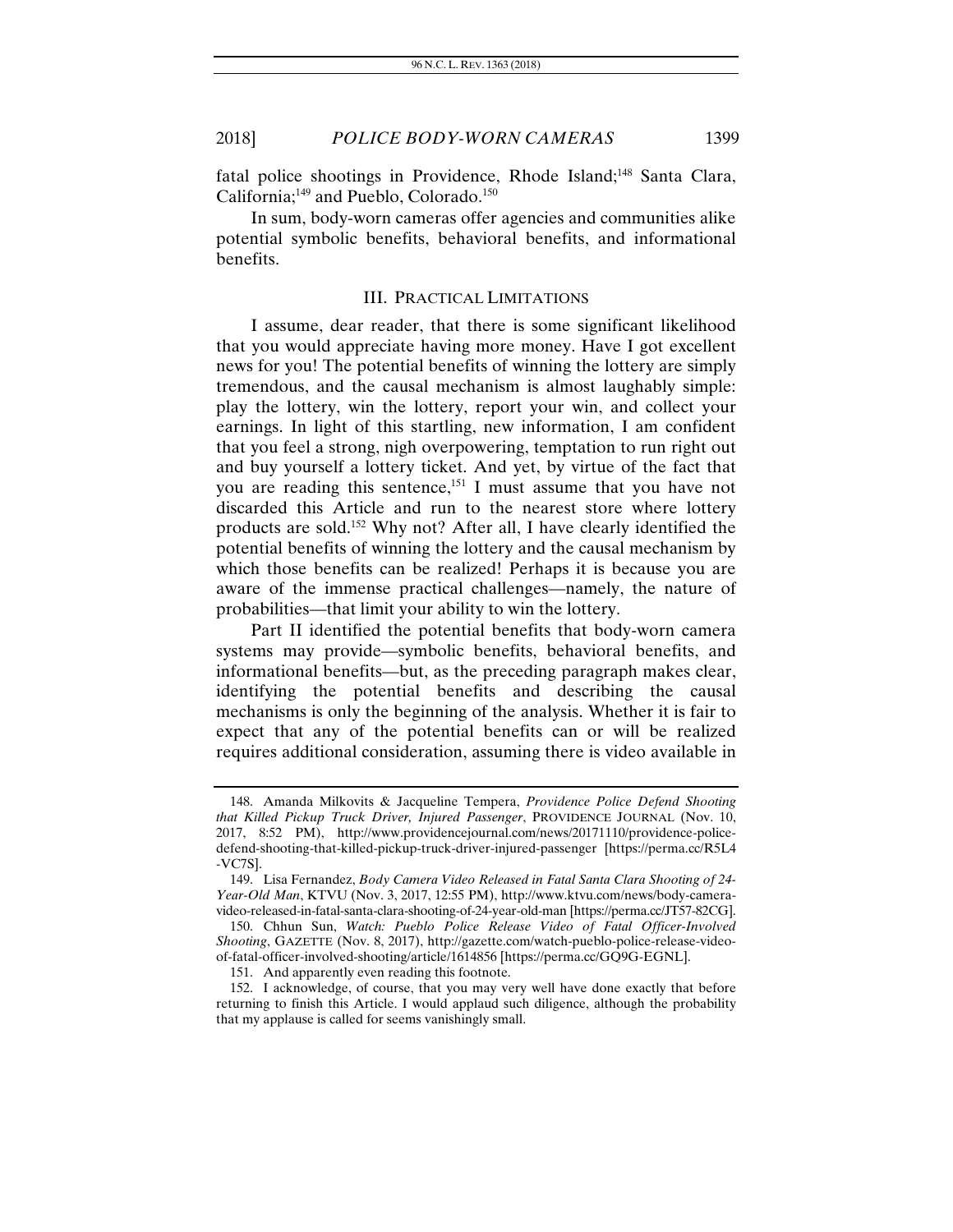the first place.153 This Part explores some of the practical limitations of body-worn camera technology and of our ability to use that technology. The following Part addresses the policy considerations that can affect whether BWCs live up to their potential benefits.

#### *A. Limits of Technology*

Body-worn cameras are merely another variety of camera, and thus they suffer from the same limitations that we have known about since Nicéphore Niépce first projected an image onto a piece of paper coated with silver chloride some 200 years ago.<sup>154</sup> First and most prominently, there must be sufficient infrastructure to ensure that the relevant officers are equipped with cameras and that the relevant audiences can access the resulting footage of those interactions. The dominant approach at police agencies has been to equip patrol officers with body-worn cameras: by December 2017, for example, the Chicago Police Department had equipped every officer in its twentyfive patrol districts with a BWC.<sup>155</sup> That makes sense; the patrol function is typically the single largest division in most agencies, employing between sixty percent and ninety percent of sworn officers, and typically it is patrol officers who are most salient when it comes to solving crimes.<sup>156</sup> But patrol officers are hardly the only officers who interact with community members in potentially problematic ways; the behavioral and informational benefits of a body-worn camera system will be incomplete if other officers are not similarly equipped. At the Chicago Police Department, which is admittedly much larger than the average police agency, officers assigned to the Canine Unit, the Traffic Section, SWAT, Public Transportation, and the Troubled

<sup>153.</sup> *See infra* Section IV.A.

 <sup>154.</sup> HELMUT GERNSHEIM, A CONCISE HISTORY OF PHOTOGRAPHY 9 (3d ed. 1986).

 <sup>155.</sup> Michelle Gallardo & Cate Cauguiran, *All Chicago Police Patrol Officers Now Equipped with Body Cameras, Department Says*, ABC 7 EYEWITNESS NEWS (Dec. 10, 2017), http://abc7chicago.com/all-cpd-patrol-officers-now-equipped-with-body-cameras/2764478/ [https://perma.cc/ZJ8S-UUSN] ("Chicago now has the largest deployment of body cameras in the nation.... In total, more than  $7,000$  Chicago police personnel are now equipped with body cameras."); *see also* Ryan Dunn, *Body Camera Issued to Each Patrol Officer at Toledo Police Department*, THE BLADE (Oct. 20, 2017), http://www.toledoblade.com/Police-Fire/2017/10/20/Body-camera-issued-to-each-patrolofficer-at-Toledo-Police-Department.html [https://perma.cc/7VCE-BUMD] (explaining a similar plan for patrol officers in Toledo, Ohio); Mark Wilson, *Austin Officers Who Patrol Neighborhoods to Get Body Cameras Soon*, MYSTATESMAN (Sept. 15, 2017, 4:41 PM), http://www.mystatesman.com/news/local-govt--politics/austin-officers-who-patrol-neighborhoods -get-body-cameras-soon/tgcx33iP9pUjq2CW1lgD3I/ (explaining that the Austin, Texas Police Department will soon "roll out its first large batch of body cameras for officers working outside of downtown").

 <sup>156.</sup> Seth W. Stoughton, *Policing Facts*, 88 TUL. L. REV. 847, 878–79 (2014).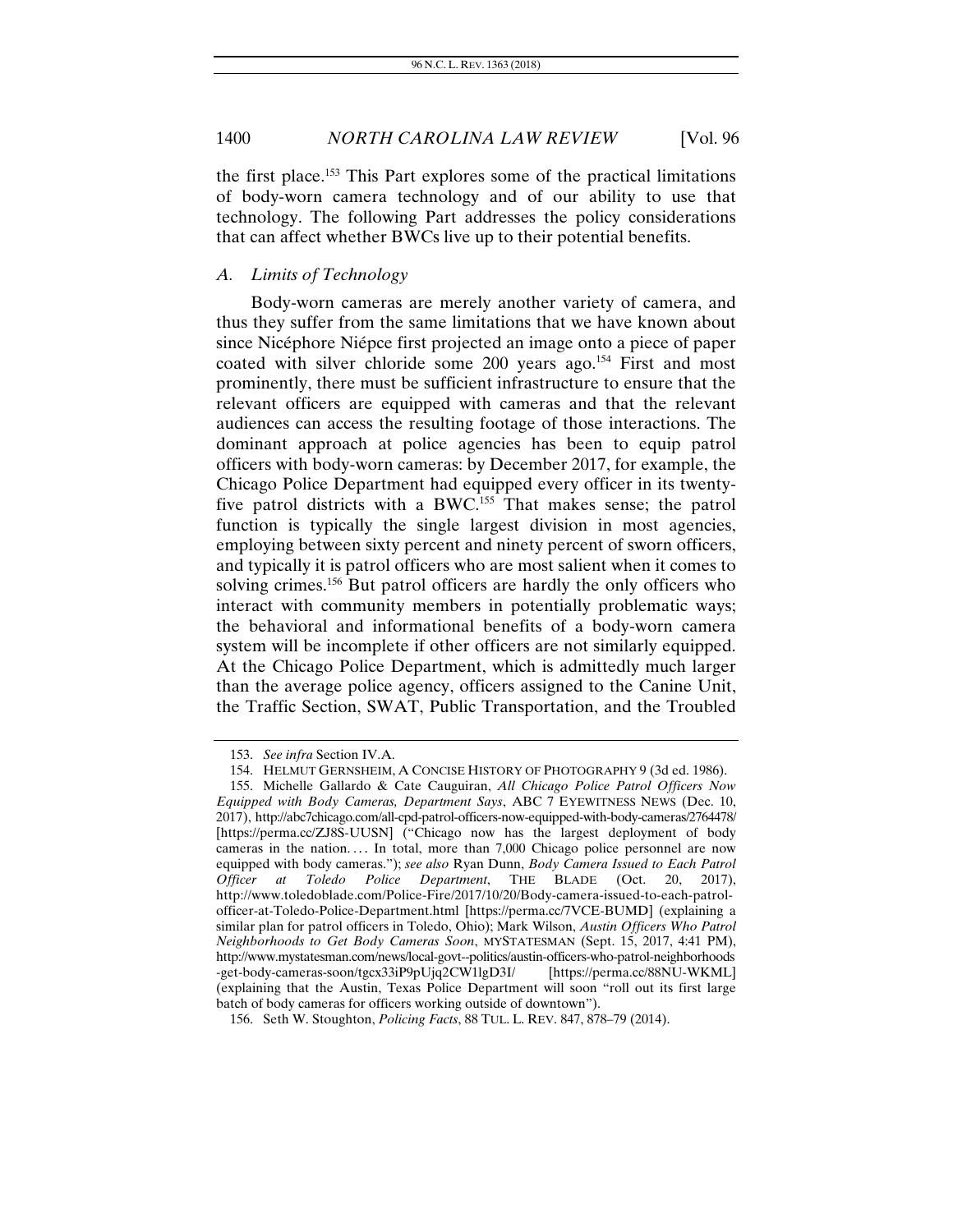Buildings Unit fall under the Bureau of Patrol but are not assigned to one of the twenty-five patrol districts.157 Meanwhile, officers who investigate property crimes, violent crimes, and youth investigations and officers working in the Fugitive Apprehension Unit, the Major Auto Theft Investigation Unit, and the Violent Crimes Task Force are operationally in the Bureau of Detectives, which is not scheduled to receive body-worn cameras,<sup>158</sup> nor are officers who work in the Narcotics Division, the Gang Investigations Division, or the Vice and Asset Forfeiture Division, which are organized under the Bureau of Organized Crime.159 In short, the first infrastructure problem arises from the difficult problem of equipping *all* officers, investigators, and detectives who regularly interact with the public by, *inter alia*, initiating stops, making arrests, and conducting interviews. The benefits that may accrue from equipping specialized units must be weighed against the unique challenges that doing so would entail.<sup>160</sup>

Similarly, a majority of agencies allow their officers to work in a police capacity for private employers while off-duty;<sup>161</sup> if these officers are not equipped with or required to wear  $BWCs$ ,<sup>162</sup> that absence can limit the behavioral and informational benefits of having the technology. Simply put, if officers are not wearing the cameras while they are working in a uniformed-police capacity—even if that work is performed for the private employer—cameras cannot record their

161. *See* Seth W. Stoughton, *Moonlighting: The Private Employment of Off-Duty Officers*, 2017 U. ILL. L. REV. 1847, 1849–50 (2017) (explaining that agencies often encourage moonlighting, which "increase[s] police visibility in the community" and "supplements agency staffing").

162. *AP Exclusive: Moonlighting Police Leave Body Cameras Behind*, ABC NEWS (Jun. 11, 2017), http://abcnews.go.com/amp/Technology/wireStory/ap-exclusivemoonlighting-police-leave-body-cameras-home-47965683 [https://perma.cc/86ZV-MQT7]; *see also* POLICING PROJECT, N.Y. UNIV. SCH. OF LAW, *NYPD Body-Worn Camera Proposed Policy: Fact Sheet*, POLICINGPROJECT.ORG https://policingproject.org/nypdbody-worn-camera-proposed-policy-fact-sheet/ [https://perma.cc/UJ79-HLB9] (summarizing the NYPD body-cam policy without mention to any off-duty protocol).

 <sup>157.</sup> CHI. POLICE DEP'T, ORGANIZATIONAL OVERVIEW: BUREAU OF PATROL, attachment 4 (2017), https://home.chicagopolice.org/wp-content/uploads/2014/12/org-forcommand-DRAFT-87-CW-revisions-to-Forensic-Services-Division-15AUG17-FINAL.pdf [https://perma.cc/DF39-F3LV].

 <sup>158.</sup> *Id.* at attachment 5.

 <sup>159.</sup> *Id.*

 <sup>160.</sup> *See* JANNE E. GAUB, NATALIE TODAK & MICHAEL D. WHITE, BEYOND PATROL: EXPLORING THE PERCEPTIONS OF POLICE BODY-WORN CAMERAS AMONG OFFICERS IN SPECIALIZED UNITS III (2017), https://www.bwctta.com/sites/default/files /Files/Resources/Specialty%20Unit%20Report%20Final%202-17\_1.pdf [https://perma.cc /ZYG5-VZD3] ("BWCs may not be appropriate for certain specialized units, and Department leadership should carefully weigh the advantages and disadvantages of deployment for each unit.").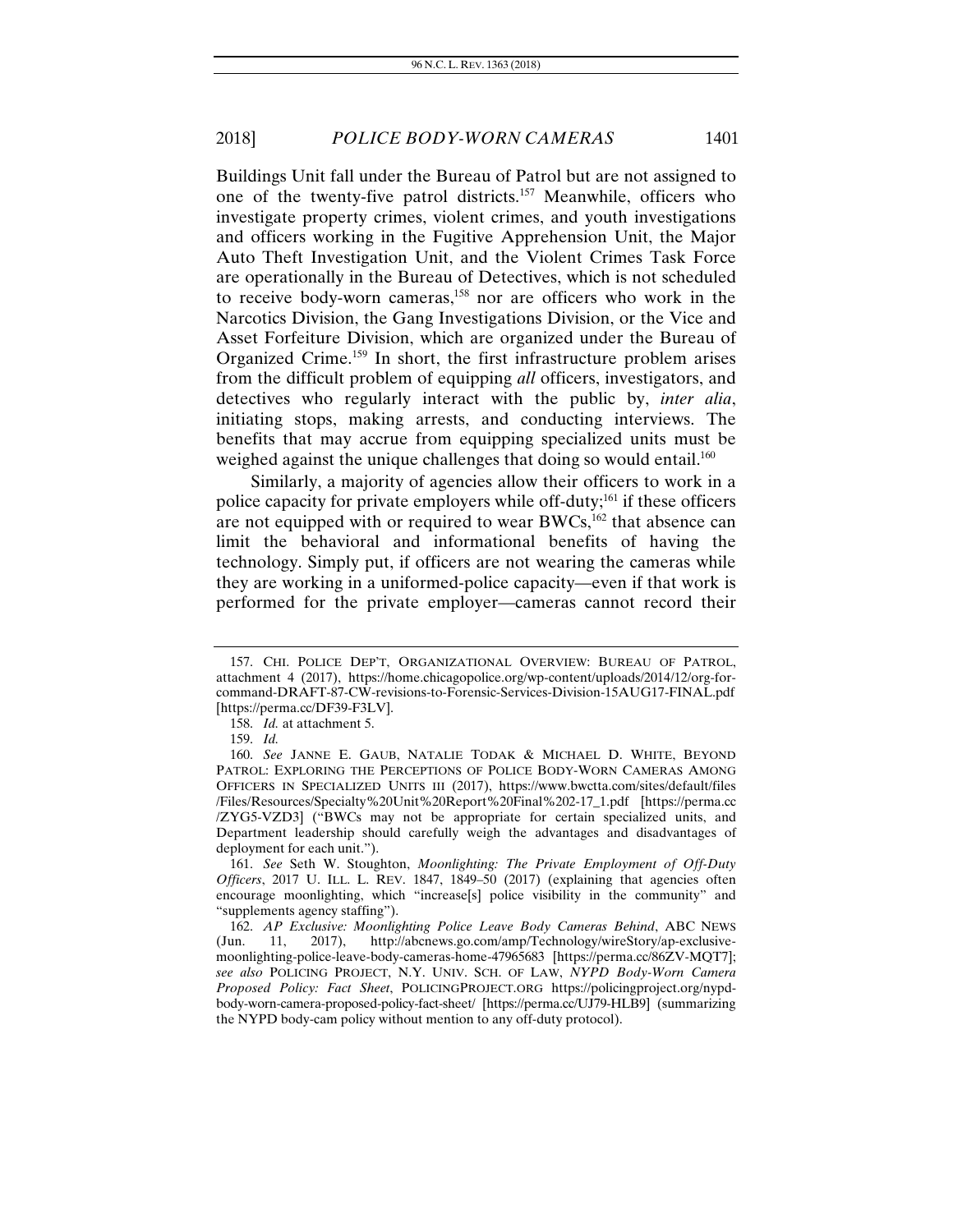interactions and are unlikely to exert any influence on behavior. Worse, the failure to equip officers with BWCs can undermine the symbolic benefits by leading community members to conclude, even unfairly, that the agency's efforts were superficial and not seriously intended to improve transparency and accountability.

On the other side of the camera, inadequate infrastructure—that is, insufficient time and resources—can preclude everyone who needs to see the video to achieve the desired benefits from being able to do so. A supervisor cannot effectively use BWC videos to more closely monitor the officers on her squad if, for example, the current demands on her time are already so burdensome as to limit or preclude her from reviewing the videos. Beyond police supervisors, several aspects of the potential informational benefits require prosecutors, defense attorneys, and judges to be able to access video recordings. Several manufacturers record video in proprietary file formats, which either require special software to review or which must be manually exported in a different format, marginally reducing availability.163 Finally, internet-based video management systems, such as Axon's (formerly known as TASER International) Evidence.com, require viewers to accept "Terms and Conditions" before viewing the video; several defense attorneys have refused to do so, arguing that such an arrangement "effectively requires users to sign away some of their legal rights in exchange for receiving public records" that they have a right to obtain and review.164 In short, if cameras are not where we need them to be and the relevant entities cannot or will not review the footage, the technology is unlikely to fulfill the full extent of the potential benefits.

Even when there is video footage from the proper person to review and the proper person actually reviews it, a body-worn camera still suffers from unavoidable practical limitations. Most obviously, someone can obscure the object from the camera: an officer's arm may get in the way or a drop of rain on the exterior of the lens may distort the image. Just as importantly, however, is the camera's limited field of view, meaning the extent of the visible image. An officer's BWC will never capture the details of that officer's

 <sup>163.</sup> SAVER PROGRAM, SCI. AND TECH. DIRECTORATE, U.S. DEP'T OF HOMELAND SEC., BODY-WORN VIDEO CAMERAS FOR LAW ENFORCEMENT MARKET SURVEY REPORT 2–3 (2015), https://www.dhs.gov/sites/default/files/publications/Body-Worn-Cams-MSR\_0615-508\_1.pdf [https://perma.cc/2RZU-2JP5].

 <sup>164.</sup> Janus Kopfstein, *Police Body Camera Giant Made Lawyers Sign Away Client Footage*, VOCATIVE (May 12, 2017 3:53 PM), http://www.vocativ.com/429096/police-bodycamera-taser-axon-made-lawyers-sign-away-client-footage/index.html [https://perma.cc /RG9L-VLQD].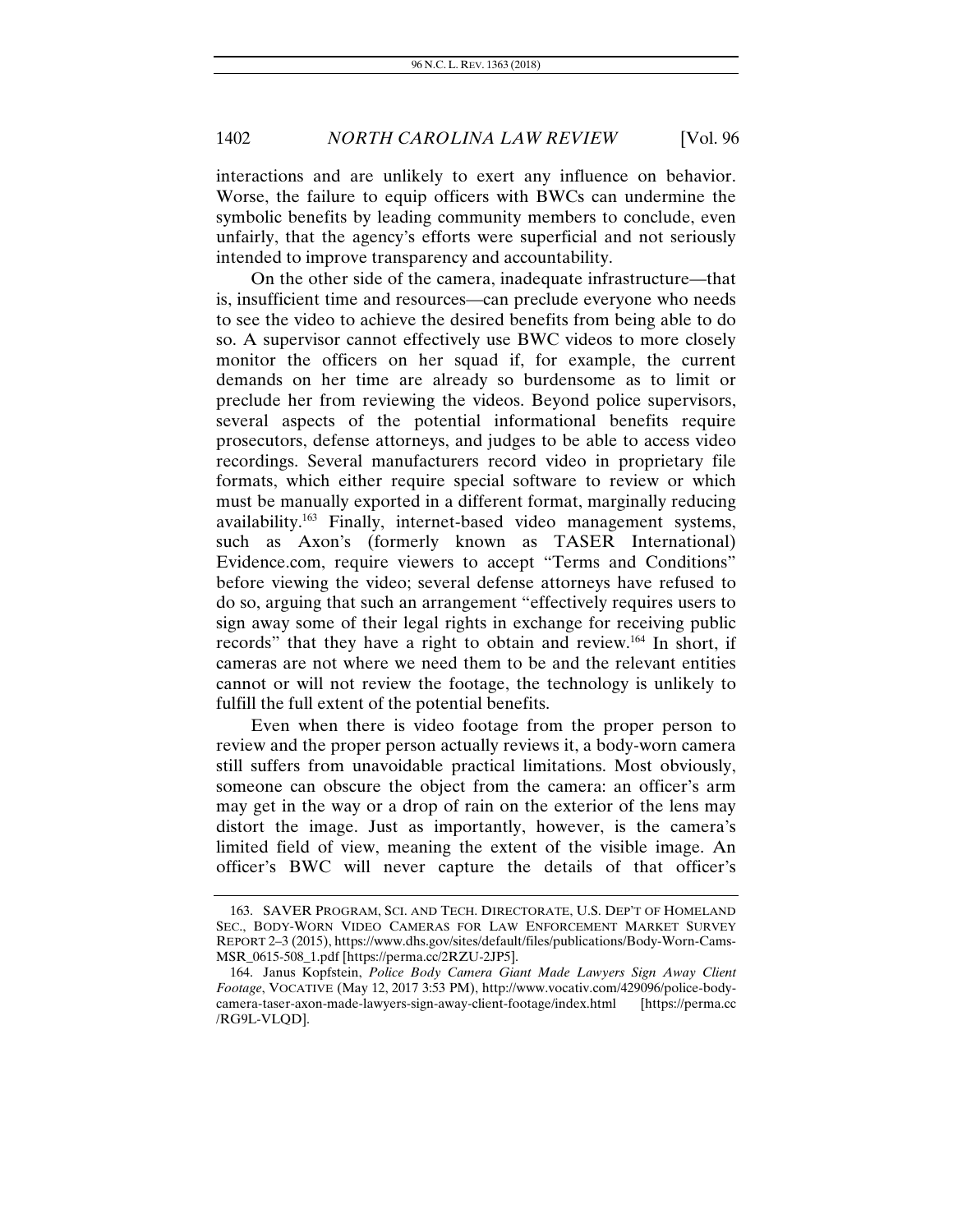behavior—their stance, body language, and specific movements simply because the camera is outward looking. In cases where it is important to know, for example, exactly when an officer drew their baton or raised it up to strike, the officer's BWC footage simply will not help answer that question.

Further, a camera's field of view is narrower than of the human eye. The human eye has, in most cases, a rather large horizontal field of view. To test this, put your arms straight out in front of you and start wiggling your fingers. Keeping your eyes focused straight ahead, slowly open your arms while you continue to wiggle your fingers. Stop opening your arms when you can just barely see your fingers moving out of the corners of your eyes. Most people will find that they have opened their arms somewhere between 170° and 200°. Cameras have substantially more restricted fields of view. The Axon Body 2 has one of the widest available horizontal fields-of-view at 143°. 165 The Vievu LE3 body-worn camera, in contrast, has a  $68^\circ$  diagonal field of view.166

At the same time, however, a camera's effective field of view is actually wider than that of the human eye. Everything that appears within the camera's field of view is in focus, but human vision is more limited. Our central angle of view is 40–60°, and the field of sharp visual acuity, known as *fovea* or *foveal* vision after the *fovea centralis*, gives us only about two degrees of sharp focus.167 To "see" objects that do not fit within *foveal* vision, we must move our eyes around the image so that our brain can stitch together the different pieces we have put in our fovea.<sup>168</sup> To demonstrate this, stand about arm's length from someone and ask him to describe your face; watch his eyes and you will see them shifting back and forth as he moves his *foveal* vision around your face. Cameras, however, have no such limitations. In short, sometimes officers will see things that the camera does not (as when the camera is pointed straight ahead and the officer sees something at the edge of their vision) and sometimes the camera will see things that the officer does not (as when the

<sup>165.</sup> *AXON Body 2*, AXON, https://www.axon.com/products/body-2 [https://perma.cc /QD47-HY3A].

<sup>166.</sup> *Body Camera Comparison: A Look at Camera Specs Side-by-Side*, MIAMI VALLEY RISK MANAGEMENT ASSOCIATION, http://www.mvrma.com/pdfs/BWC %20comparison%20chart.pdf [https://perma.cc/LZR4-7MKA].

 <sup>167.</sup> Robert P. O'Shea, *Thumb's Rule Tested: Visual Angle of Thumb's Width is About 2 Degrees*, 20 PERCEPTION 415, 415 (1991).

 <sup>168.</sup> Alex Burmester, *How Do Our Brains Reconstruct the Visual World*? THE CONVERSATION (Nov. 5, 2015, 6:11 AM), http://theconversation.com/how-do-our-brainsreconstruct-the-visual-world-49276 [https://perma.cc/S2QB-6ZEG].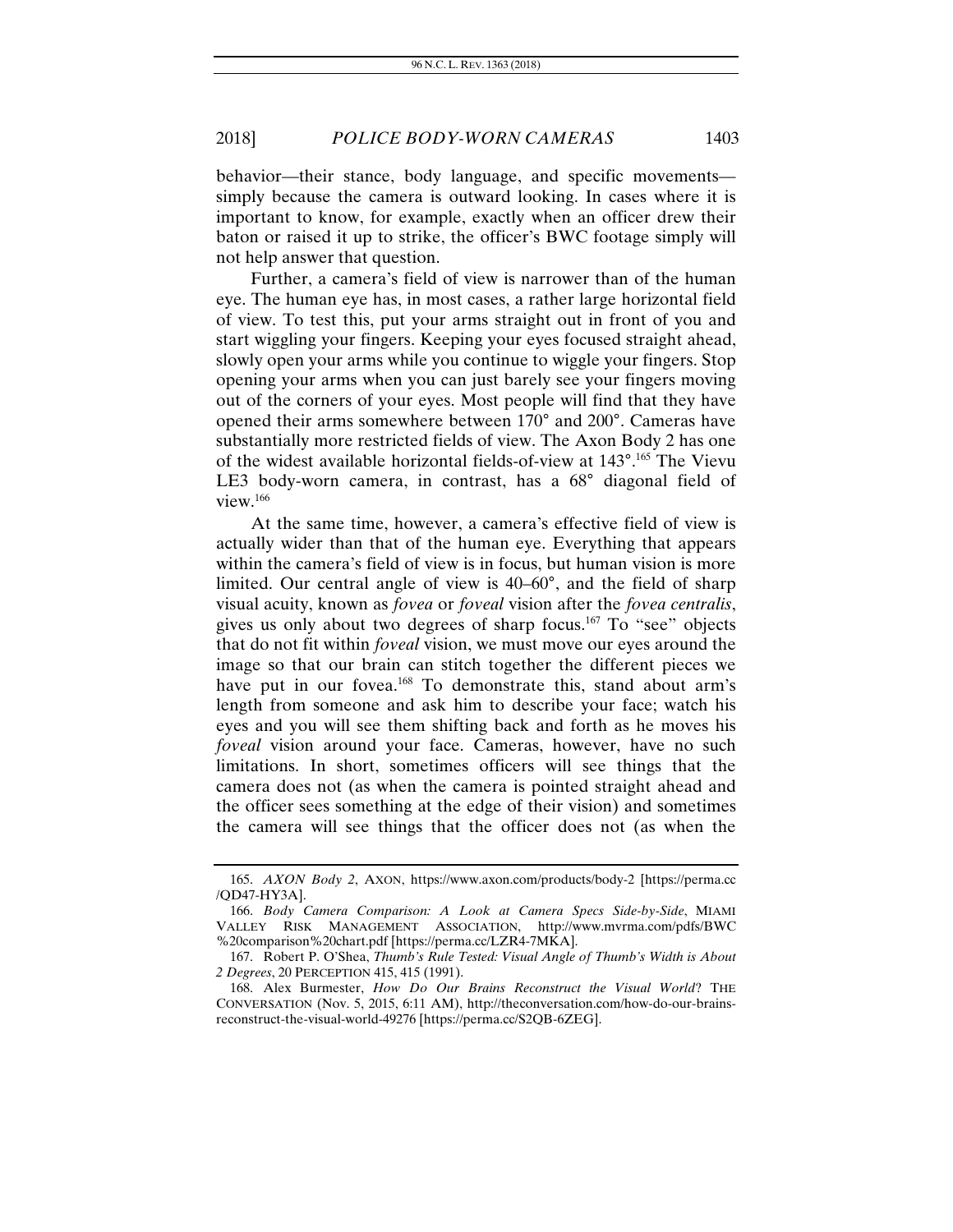officer's vision is focused on a subject's right hand but the camera can see both hands).

Field of view can also affect the viewer's perception of distance. Imagine two cameras set up the same distance from a person. In the video from the camera with the narrower field of view, the person will appear closer than he does in the video from the camera with the wider field of view. And both will look different than if you placed your eyes where the cameras were located. Anyone who has attempted to photograph something only to be disappointed in how small the object turns out in the picture has seen firsthand an everyday example of the difference between her own field of view and a camera's.

Digital video recording technology also presents some practical limitations on informational benefits of body-worn cameras. Consider a high-definition image with a resolution of 1920 by 1080, or 1920 pixels horizontally by 1080 pixels vertically, for a grand total of 2,073,600 pixels. Video is nothing more than a series of still images recorded in sequence and played back at a high enough rate—known as the "frame rate"—that our brains see movement and motion. With a standard twenty-four-frame rate video, then, there are twenty-four separate images in each second of video, which means that one second of video made up of separate digital images (known as "raw" video) would have  $49,766,400$  pixels.<sup>169</sup> For many devices, that would be memory-prohibitive: it would simply take more electronic space than most devices have. The solution is compression of digital video, which one article refers to as "the art of throwing as much data away as possible without it showing."170 The article explains:

By the end of the 1990s, the dominant techniques were based on a three-stage algorithm known as DCT (Discrete Cosine Transform). DCT uses the fact that adjacent pixels in a picture – either physically close in the image (spatial) or in successive images (temporal) – may be the same value. A mathematical transform . . . is performed on grids of 8×8 pixels (hence the blocks of visual artefacts at high compression levels). It doesn't reduce data but the resulting coefficient frequency values are no longer equal in their information-carrying roles. Specifically, it's been shown that for visual systems, the lower frequency components are more important than high frequency ones. A

 169. Ryan Knott, *Frame Rate: A Beginner's Guide*, TECHSMITH (March 28, 2017), https://www.techsmith.com/blog/frame-rate-beginners-guide/ [https://perma.cc/HE5Z-V5K6]. 170. *Digital Video Compression*, PCTECHGUIDE, https://www.pctechguide.com/digitalvideo/digital-video-compression [https://perma.cc/48H4-99HE].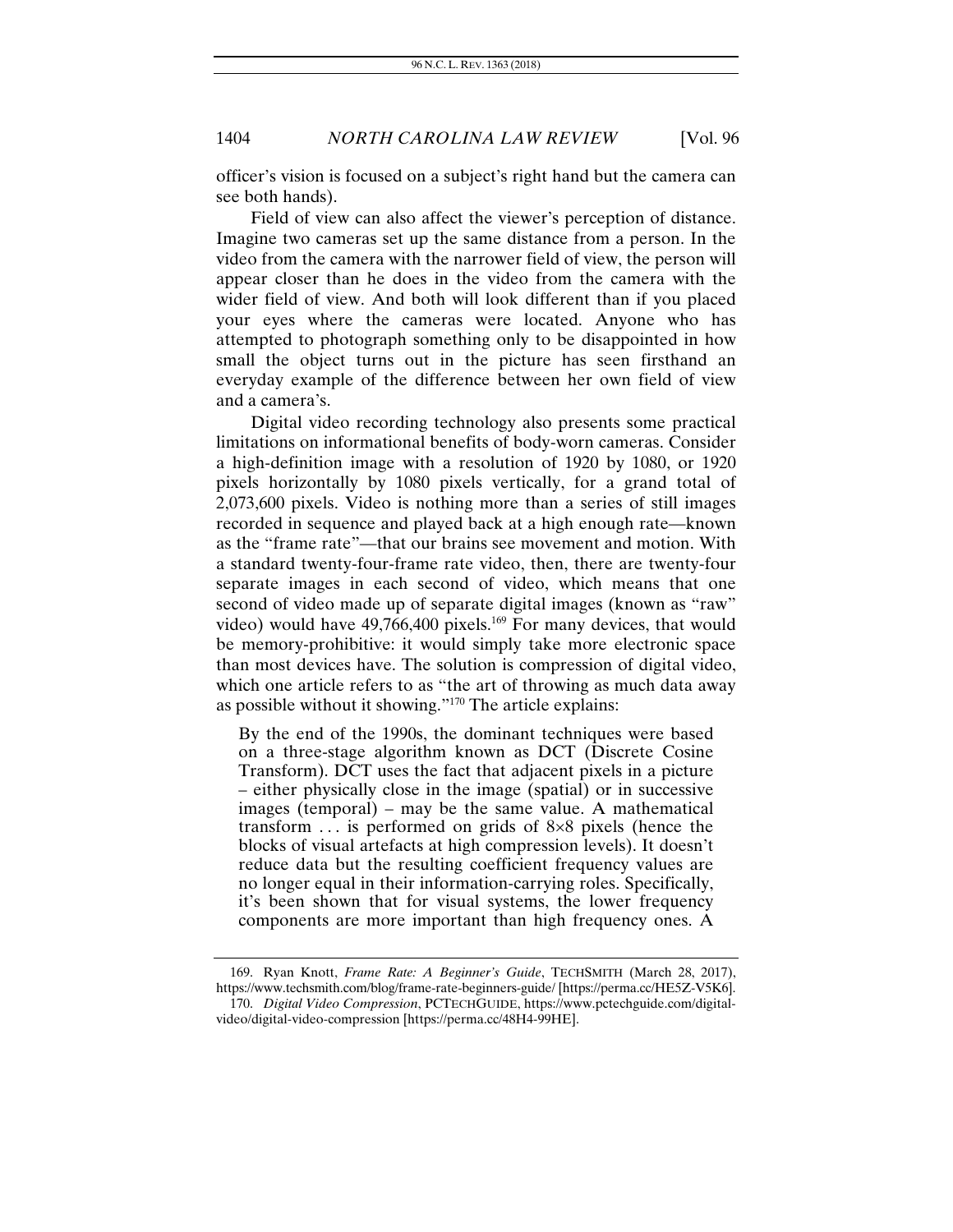quantisation process weights these accordingly and ejects those contributing least visual information, depending on the compression level required.171

In layman's terms, the software applies a "codec" that reviews the separate still images in each frame and looks for small pieces of the image that are similar to each other. If the pieces are sufficiently similar, the software discards one of them and keeps the other, displaying it in both frames. The codec repeats this for the next frame of the image in which it detects no changes or only changes that it believes would not be visible to the human eye.<sup>172</sup> In short, a compressed recording from a digital-video camera, including a BWC, is not a reflection of still pictures taken every 1/24th of a second and then put together; instead, it is a collection of pieces of still pictures that are reassembled according to the instructions in the codec. The quality of the codec, then, can affect whether compressed video is an accurate reflection of what it recorded.

Body-worn cameras can provide informational benefits, but those benefits are only as good as the practical limitations of the hardware allow. Despite the superficial similarities, BWCs are not just another source of visual and auditory information akin to human eyes and ears. Even a head-mounted camera will not provide an officer's-eye view of the situation, to say nothing of and shoulder or chest-mounted cameras, and the human eye cannot see the infra-red spectrum the way some cameras can. In short, BWCs will record less, more, and differently than a human would see, all at the same time.

## *B. Limits of Human Interpretation*

The potential for body-worn cameras to have informational benefits assumes that viewers will be able to accurately interpret the recorded videos, but just as digital cameras have inherent limitations, so too do their users. We all suffer from a range of cognitive limitations that can affect our ability to interpret evidence, including video footages. Cognitive biases are, in essence, mental frameworks that help us analyze the otherwise overwhelming flood of information that we perceive in every conscious moment. Without our ever being aware of it, our brains seek to reduce the amount of effort that processing information requires by filtering current perceptions through the lenses of previous experience, identity, and expectation,

<sup>171.</sup> *Id.*

 <sup>172.</sup> For an easy to follow explanation of this concept, see David Shelburne, *Digital Video Compression*, YOUTUBE (Mar. 16, 2014), https://youtu.be/nOo3SCihTZI?t=116.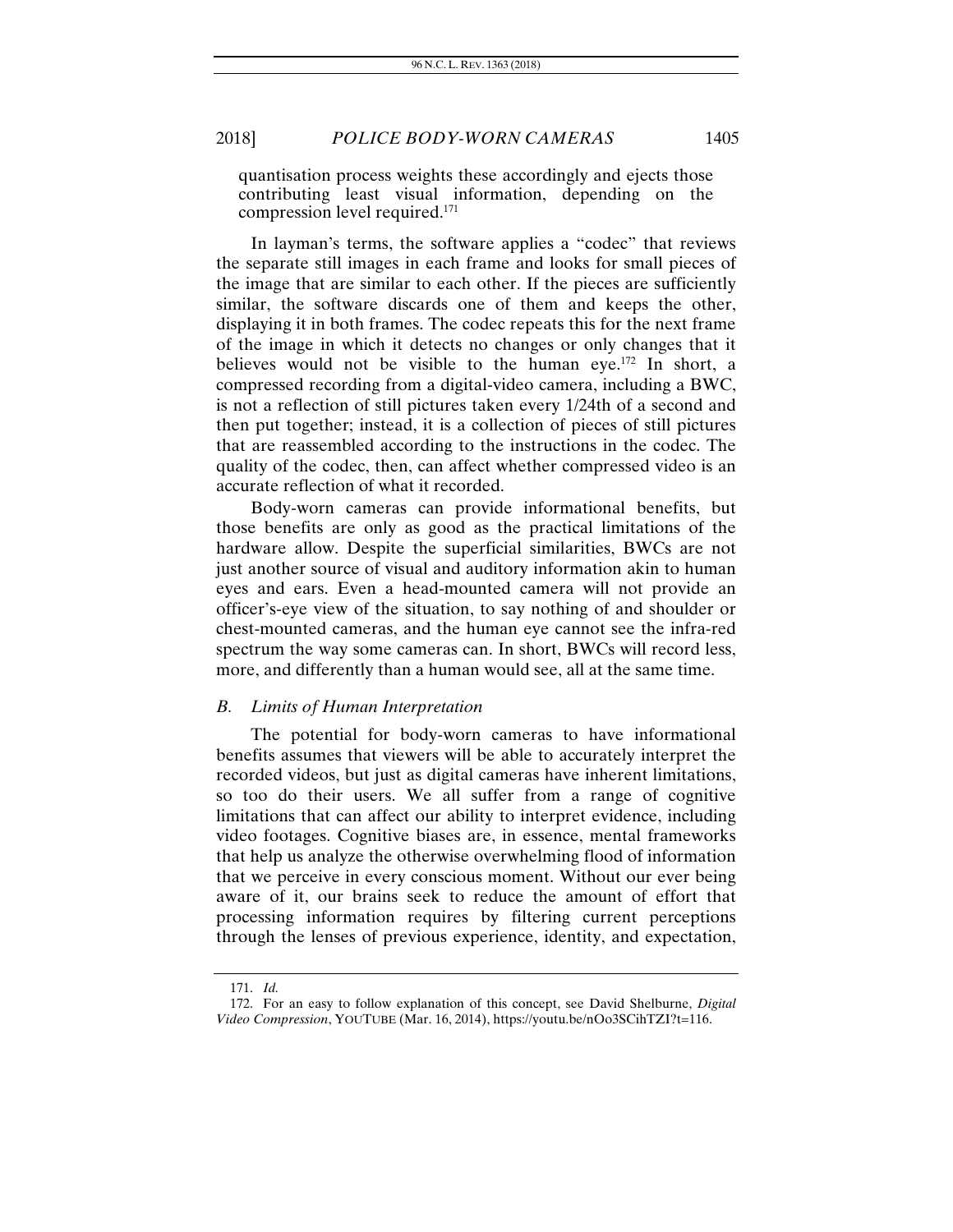drawing associations between certain observations and predicted outcomes or possibilities.173

One such cognitive bias is motivated reasoning, defined as "the tendency of people to conform [their] assessments of information to some goal or end [other than] accuracy."<sup>174</sup> When evaluating information, legal scholar and psychologist Dan Kahan explains,

[t]he goal of protecting one's identity or standing in an affinity group that shares fundamental values can generate motivated cognition relating to policy-relevant facts . . . . If a proposition about some policy-relevant fact comes to be commonly associated with membership in such a group, the prospect that one might form a contrary position can threaten one's standing within it. $175$ 

Relatedly, the tendency to interpret information in a way that confirms one's preexisting worldview or beliefs—what Kahan calls "identity-affirmation" or "identity-protective cognition"<sup>176</sup>—also affects the way we see the world. Together, motivated reasoning and identity confirmation bias can lead us to unconsciously interpret evidence, including video, so that we see what we expect and want to see.

In the policing context, a study by YouGov can serve as an example of motivated reasoning and confirmation bias in perceptions of police officer and subject honesty. Respondents were given a hypothetical situation in which a police officer has arrested a suspected criminal and "both are complaining that they have been assaulted by the other."177 Respondents were asked who was most likely to be telling the truth. Among white respondents, 44% believed the officer was most likely telling the truth, 29% believed they were equally likely to be telling the truth, and 7% believed the suspect was most likely telling the truth.<sup>178</sup> Among black respondents, only 4%

 <sup>173.</sup> DANIEL KAHNEMAN, THINKING FAST AND SLOW 20–21 (Farrar, Straus & Giroux eds., 2011) (describing the dual process theory of human cognition, comprised of "System 1" thinking, which consists of subconscious reflexive assessments and responses to sudden stimuli and "System 2" thinking, which is marked by conscious deliberation or the use of logic).

 <sup>174.</sup> Dan M. Kahan, *Ideology, Motivated Reasoning, and Cognitive Reflection*, 8 JUDGMENT & DECISION MAKING 407, 408 (2013).

<sup>175.</sup> *Id.*

 <sup>176.</sup> Dan M. Kahan & Donald Braman, *Cultural Cognition and Public Policy*, 24 YALE L. & POL'Y REV. 149, 150 (2006).

 <sup>177.</sup> *Reveal Public Survey on Body Worn Cameras*, YOUGOV, PLC (Sept. 2015) (on file with the North Carolina Law Review).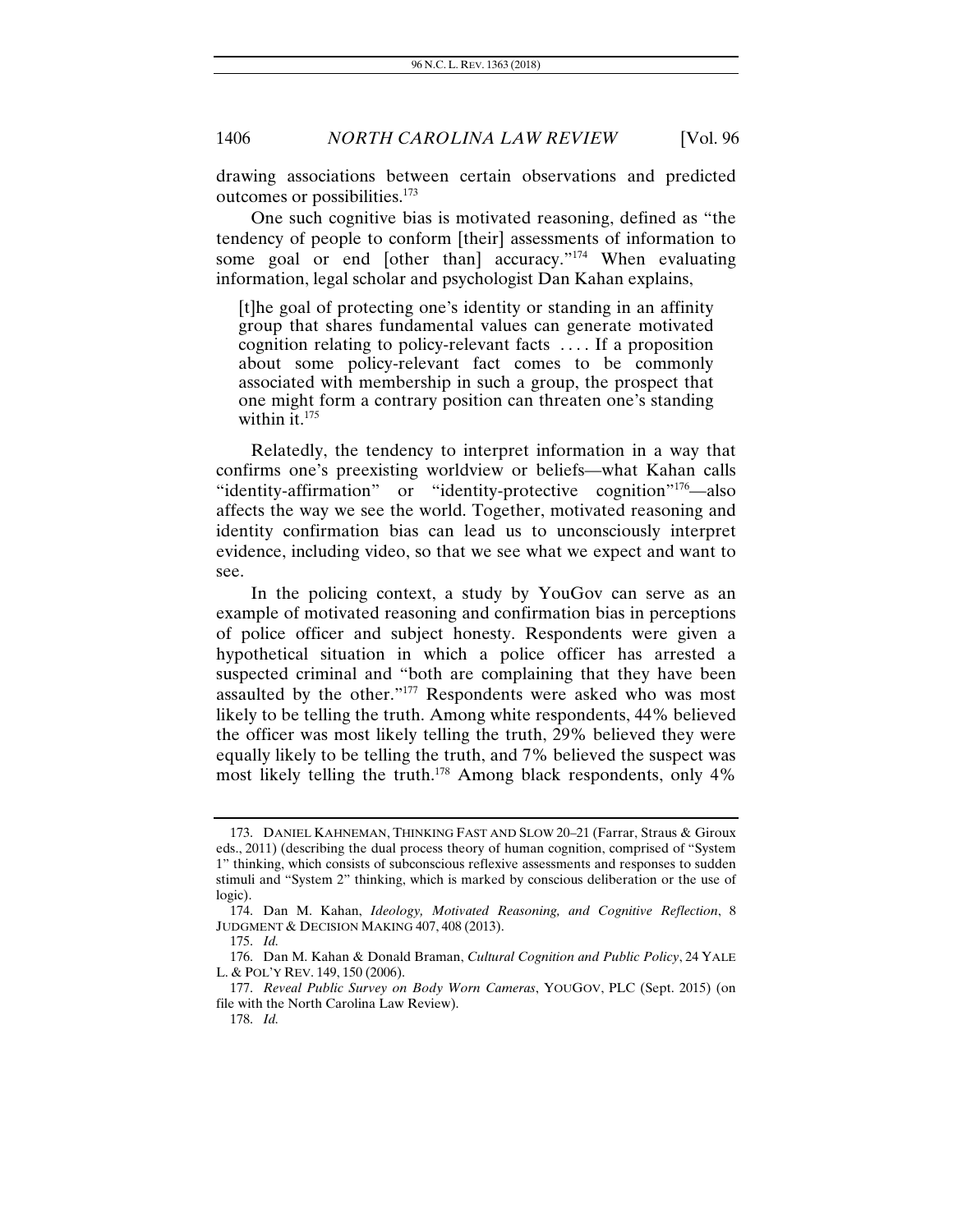thought the officer was likely to be telling the truth, 41% thought they were equally likely to be telling the truth, and 20% thought the suspect was likely to be telling the truth.<sup>179</sup> Respondents lacked any reliable information upon which to base their conclusions about the officer's and suspect's honesty, so their perceptions were shaped instead by their own identities and expectations. The results are consistent with the findings of well-known studies finding that whites and blacks report very different levels of confidence in the police.<sup>180</sup>

The same phenomenon plays out when individuals watch videos; their perceptions of the video will be affected by their prior attitudes toward the police.181 I worked with *The New York Times* to develop an interactive feature that involved viewers identifying their perception of police and interpreting a series of ambiguous videos. The methodology was not scientifically rigorous—some questions had 55,000 responses while some had more than 77,000 responses, viewers could submit responses multiple times, and there was no way to control the environment in which viewers watched the video or whether a previous viewer shared information about the video with a future viewer—but the results were nevertheless notable. After watching a video of an officer who approaches a vehicle and then falls to the ground as the driver exists the vehicle, viewers were asked whether they saw a "serious threat" to the officer: a serious threat was reported by twenty-eight percent of individuals who indicated that they generally trust the police, but only by nineteen percent of the individuals who indicated that they generally distrust the police.<sup>182</sup>

In a much more rigorous study, Roseanna Sommers tested study participants by first evaluating whether they identified with the police ("high identifiers") and then determining whether that identification affected their evaluation of videos from three police interactions.183 Study participants were asked about the facts of each video, whether the officer was fair, and whether the officer's actions were

 <sup>179.</sup> *Id.*

<sup>180.</sup> *See, e.g.*, RICH MORIN & RENEE STEPLER, PEW RESEARCH CTR., THE RACIAL CONFIDENCE GAP IN POLICE PERFORMANCE 3 (2016), http://www.pewsocialtrends.org/ 2016/09/29/the-racial-confidence-gap-in-police-performance/ [https://perma.cc/4L9S-66L6].

<sup>181.</sup> *See* Roseanna Sommers, *Developments in the Law—Policing: Considering Police Body Cameras*, 128 HARV. L. REV. 1794, 1812–14 (2015) (discussing the questionable objectivity of body-camera video).

 <sup>182.</sup> Timothy Williams et al., *Police Body Cameras: What Do You See?*, N.Y. TIMES (Apr. 1, 2016), https://www.nytimes.com/interactive/2016/04/01/us/police-bodycam-video.html [https://perma.cc/L2AU-AWG5].

 <sup>183.</sup> Roseanna Sommers, Note, *Will Putting Body Cameras on Police Reduce Polarization?*, 125 YALE L.J. 1304, 1318–22 (2016).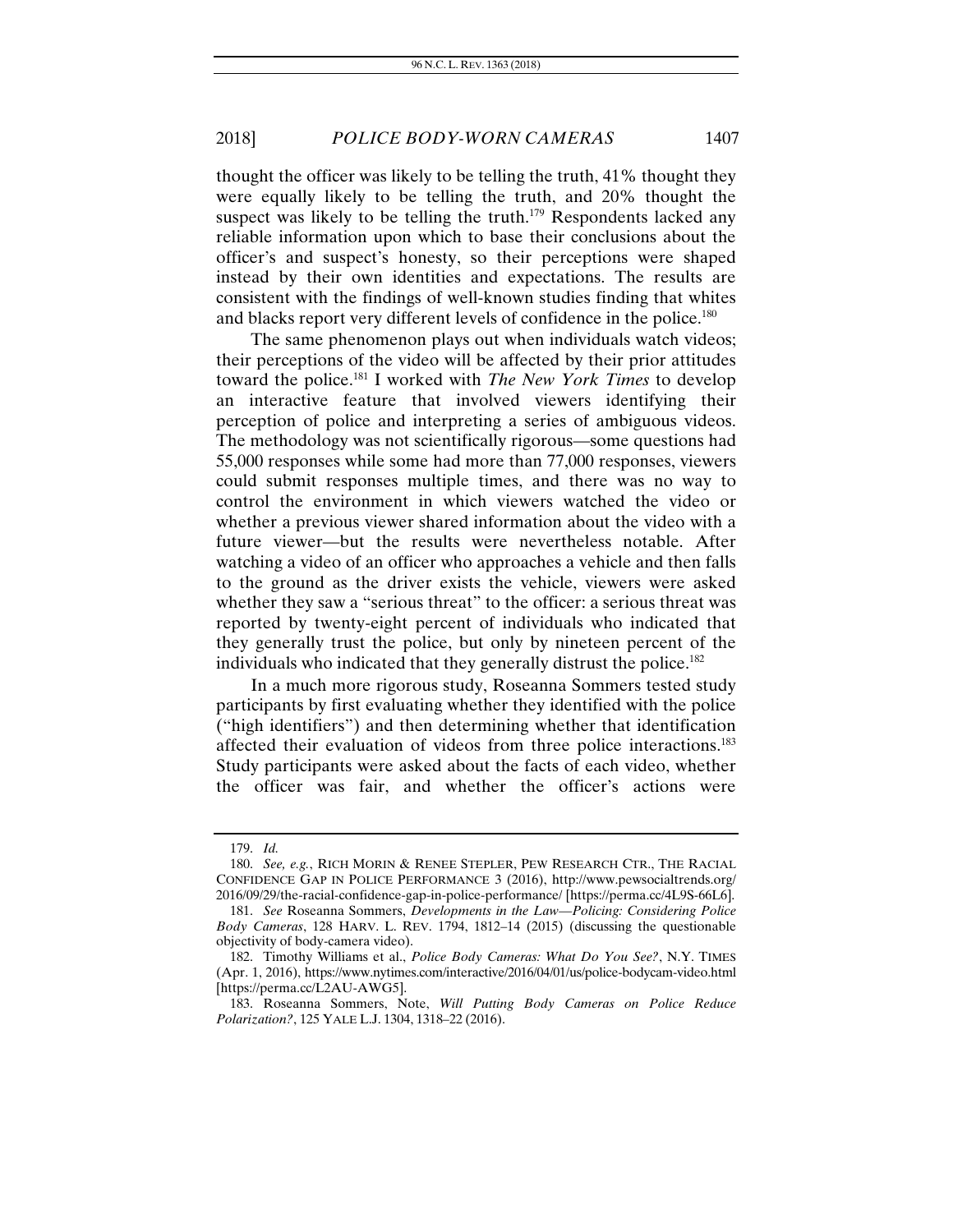appropriate.184 She found that "viewers' prior attitudes toward the police color their interpretations of the events caught on tape."185 Specifically,

[f]or factual judgments, across all three videos, respondents who strongly identified with police were more likely to find facts favoring the police. In other words, high identifiers were less likely to agree that the officer displayed or used weapons, that the officer used insulting language, or that the citizen complied with the officer's requests. A similar pattern was observed for fairness judgments, the second outcome variable. Across all three videos, high identifiers thought the police officer acted more fairly and respectfully than did low identifiers. On the third outcome variable—global judgments the same pattern was again observed. High identifiers were more likely than low identifiers to find that the police officer acted appropriately and lawfully. They were less likely to believe that the police officer deserved punishment.<sup>186</sup>

Even more importantly, Sommers found that video was about as susceptible to motivated reasoning as other forms of evidence, leading her to conclude that "video evidence is not worse than other types of testimony, but whether it is superior to the alternatives remains an open question."187 However, she notes, individuals who saw video are more certain that their conclusions are correct than individuals who reviewed other forms of evidence: "When we compare the responses of participants given video and nonvideo testimony, we find that those who saw the videos and already identified with the police were more likely to express certitude in their judgment that the officer had acted reasonably or unreasonably."188

Beyond our own general tendency to view (video) evidence in a way that confirms our preexisting worldview, there are specific biases that can limit our ability to draw accurate conclusions from video. One such cognitive limitation is "camera perspective bias," illuminated in the interrogation context by Daniel Lassiter and his coauthors. In their study, actors reenacted a police interrogation that was recorded in five different ways: there was a written transcript, an audio recording, a video recording taken from over the detective's

<sup>184.</sup> *Id*.

<sup>185.</sup> *Id*. at 1304.

<sup>186.</sup> *Id*. at 1322–23.

<sup>187.</sup> *Id*. at 1345.

<sup>188.</sup> *Id*. at 1346.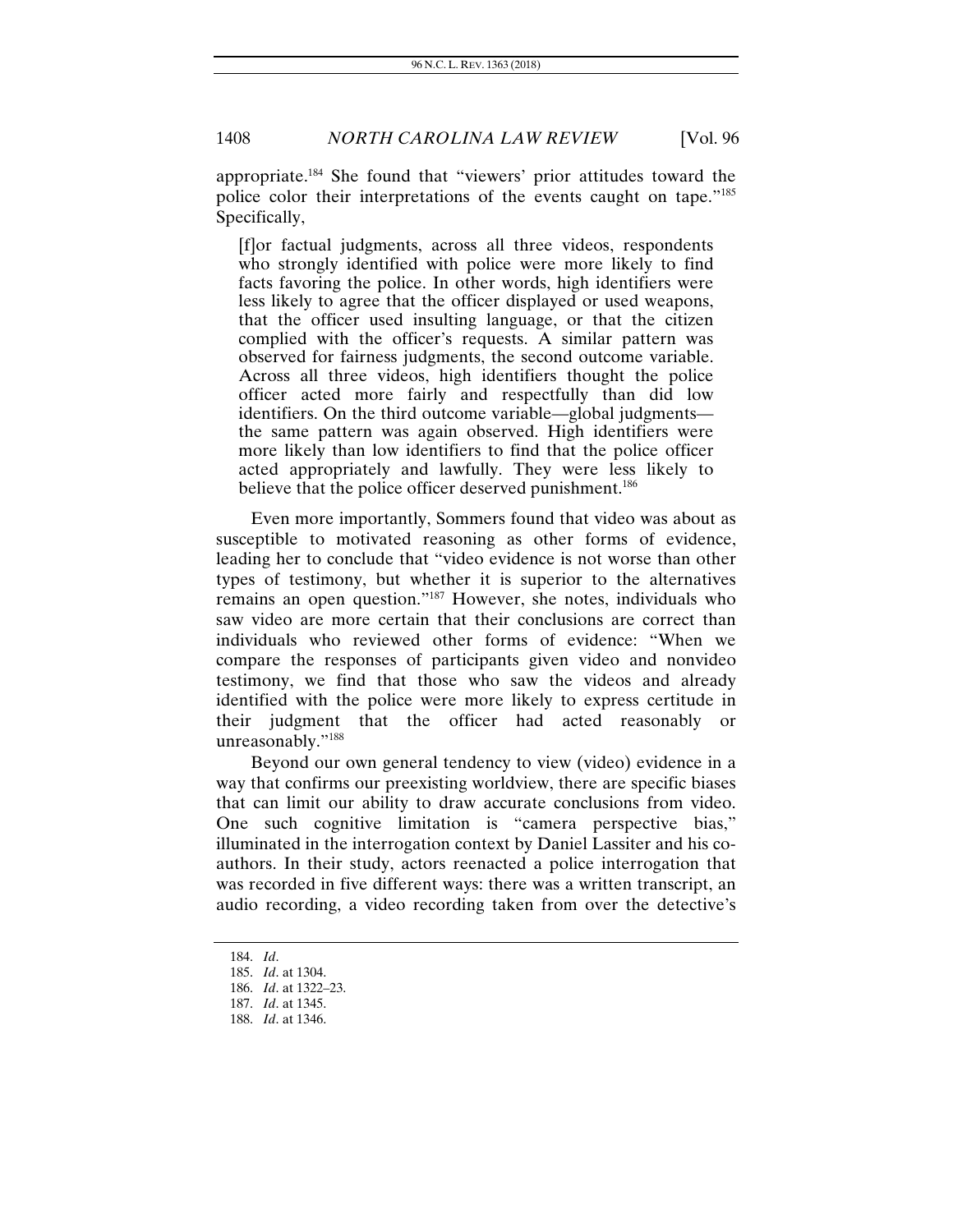shoulder and focused on the suspect (the "suspect-focus" camera), a video recording taken from over the suspect's shoulder and focused on the detective (the "detective-focus" camera), and a video recording taken from a high vantage point with both the detective and the suspect in the frame (the "equal-focus" camera).<sup>189</sup> Study participants were assigned to view one of the five records of the interrogation and to evaluate how coercive or voluntary the suspect's ultimate confession was. The participants who read the transcript, listened to the audio recording, or watched the equal-focus video reported roughly equal levels of coercion and voluntariness, but not so with the other two groups of participants.<sup>190</sup> The participants who watched the suspect-focus video reported a higher degree of voluntariness and a lower degree of coercion than the transcript, audio recording, and equal-focus groups, while the participants who watched the detective focus video reported a lower degree of voluntariness and a higher degree of coercion.<sup>191</sup> The result demonstrates a cognitive psychology concept of "illusory causation," which refers to people's tendency to "overattribute causality to a given stimulus when it is salient or the focus of their attention."192 In short, the participants who watched the suspect-focus video overestimated the extent to which the suspect was the cause of the confession *because* the suspect dominated the video they watched, while the participants who watched the detective-focus video did exactly the same with the detective. In later studies, Lassiter concluded that "people's literal point of view affects how they initially perceive, or extract, information from an observed interaction, which in turn affects their judgments regarding the causal influence exerted by each interactant."193

Illusory causation has obvious implications for the potential for body-worn cameras to provide informational benefits. The various manufacturers of BWCs make a variety of models that officers can wear on their heads, shoulders/lapels, or chests, but as noted above, all of them are outward facing. Viewing recorded interactions through that keyhole will lead watchers to overattribute causality to the

 <sup>189.</sup> G. Daniel Lassiter et al., *Accountability and the Camera Perspective Bias in Videotaped Confessions*, 1 ANALYSES SOC. ISSUES & PUB. POL'Y 53, 54–55 (2001); *see* G. Daniel Lassiter et al., *The Potential for Bias in Videotaped Confessions*, 22 J. APPLIED SOC. PSYCHOL. 1843 (1992) [hereinafter Lassiter, *Potential for Bias*].

<sup>190.</sup> *Id*. at 1847–48.

<sup>191.</sup> *Id*.

 <sup>192.</sup> G. Daniel Lassiter et al., *Illusory Causation: Why it Occurs*, 13 PSYCHOL. SCI. 299, 299 (2002).

<sup>193.</sup> *Id.*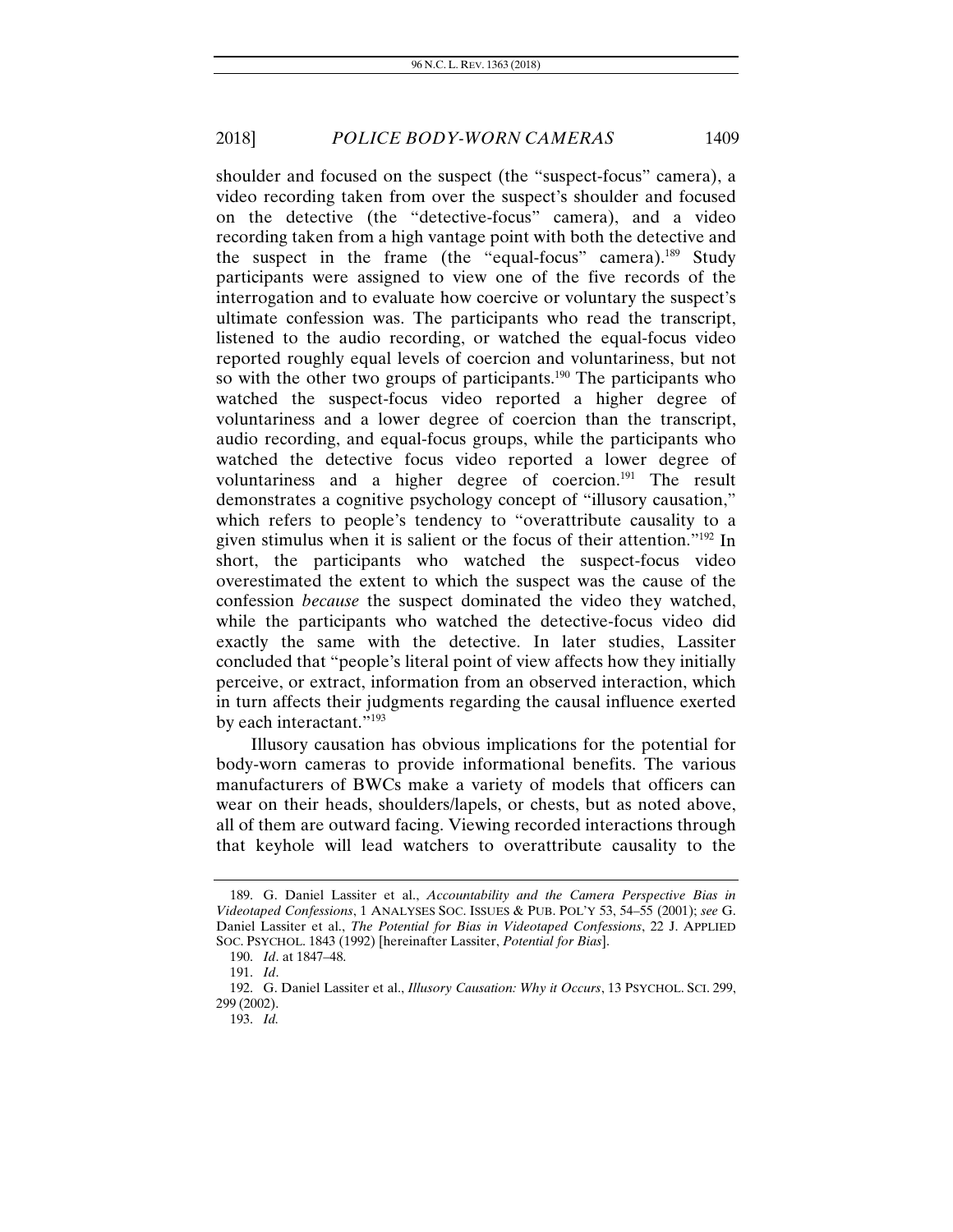individuals with whom the officer is interacting. That tendency is problematic not just in the context of confessions, but also when viewers are being asked to determine the validity of a subject's consent to an officer's request to stop and chat or to search, the events that precipitated a subject's flight or an officer's use of force, and so on. Camera-perspective bias may suggest that officers are passive observers, merely reacting to the individuals they encounter, when that is not the case.

Interpretation of video is also subject to misinterpretation because of a phenomenon I have come to call "deceptive intensity," which refers to our tendency to overestimate the amount and speed of movement, and thus the intensity of the action, in body-worn camera footage. Deceptive intensity results from a confluence of the camera's location, the way BWCs move, and the way we perceive motion. With regard to the camera's location, Hollywood directors have known for years that positioning the camera underneath the subject so the upward angle of the show exaggerates the subject's height and the breadth of their shoulders. A shoulder- or chest-mounted camera will duplicate that effect, particularly when officers are physically close to the subject being recorded. To see why, stand within arm's reach of someone roughly your height and lock eyes with them. Maintain eye contact and, while they remain standing, bend your knees until your eyes are roughly even with their chest (and where your chest had been when you were standing upright). The person in front of you will look substantially taller and may appear broader, and thus more intimidating. Further, as fear increases, our perception of distance changes; threatening individuals appear closer to us than nonthreatening individuals.194 And, of course, an individual who is *too* close to the camera will effectively block out the image entirely, leaving viewers to base their interpretations of events on the recorded sounds of the interaction.

Deceptive intensity also results from the exaggerated movement of the camera itself. Body-worn cameras clip onto glasses, hats, headbands, lapels, or shirts; even those that clip into mounts secured behind shirts or in bullet-proof vests are attached to clothing. Whatever the body-worn camera attaches to, it is not so tightly connected to an officer's body that it will mimic exactly her movements. Instead, it will bounce around, thrown about by the sway of an officer's head or the jostling of an officer's chest.

 <sup>194.</sup> Shana Cole et al., *Affective Signals of Threat Produce Perceived Proximity,* 24 PSYCHOL. SCI. 34, 35 (2013).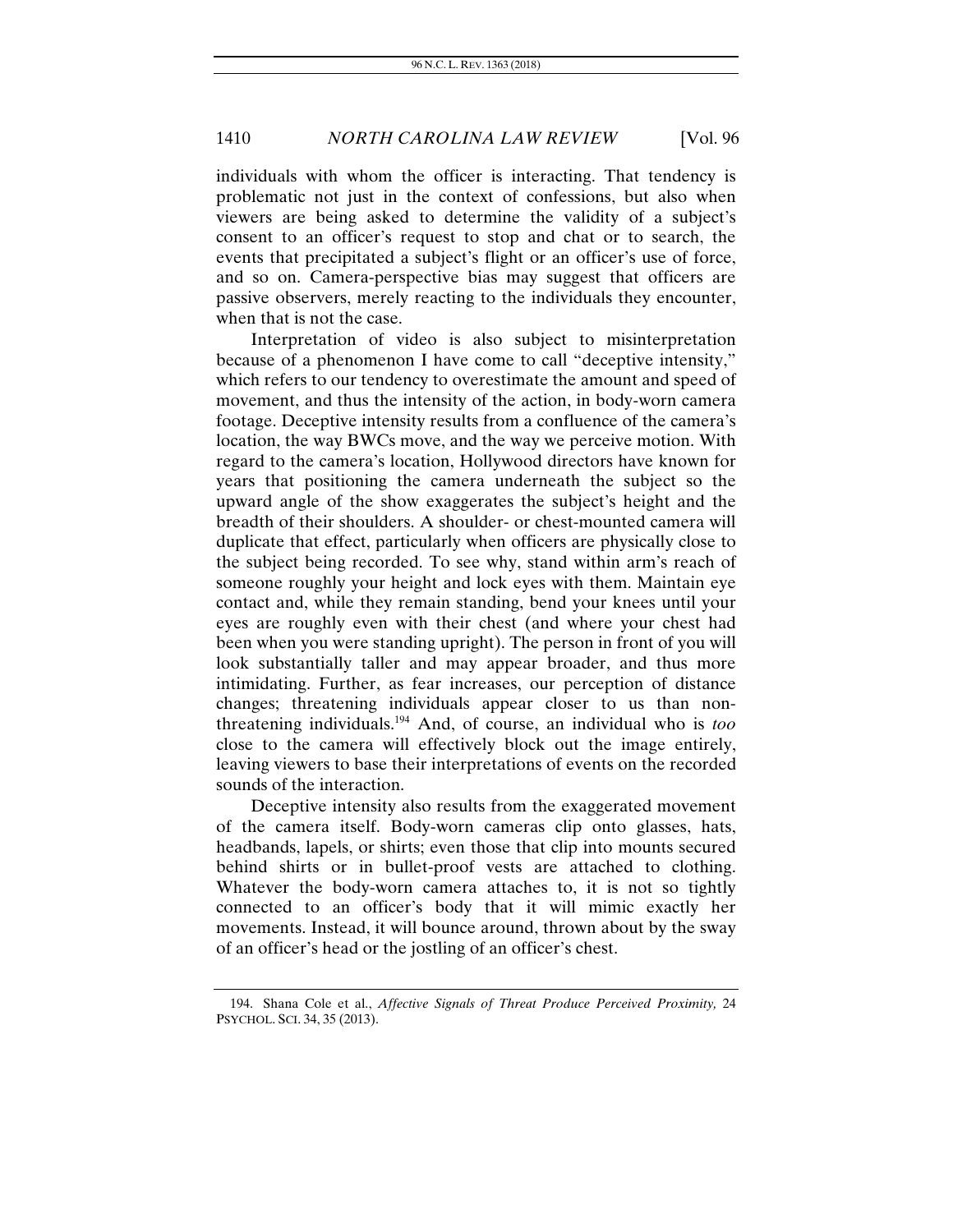Because of the way our brain interprets motions, however, we are unable to cognitively compensate for the exaggerated movement when we watch BWC video. The inner ear gives us our vestibular sense of body movement and balance, while proprioceptors in our muscles and joints give us a sense of proprioception, or where our body parts are.<sup>195</sup> These senses are reason that you are not generally dizzy when you wake up in a horizontal position and why you do not have to look for your hands; without any conscious activity on your part, your brain knows what position you are laying in and where your body parts are.196 When you open your eyes, they provide additional data that your brain uses to calibrate your position and balance.197 Your eyes are subject to the vestibulo-ocular reflex, which stabilizes your retina by moving your eyeballs slightly slower than you move your head.<sup>198</sup> Further, your brain engages in visual saccadic suppression; in the split second that your eyes are actually moving, your brain interrupts visual processing—you are temporarily blind without ever being aware of it.<sup>199</sup> This can be easily demonstrated by standing in front of a mirror and looking from one eye to the other; saccadic masking makes it impossible for you to ever see your own eye movements.

Your brain takes in and processes a massive amount of information to interpret movement and compensate for that movement as it processes visual signals, but that information is simply missing when you watch a video. Because we are not "in" the movement, we cannot feel the movement, and because it is not our bodies, eyes, and brains experiencing and recording the movements, the images are not steadied by the vestibulo-ocular reflex and saccadic masking. As a result, the movements can appear dramatically exaggerated. To see this for yourself, start recording a video on your smart phone and place the phone on your forehead so the camera is facing in the same direction that you are looking. Fix your eyes on something in front of you; keeping your eyes focused on whatever you selected and keep your phone firmly against your forehead. Now

<sup>195.</sup> *Human Vestibular System in Space*, NAT'L AERONAUTICS & SPACE ADMIN. (Feb. 26, 2004), https://www.nasa.gov/audience/forstudents/9-12/features/F\_Human\_Vestibular \_System\_in\_Space.html [https://perma.cc/8MGP-LAFM].

<sup>196.</sup> *Id.*

<sup>197.</sup> *Id.*

 <sup>198.</sup> Michael Fetter, *Vestibulo-Ocular Reflex*, *in* 40 NEURO-OPTHALMOLOGY: NEURONAL CONTROL OF EYE MOVEMENTS 35 (A. Straube & U. Büttner eds., 2007).

 <sup>199.</sup> Bruno G. Breitmeyer & Leo Ganz, *Implications of Sustained and Transient Channels for Theories of Visual Pattern Masking, Saccadic Suppression, and Information Processing*, 83 PSYCHOL. REV. 1, 26 (1976).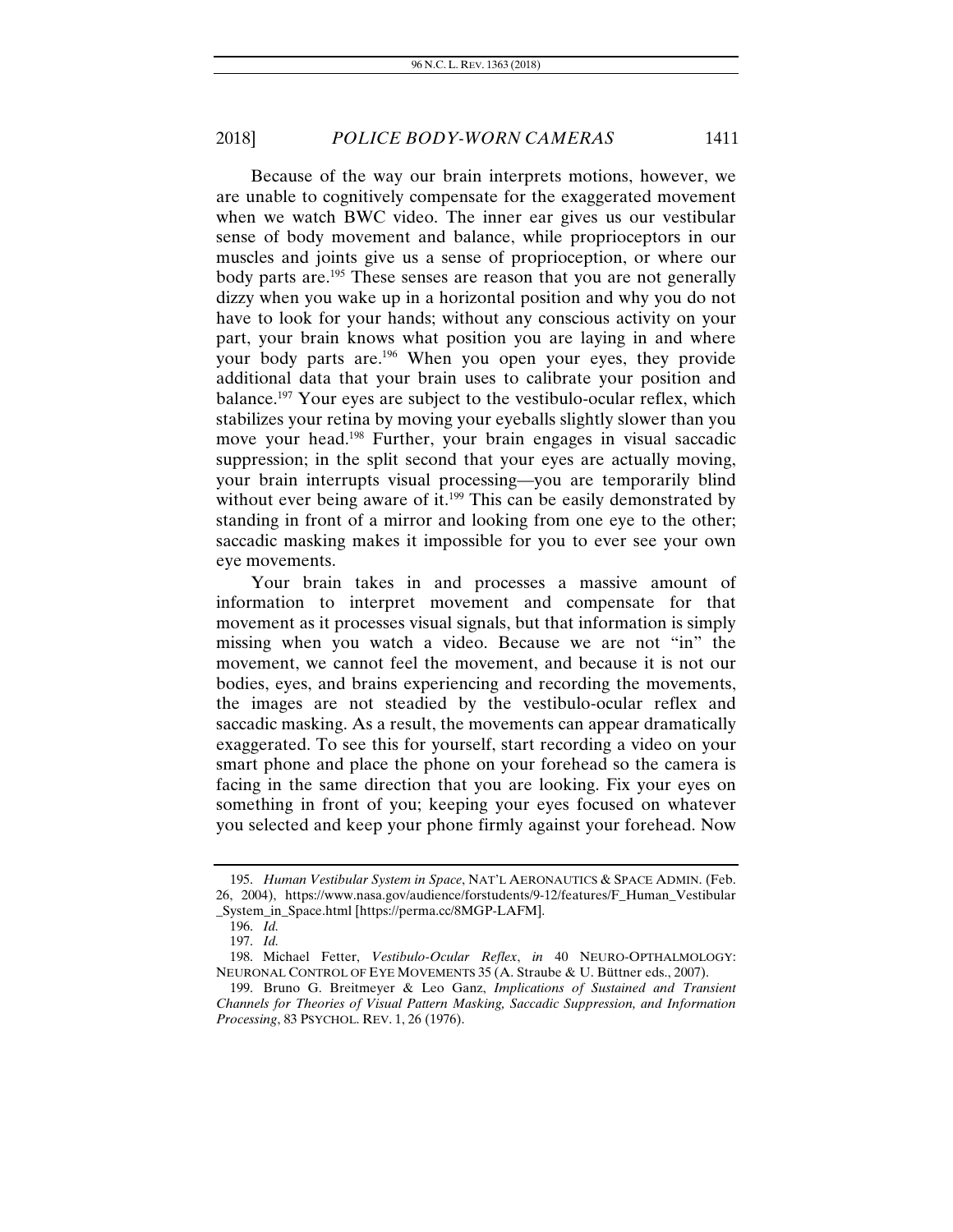use the tip of your nose to spell your full name in the air as quickly as you can. When you finish, remove the phone from your forehead and stop recording. Did you have any trouble keeping your eyes focused on the object you were looking at? No, almost certainly not. Now watch the video; the object you had no trouble keeping in focus is probably jumping in and out of the frame, whipping around like mad. Could someone who watched the video without any prior knowledge of how it was filmed conclude that you were sitting or standing calmly and wiggling your nose in the air?

I demonstrate the application of this phenomenon in the police context using a video of a simulated foot pursuit in which I play the role of an officer, wearing a Bodycam brand BWC, chasing a fleeing suspect played by one of my students. The link to the video is in the footnote;<sup>200</sup> I urge readers to view the video and to evaluate each separate section—body-worn camera video of the foot pursuit without audio, body-worn camera video of the foot pursuit with audio, and a bystander's video of the foot pursuit—on a scale from one (a normal walking pace) to ten (Usain Bolt sprinting downhill with a tailwind). Is your perception of the speed of the foot pursuit from the BWC video faster or slower than your perception of speed in the bystander's video?

At this point, one might be forgiven for assuming that our interpretation of video would be more accurate if viewers had more time to process the recorded events. That assumption, though, is not borne out by the evidence. Not only is there no evidence to suggest that slowing the video down will allow for an improved interpretation of movement, but work published last year in the Proceedings of the National Academy of Sciences suggest that a "slow motion intentionality bias" leaves us ill-equipped to properly interpret slowmotion video.<sup>201</sup> In a series of eight different experiments, Eugene Caruso asked study participants to review a video of a real-world incident—either a murder or a violent contact in professional football—and evaluate the extent to which the actor intended their actions.202 Some study participants were shown a full-speed video, while others were shown a slow-motion video.<sup>203</sup> Unsurprisingly, the participants who reviewed the slow-motion video reported that the

 <sup>200.</sup> SethS, *BWC Interpretation: Foot Pursuit*, YOUTUBE (Nov. 18, 2017), https://www.youtube.com/watch?v=4\_x9\_DrwoNU&feature=youtu.be.

 <sup>201.</sup> Eugene M. Caruso et al., *Slow Motion Increases Perceived Intent*, 113 PROCEEDINGS OF THE NAT'L ACAD. SCI. 9250, 9250 (2016).

<sup>202.</sup> *Id.*

<sup>203.</sup> *Id.*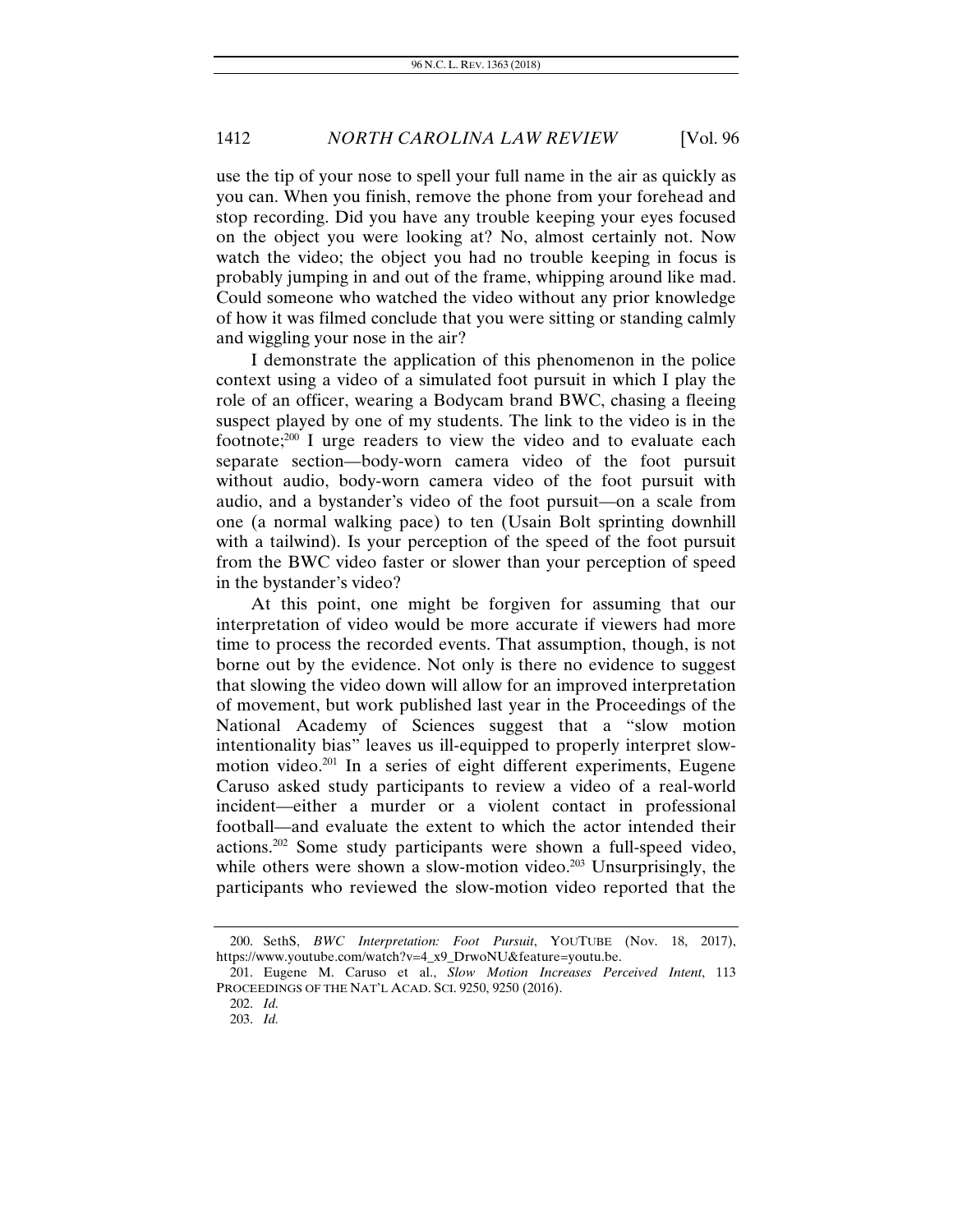actor acted with a higher degree of intent and deliberation than did the participants who watched the regular speed video.<sup>204</sup> What is surprising, however, is that participants reported similar results even when they were informed, by way of a timer in the video, exactly how much the video had been slowed.<sup>205</sup> And, perhaps most surprising of all, viewers who watched a slow-motion video continued to report a higher degree of intent even after they watched the regular speed video: "allowing viewers to see both regular speed and slow motion replay mitigates the bias, but does not eliminate it."206

These biases may be even more troubling given our propensity to be highly confident in our own conclusions, a tendency that may be artificially bolstered even further when our conclusions are based on our review of video evidence.<sup>207</sup> Watching a video of an event does not make us an eye witness to the event, despite our inclinations to the contrary. This can be particularly problematic in the legal context; as Erwin Chemerinsky has written, "[I]t is deeply troubling when an appellate court, acting on its own, watches a tape and decides the facts of a case for itself."208 The same may be true in an administrative review of an officer's actions; the relevant question is often whether an officer's perceptions are reasonable, not whether they are *accurate*. 209 Properly reviewing an officer's use of force, for example, requires treating the officer as the initial finder of fact and reviewing their findings (that is, their perceptions) to determine whether they were reasonable under the circumstances.<sup>210</sup> The risk of a reviewer interjecting themselves as a witness is exacerbated further by cognitive illiberalism, the risk that believing that our own perceptions and conclusions are inherently *more* objective and reasonable than conflicting perceptions and conclusions will lead us to discount or ignore those who disagree with us.<sup>211</sup>

<sup>204.</sup> *Id.* at 9251.

<sup>205.</sup> *Id.* at 9252.

<sup>206.</sup> *Id.* at 9250.

 <sup>207.</sup> Sommers, *supra* note 183, at 1345–46.

 <sup>208.</sup> Erwin Chemerinsky, *A Troubling Take on Excessive-Force Claims*, 43 TRIAL 74, 76 (2007).

<sup>209.</sup> *See, e.g.*, Graham v. Connor, 490 U.S. 386, 396 (1989).

 <sup>210.</sup> SETH W. STOUGHTON ET AL., INVESTIGATING AND EVALUATING POLICE USES OF FORCE, CH. 2 (forthcoming 2018).

 <sup>211.</sup> Dan M. Kahan et al., *Whose Eyes Are You Going to Believe?* Scott v. Harris *and the Perils of Cognitive Illiberalism*, 122 HARV. L. REV. 837, 842–43 (2009).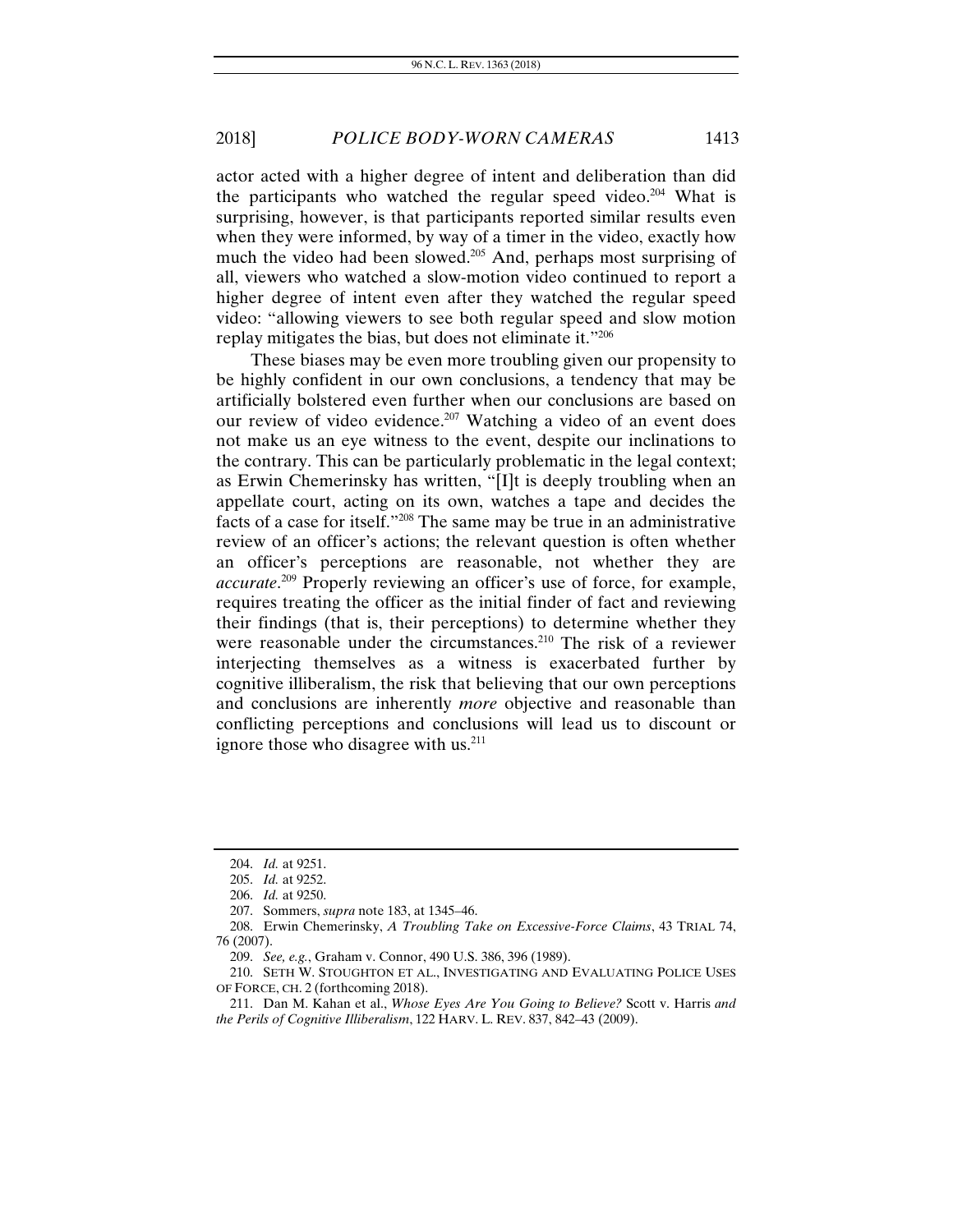#### IV. POLICY CONSIDERATIONS

The prior Part identified two types of practical considerations that will play a significant role in determining whether BWCs can achieve the desired results. This Part looks beyond the inherent limitations by examining how the way we *use* body-worn cameras will inevitably affect the end results of that use. There is no single "correct" and obviously superior way of using body-worn cameras; the question, instead, is whether the adoption and implementation of body-worn cameras will advance the anticipated benefits or whether their use will actually undermine those goals.<sup>212</sup>

This Article fully endorses the conceptual framework that Richard Myers suggests: applying the "life cycle of the video" approach to BWC implementation decisions.213 My work here is intended neither to supplant that approach nor to offer a comprehensive application of it. There are, of course, a massive range of policy considerations that are best addressed through consultation with stakeholders, including officers themselves, interest groups such as the prosecution and defense bar, and individual community members. Policies relating to officer and civilian privacy, notification that an officer is recording and that civilians have (or do not have) the right to request the officer to not record in different situations, the transmission and storage of digital video, retention periods, automated analysis, provision of video to private technology companies for machine-learning purposes, et cetera, can all affect the ultimate results of an agency's BWC program. This Article's goal is to engage in a very limited analysis of policy concerns by identifying four particularly thorny issues that will exert a substantial impact on the end effect of body-worn camera programs: video creation, supervisory review, officer review, and discretionary release.<sup>214</sup>

<sup>212.</sup> *See, e.g.*, THE CONSTITUTION PROJECT, GUIDELINES FOR THE USE OF BODY-WORN CAMERAS BY LAW ENFORCEMENT 16 (2016), https://constitutionproject.org/wp-<br>content/uploads/2016/12/BodyCamerasRptOnline.pdf [https://perma.cc/T2TC-MR4N] content/uploads/2016/12/BodyCamerasRptOnline.pdf (noting that body-worn cameras "ha[ve] the potential to undermine trust in casual encounters or foment distrust of officers engaged in community policing").

 <sup>213.</sup> Richard E. Myers II, *Police-Generated Digital Video: Five Key Questions, Multiple Audiences, and a Range of Answers*, 96 N.C. L. REV. 1237, 1237 (2018).

 <sup>214.</sup> For additional reading on these and other BWC policy issues, see generally MICHAEL D. WHITE ET AL., KEY TRENDS IN BODY-WORN CAMERA POLICY & PRACTICE: A TWO-YEAR POLICY ANALYSIS OF US DEPARTMENT OF JUSTICE-FUNDED LAW ENFORCEMENT AGENCIES (2017), http://bwctta.com/sites/default/files/Files /Resources/Policy%20Analysis%20Year%202%20FINAL.pdf [https://perma.cc/CUD2- L8U6].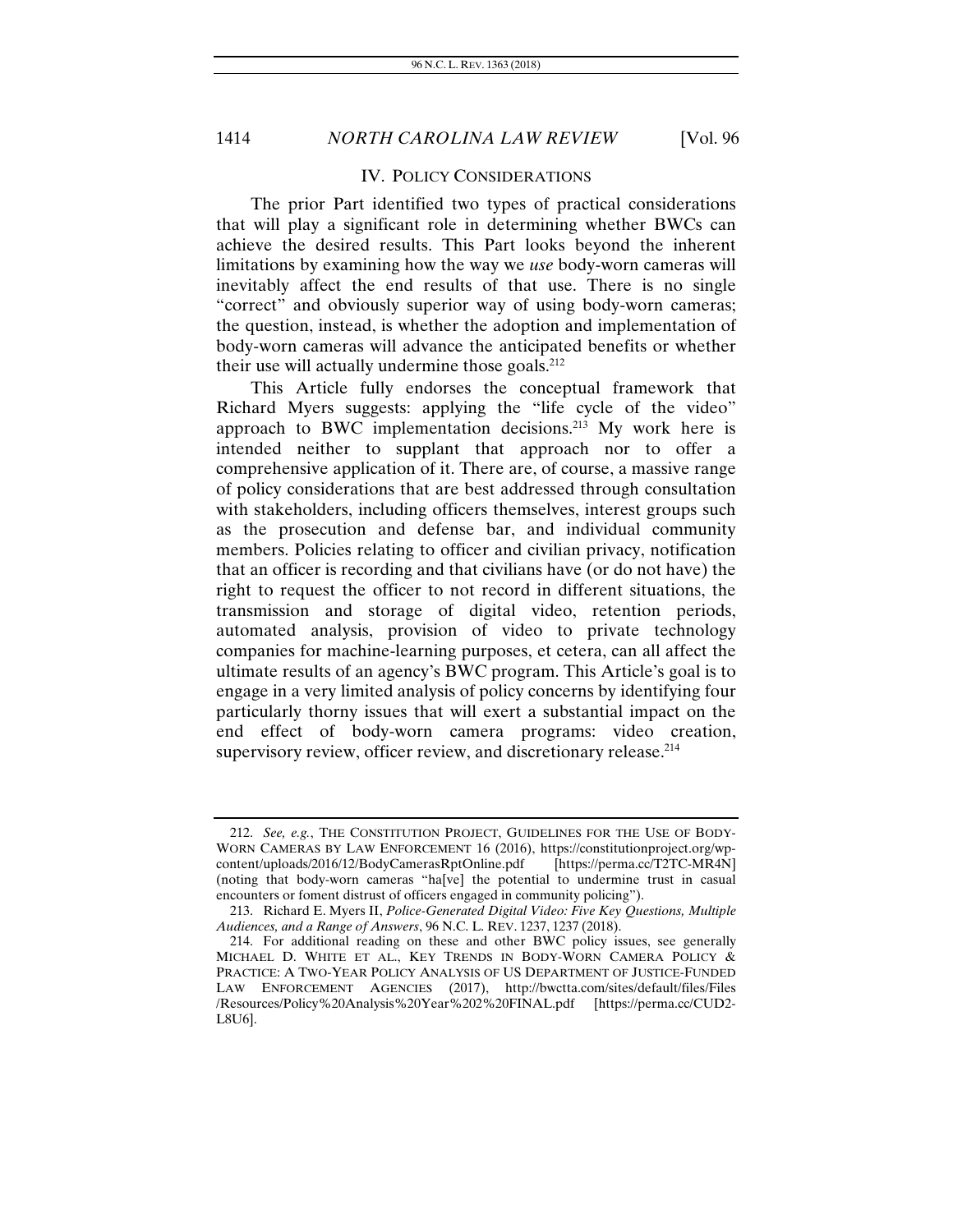#### *A. Video Creation*

When will officers activate their BWCs? Which interactions will be recorded and which will not? If an agency or community adopted body-worn cameras with the goal of gathering more information regardless of how that information will be used—*not* recording an interaction obviously fails to advance that goal. Worse, it may affirmatively undermine the *other* potential benefits, both behavioral and signaling. An officer who has not bothered to activate her camera not only has no extra motivation to behave properly but may actually be perversely incentivized to behave in ways that she knows are inappropriate; freedom from observation may serve to relax the bounds of professional behavior. More directly, while some agencies and communities adopted body-worn cameras with the intent to improve police-community relations, an officer's failure to record may actually reduce public trust. In one recent officer-involved shooting, an in-car camera system recorded an officer initiating a traffic stop then pursing the fleeing suspect on foot until both are out of the range of the in-car camera. The officer's body-worn camera was activated some time later, capturing the shooting itself.<sup>215</sup> The officer's report indicates that the suspect attempted to point a handgun at him, leading to a physical struggle, but those events are described as happening *after* the officer chased the suspect out of range of the in-car camera system and *before* the officer activated his body-worn camera.<sup>216</sup> As in the pre-BWC era, the only available evidence is the officer's own description of events. The problem with that, of course, is that it is all too easy for community members to draw damning inferences from the absence of video in an incident that could have, and should have, been recorded, especially when BWCs were adopted, in large part, to reduce civilian distrust of the police.

Agencies must identify, ex ante, those situations in which officers are required to record, those situations in which officers are permitted to record, and those situations in which officers are prohibited from recording. Further, they should draft that policy with an eye to advancing the potential benefits that led them to adopt body-worn

 <sup>215.</sup> City of Burlington Iowa, *2017 Oct 01 Body Cam Video Officer Riffel*, YOUTUBE (Oct. 12, 2017), https://www.youtube.com/watch?v=d9g37tVHiR8; City of Burlington Iowa, *2017 Oct 01 Body Cam Video Officer Chiprez*, YOUTUBE (Oct. 12, 2017), https://www.youtube.com/watch?v=g54JfDAT1AQ.

 <sup>216.</sup> Letter from Scott D. Brown, Special Assistant Attorney Gen., Iowa Dep't Justice, to Amy Beavers, Des Moines Cty. Attorney (Oct. 12, 2017), http://www.burlingtoniowa.org /DocumentCenter/View/1958 [https://perma.cc/6RHH-MNEW].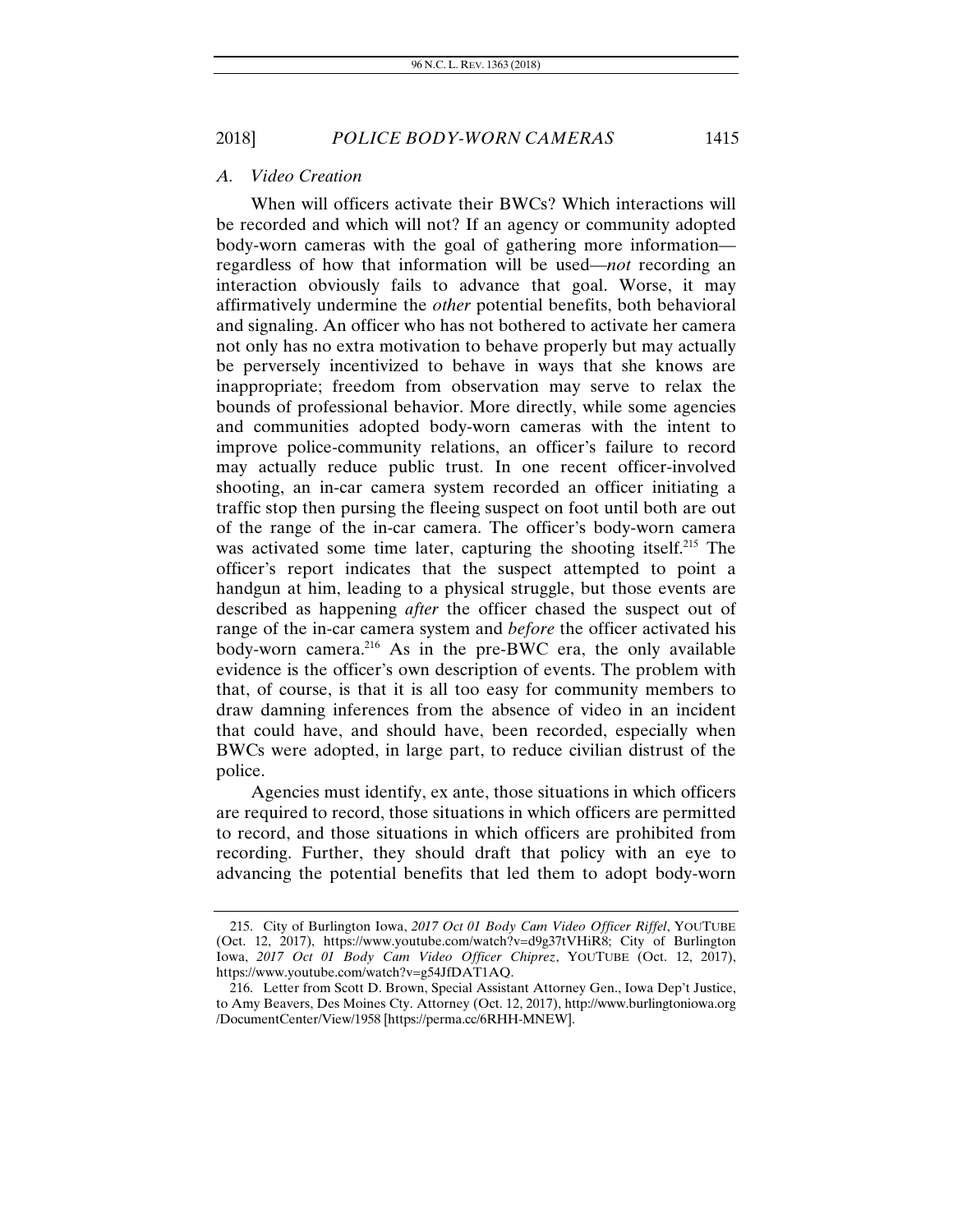cameras in the first place. An agency that adopted this expensive new technology for the express purpose of changing officer behavior during police-civilian interactions, for example, might lean toward adopting a policy that broadly requires officers to record all or most of those interactions. An agency that is seeking to leverage the informational benefits of BWCs to support their investigations and prosecutions, on the other hand, might adopt a more limited policy that gives officers substantially more discretion to record when they believe it is to their benefit. $217$ 

#### *B. Supervisory Review*

An agency policy that sets out clear standards for mandatory, permitted, and prohibited recording is a necessary component of a robust body-worn camera policy, but that policy means very little in the absence of enforcement. When the Phoenix, Arizona, Police Department first implemented its body-worn camera program, it adopted a fairly broad mandatory recording policy: with a few exceptions, officers were directed to record essentially all of their investigative or enforcement-related encounters with civilians.<sup>218</sup> Officers, however, did not record most of the incidents that they were required to record; they complied with the mandatory recording policy only 42.2% of the time.219 By the end of the trial period, their compliance rate had slipped even further: only about 13.2% of the interactions that officers were required to record were actually being recorded.220 The Phoenix Police Department's mandatory recording policy was nothing more than a broadly worded paper tiger, in large part because supervisors were not recognizing, evaluating, or addressing officers' failure to abide by the policy. Not only did the lack of activations fail to advance the informational benefits that the BWC program could have provided, it undermined the potential behavioral benefits by establishing a policy violation as the standard operating procedure. $221$ 

The Round Lake Park, Illinois, Police Department offers another example of how the failure to properly manage a BWC

 <sup>217.</sup> A highly discretionary policy, however, may conflict with the agency's interest in the symbolic benefits including the potential for a body-camera system to improve public trust.

 <sup>218.</sup> KATZ ET AL., EVALUATING THE IMPACT, *supra* note 87, at 17.

<sup>219.</sup> *Id.* at 21.

<sup>220.</sup> *Id.*

<sup>221.</sup> *See* PETER MOSKOS, COP IN THE HOOD 25 (2008); Seth W. Stoughton, *The Incidental Regulation of Policing*, 98 MINN. L. REV. 2179, 2229 (2014).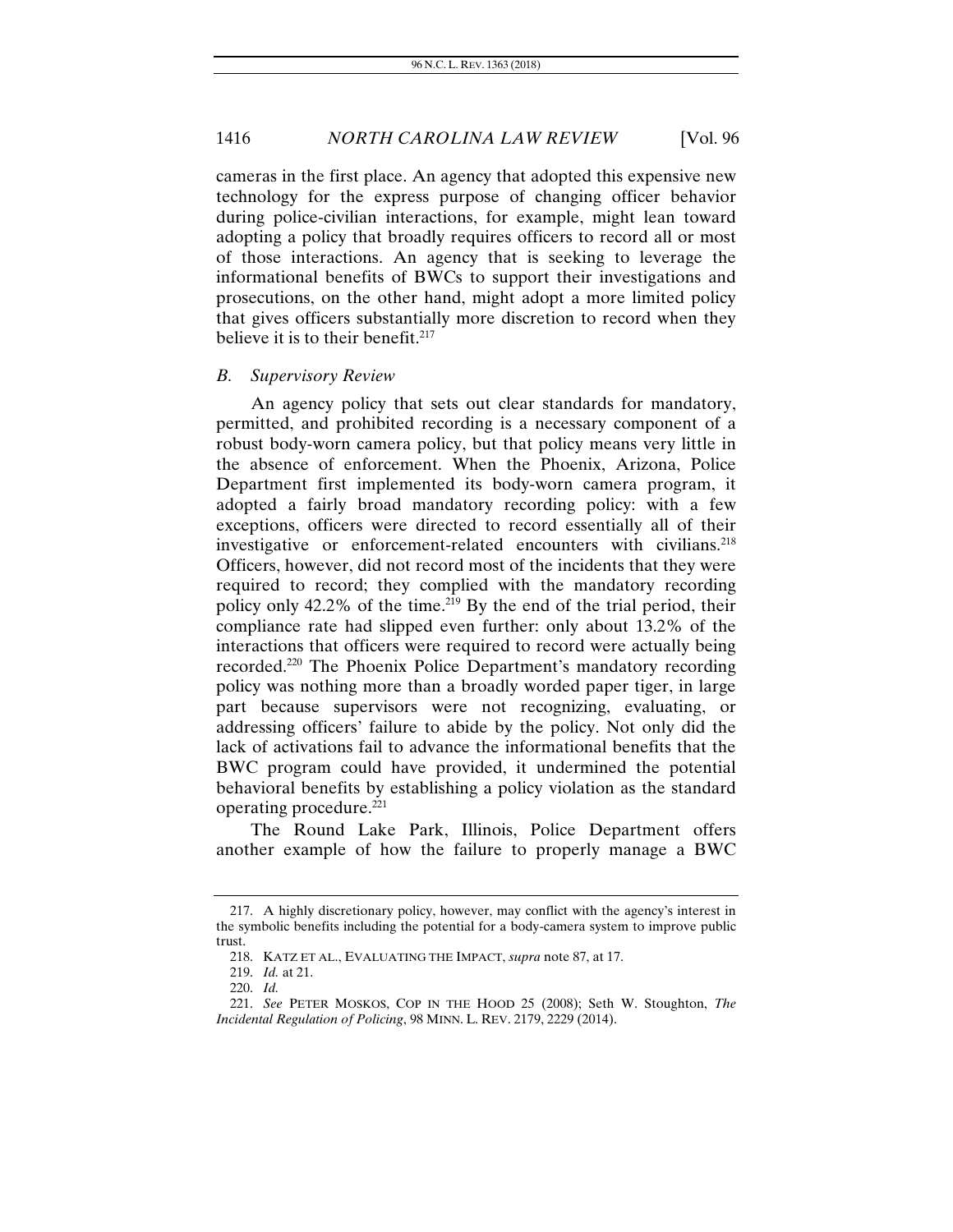program can impact the program's ultimate success. More than eight months after the agency adopted a body-worn camera system, officers discovered that the cameras had been recording constantly, even when they were purportedly turned off or in "sleep" mode. Officers had inadvertently recorded themselves using the bathroom while onduty and, even more troubling, recorded themselves and their families on their days off.222 There are a number of troubling implications in that example, but one of them is that no one was reviewing the video footage; the police chief said "that he had been unaware of the recordings until an officer discovered them."223

When can and should supervisors review an officer's BWC recordings? Such a review could be made mandatory; supervisors could be required to check a random sampling of an officer's interactions with civilians to ensure both that the officer is recording when he are supposed to be and that an officer is performing his duties appropriately. Alternatively, such a review could be recommended, but discretionary. Or a supervisor could be prohibited from reviewing an officer's videos without some reason to do so, such as a civilian complaint. Under a restrictive review policy, the receipt of a complaint may allow a supervisor to review *all* of the officer's videos (to see, for example, whether the officer is engaging in problematic behavior as a matter of habit) or only the videos related to the specific complaint. Each policy choice has the potential to have some effect on the ultimate outcome of an agency's body-worn camera program.

#### *C. Officer Review*

One of the more controversial policy decisions is whether to allow officers to review body-worn camera footage prior to writing their reports. The most common approach appears to allow officers to do so without restriction; that is, officers may review BWC videos prior to writing any or all of their reports. Florida law, for example, now requires police agencies that have adopted body-worn cameras to "permit[] a law enforcement officer using a body camera to review the recorded footage from the body camera, upon his or her own initiative or request, before writing a report or providing a statement regarding any event arising within the scope of his or her official

 <sup>222.</sup> Robert McCoppin, *Round Lake Park Cops Sue Village Over Body Camera Bathroom Videos*, CHI. TRIBUNE (June 24, 2016), http://www.chicagotribune.com/news /local/breaking/ct-round-lake-park-police-camera-suit-met-20160624-story.html [https://perma.cc /463R-EV6Z].

<sup>223.</sup> *Id*.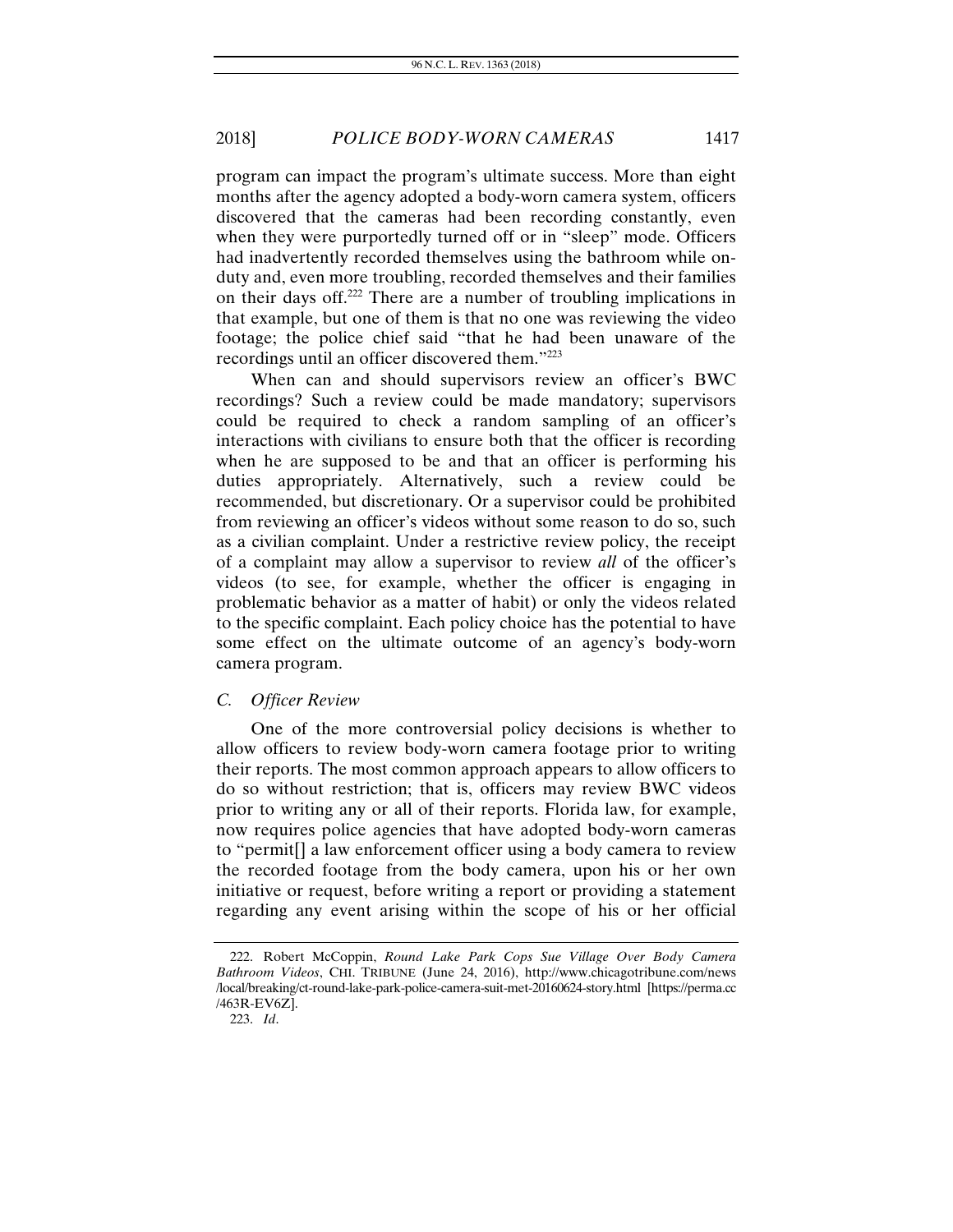duties."224 Other entities, including the National Association of Criminal Defense Lawyers and UpTurn, advocate for the opposite approach: officers should never be allowed to review video footage of an interaction before writing a report.<sup>225</sup>

The core concern relates to the potential for officers to base their reports on the body-camera video itself instead of their own perceptions or recollections. In the context of incident or arrest reports, which turn on objective facts rather than the officer's perception, a pre-report review may be relatively unproblematic. An officer writing up a burglary report, for example, should be able to review the recorded interview with the victim so that the officer can include in the report a complete list and description of any stolen items. In the same vein, an officer writing up a DUI arrest would benefit from the ability to review BWC footage so that she can accurately record the ways in which the stopped motorist failed field sobriety exercises. Although officer reports are generally accurate, the availability of video can make them even *more* accurate, allowing agencies to reap the informational benefits of BWCs.226

Use-of-force reports, however, are a different story. The propriety of a use of force does not turn on the objective facts of the situation but on the reasonableness of an officer's perceptions and actions. In this context, officers should not be able to review BWC footage before writing a report. Most obviously, it creates both the opportunity for deception and, even more importantly, the perception that there is nothing to prevent officers from engaging in deception. To the extent that deception occurs, it may well occur in some occasions as a result of the officer being put in a moral dilemma. Consider, for example, an officer who is interacting with a bellicose subject and notices, out of the corner of her eye, the subject ball his hands into fists. Fearing an attack, the officer preemptively uses force, bringing the subject to the ground. Upon reviewing the video, however, the officer sees that the subject's hands, more clearly visible in the video than in her peripheral vision, were never balled into fists after all. What is that hapless officer to do? Ideally, perhaps, the officer would document her perceptions as well as her knowledge that

 <sup>224.</sup> FLA. STAT. ANN. § 943.1718(2)(d) (West, Westlaw through 2018 Second Reg. Sess. of 25th Legislature through Mar. 30, 2018).

 <sup>225.</sup> JOEL M. SCHUMM, NAT'L ASS'N OF CRIMINAL DEF. LAWYERS, POLICING BODY CAMERAS: POLICIES AND PROCEDURES TO SAFEGUARD THE RIGHTS OF THE ACCUSED 24–25 (2017); UPTURN, THE ILLUSION OF ACCURACY: HOW BODY-WORN CAMERA FOOTAGE CAN DISTORT EVIDENCE 7–9 (2017).

<sup>226.</sup> *See, e.g.*, D. Dawes et al., *Body-Worn Cameras Improve Law Enforcement Officer Report Writing Accuracy*, 4 J. L. ENFORCEMENT 1, 7–9, 15 (2016).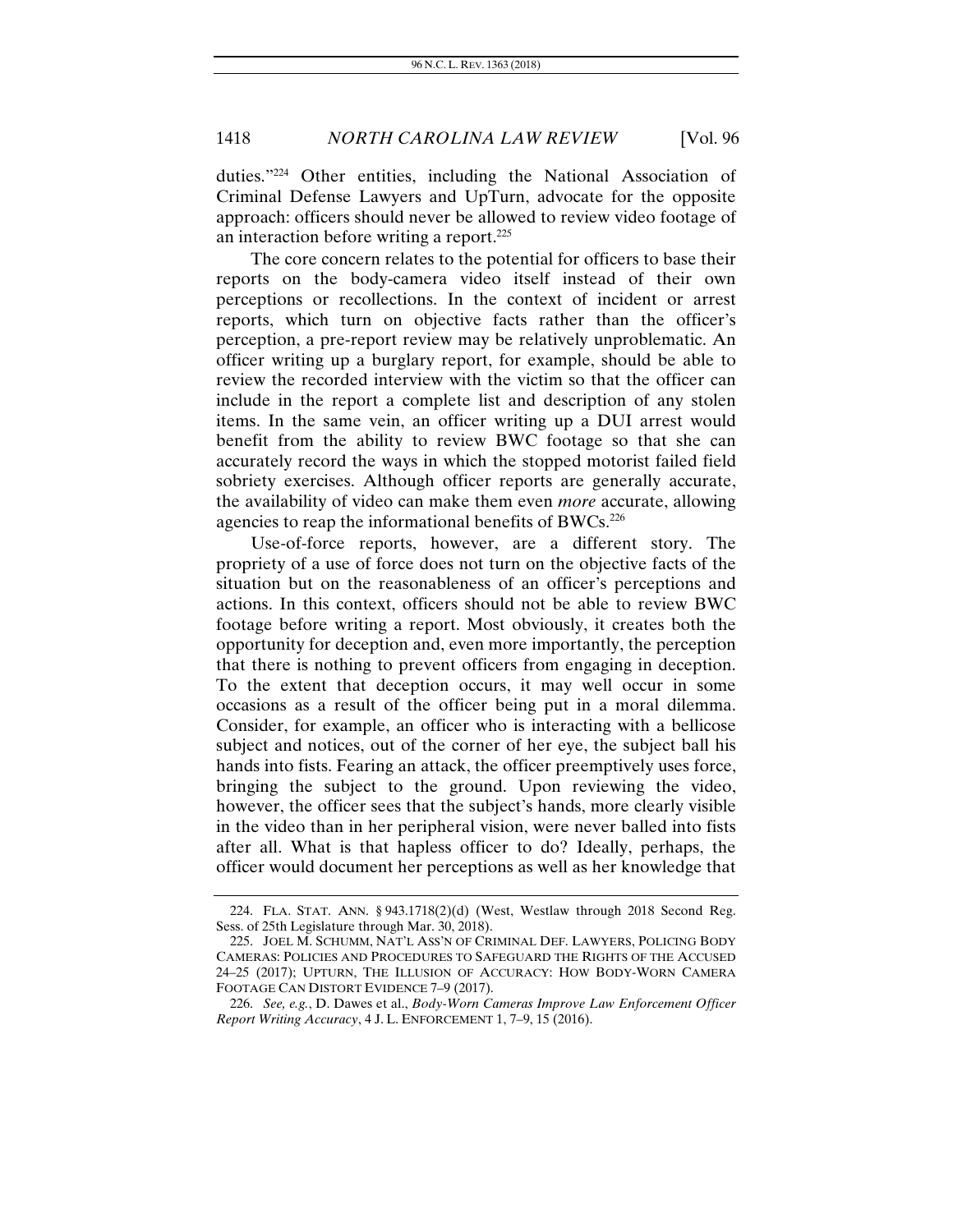her perceptions were inaccurate. Officers are only human, however, and it is entirely plausible to suspect that some number of officers in that position would leave out any mention of balled fists and instead find *something* in the video that they could use to justify their actions.

Beyond concerns about deception, allowing officers to view a video of events may unconsciously change their memory of those events.227 Human memory is not encoded like digital data; it is subject to decay and alteration without our ever being aware of it.<sup>228</sup> Have you ever, for example, had an argument with a family member or significant other about a factual issue that both you and the other person remember clearly but entirely differently? Even though both parties in such an argument may be highly confident in their own memories, it is clear that one of them, and perhaps both of them, are not, in fact, remembering the events accurately. Because the constitutionality of an officers' use of force requires identifying their contemporaneous perceptions, allowing officers to potentially change their memory of those events can only hinder the accuracy of their report. Someone clearly needs to watch the video to determine whether the officer's perceptions were reasonable under the circumstances, but that is not a question for the officer herself.

Whether an agency allows an officer to review body-worn camera footage before writing a report, particularly a use-of-force report, can have a significant effect on the potential symbolic benefits, behavioral benefits, and informational benefits of a BWC program.

#### *D. Discretionary Release*

The last policy consideration I will discuss involves the discretionary release of BWC footage to the public or interested parties. Keith Scott was shot and killed by Charlotte-Mecklenburg police officers on September 20, 2016.<sup>229</sup> Shortly after the shooting, the agency announced that several officers had been equipped with body-worn cameras and that there was video of the incident; however, the agency refused to release that video.<sup>230</sup> The agency

 <sup>227.</sup> UPTURN, *supra* note 225, at 5; Dawes et al., *supra* note 226, at 2.

 <sup>228.</sup> *See generally* Elizabeth F. Loftus, *Creating False Memories*, 277 SCI. AM. 70 (1997) (discussing flaws and weaknesses of memory).

<sup>229.</sup> *Protests Break Out After Man Killed in Officer-Involved Shooting In Charlotte*, WCCB CHARLOTTE (Sept. 21, 2016), http://www.wccbcharlotte.com/2016/09/21/suspectdead-officer-involved-shooting-university-area/ [https://perma.cc/48V2-NG3J].

 <sup>230.</sup> Ames Alexander, *CMPD Withholding More Than Two Hours of Video From Scott Shooting*, CHARLOTTE OBSERVER (Sept. 28, 2016), http://www.charlotteobserver.com/news/special-reports/charlotte-shooting-protests /article104672831.html [https://perma.cc/9V8U-Y6QZ].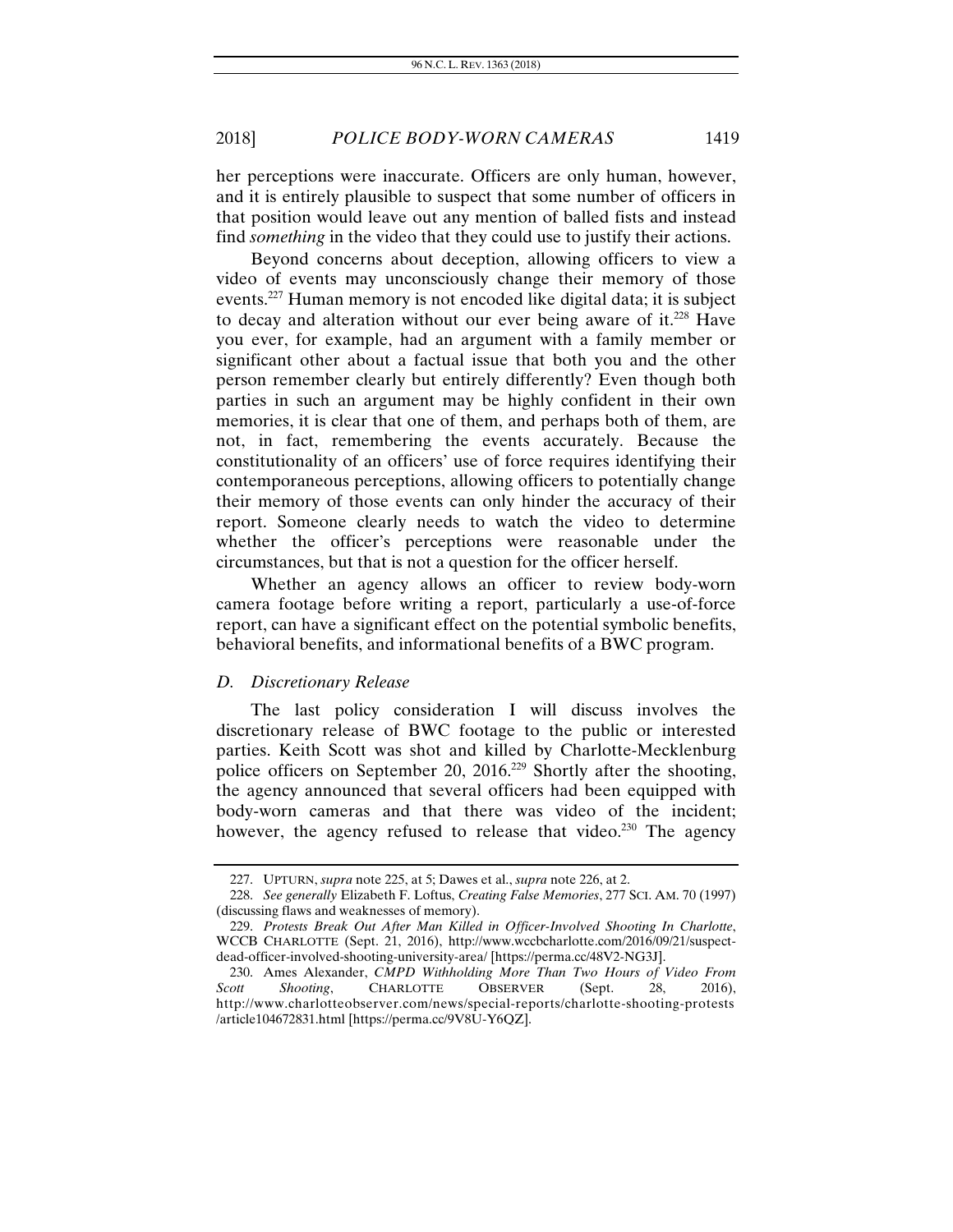instead furnished only a description of BWC video, saying the videos contained nothing of "relevance."<sup>231</sup> The shooting had already received public attention and criticism, especially after Mr. Scott's wife released a video she had taken on her cell phone, and the refusal to release the officers' videos quickly exacerbated community tensions.232

Charlotte-Mecklenburg's experience is by no means atypical; agencies that have used body-worn camera videos to promote positive images of their officers on social media and to defend their officers' actions in the court of public opinion have also demonstrated some reluctance to release video that is ambiguous or suggestive of wrongdoing.233 And yet agencies that refuse to release video or do so only reluctantly can seriously undermine public trust; it is no great exaggeration to say that having body-worn cameras but refusing to release video will often prove worse, from a police-community relations standpoint, than not having BWCs in the first place. As the New Jersey Supreme Court wrote:

[I]n the case of a police shooting, non-disclosure of dash-cam videos can undermine confidence in law enforcement and the work that officers routinely perform. It can also fuel the perception that information is being concealed—a concern that is enhanced when law enforcement officials occasionally reveal footage that exculpates officers.234

The Seattle Police Department offers a powerful example of an agency that chose exactly the opposite approach, at least at one point: for an extended period of time, they posted redacted versions of all activity within seventy-two hours.<sup>235</sup> Delaying the release allows investigators to find and interview the most important witnesses without undermining the integrity of the investigation, but having a specific, short-term deadline for release also mitigates public demands

<sup>231.</sup> *Id*.

 <sup>232.</sup> Richard Fausset & Yamiche Alcindor, *"Don't Shoot Him": Wife's Pleas to Charlotte Police*, N.Y. TIMES, Sept. 24, 2016, at A1.

 <sup>233.</sup> Chicago's prolonged refusal to release video from the Laquan McDonald shooting is another poignant example. Jason Meisner & Jeremy Gorner, *Chicago Forgoes Appeal After Judge Orders Release of Video of Fatal Police Shooting*, CHI. TRIBUNE (Nov. 20, 2015), http://www.chicagotribune.com/news/ct-judge-orders-release-of-video-showing-fatal -shooting-by-police-officer-20151119-story.html [https://perma.cc/76JB-K3K4].

 <sup>234.</sup> N. Jersey Media Grp., Inc. v. Twp. of Lyndhurst, 163 A.3d 887, 907 (N.J. 2017).

 <sup>235.</sup> Cole Zercoe, *How the SPD Is Using Youtube to Usher in a New Era of Police Transparency*, POLICEONE (May 11, 2015), https://www.policeone.com/policeproducts/body-cameras/articles/8545907-How-the-SPD-is-using-YouTube-to-usher-in-a-newera-of-police-transparency/ [https://perma.cc/7B2E-QLTR].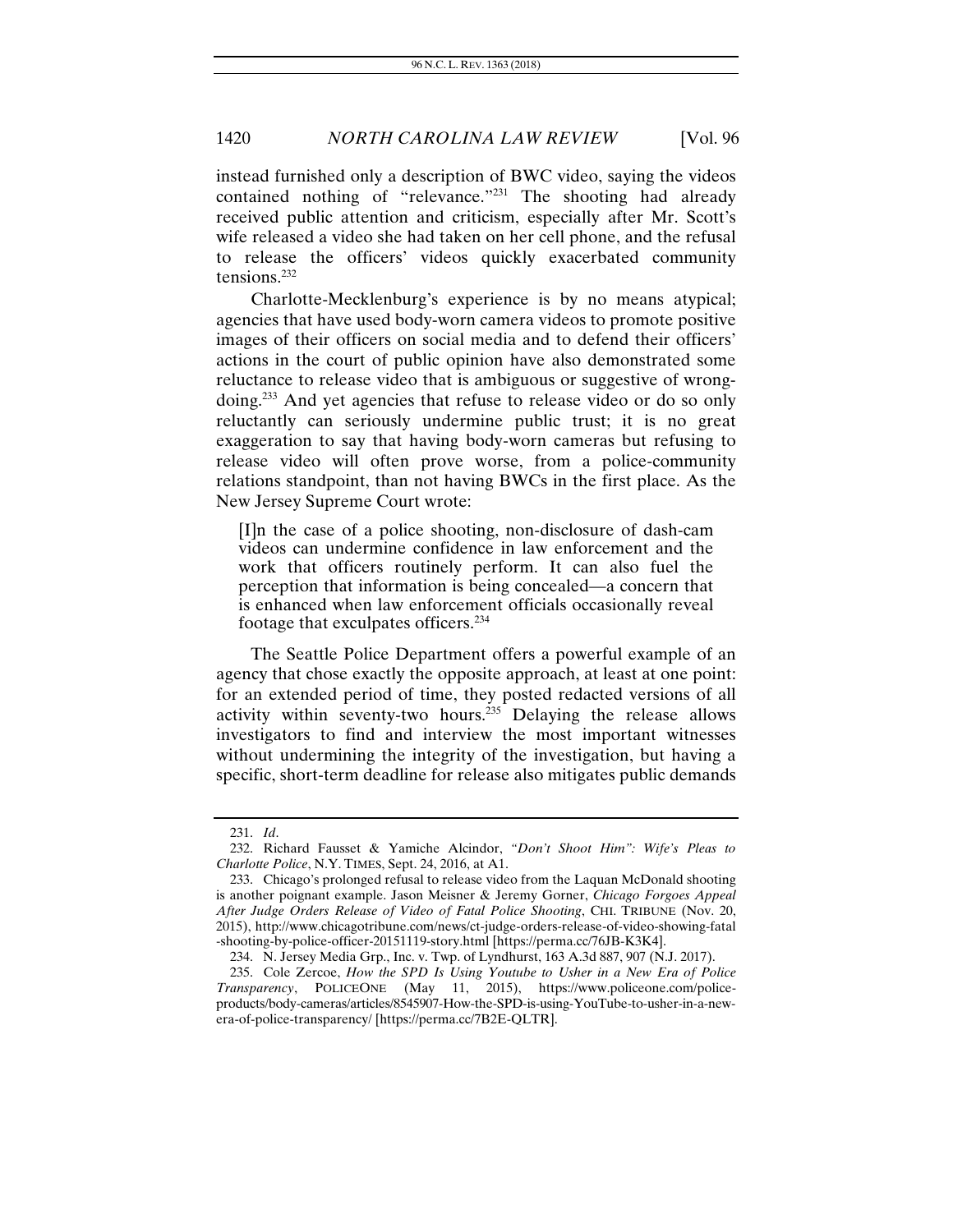for information. Community members know that they will have the opportunity to view the video evidence for themselves, regardless of whether the video inculpates the officer, exculpates the officer, or is entirely ambiguous. Such a policy avoids any appearance that the agency is hiding information or improperly protecting its officers, which can only bolster public trust.

There are, of course, a host of other policy issues that agencies will need to grapple with, from addressing the security of transmission and storage to the role, if any, of automated analytical tools and from how to best train officers to use BWCs on the street to how to best educate supervisors, investigators, and the public in the limits of video footage. This Part explored four especially thorny policy questions: When must, can, and mustn't officers activate their BWCs? When can and must supervisors check the existence or content of BWC footage? When can officers review BWC footage? And how should the agency handle the discretionary decision to release video footage when that release is not legally required? None of these questions are reducible to a single correct answer. Instead, the answers should be developed with an eye toward achieving the benefits that the agency, working with internal and external stakeholders, has identified and prioritized.

#### **CONCLUSION**

The adoption of BWCs is both widespread and growing, and it is not difficult to see why. Police executives and community leaders, elected officials and activists, officers and, of course, BWC manufacturers have identified with a wide array of potential benefits. Body-worn cameras promise to improve police-community relations, to reduce police uses of force, to enhance the accuracy of use-of-force investigations, to facilitate officer training, to definitely resolve complaints about officer rudeness, to discourage frivolous complaints, to support criminal prosecutions, to improve officer supervision, to assist in civil litigation, to build public trust, and so on. The assurances that a particularly technology will meaningfully improve various aspects of policing are nothing new. The same promises, or ones like them, were made in the context of in-car camera systems.<sup>236</sup> How can the various claims be fairly assessed so that police agencies and the

 <sup>236.</sup> Long-time police officers and policing scholars will recognize other innovations that were billed as "the solution" to a particular problem. Pepper spray and TASERs were both heralded in their time as significant, if not complete, solutions to the problem of police use-of-force.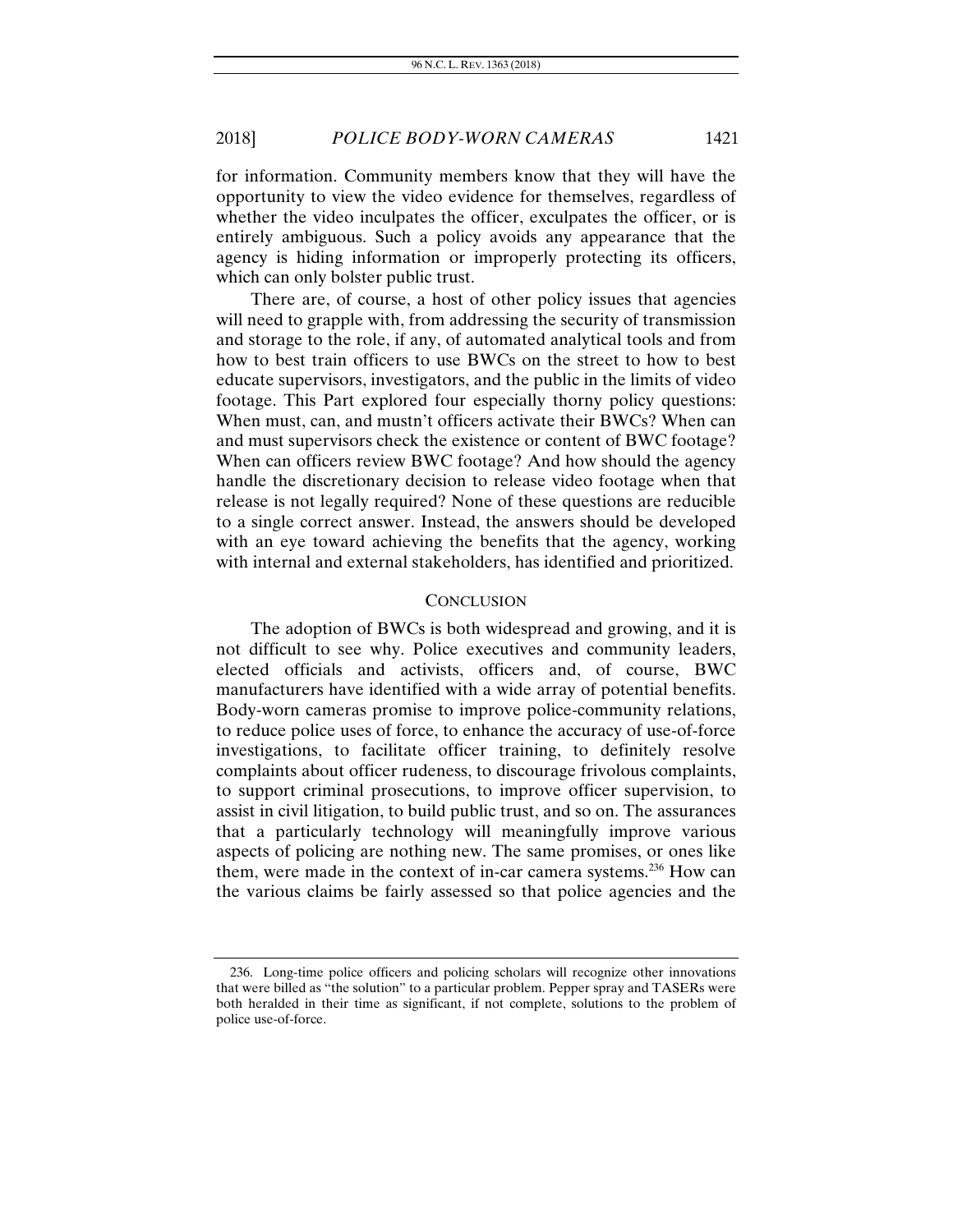communities they serve can determine whether and how to implement a body-worn camera program?

This Article offers a framework for thinking about body-worn cameras. It does so providing a taxonomy of benefits, by identifying limitations, and by discussing policy considerations. It classifies the potential benefits into three different categories and explaining the causal mechanism for each. The first category is *symbolic benefits*. Symbolic benefits include improvements to public trust and the perception of police legitimacy, which can strengthen the policecommunity relationship. An agency's adoption of BWCs can serve as a signal to constituents that the agency takes community concerns seriously and that the agency is taking affirmative steps to promote professional behavior among officers and reduce uses of force. The second category is *behavioral benefits*. Body-worn cameras, it is thought, can change both officer and civilian behavior; BWCs will encourage officers to comply with legal and administrative rules and will encourage both officers and civilians to be more civil in their interactions and to reduce resistance and aggression that can contribute to violent encounters. To the extent that we see behavioral changes, those changes may be the result of some combination of the observer effect, deterrence, conformity, or experiential updating. The final category is *informational benefits*. Video footage, it is commonly believed, is more accurate, objective, and comprehensive than other forms of evidence. Having video footage of police-civilian interactions will shine a critical light on "some of the most opaque domains of criminal procedure."237 The resulting information can be used for police accountability, criminal and civil litigation, investigations, training, machine learning, and in a host of other ways.

It would be a mistake, though, to assume that the adoption of body-worn cameras will lead inexorably to the fulfillment of their various promises. The Article identifies the inherent limitations of body-worn cameras, as well as the people who watch BWC videos, and describes how those limitations can weaken or even undermine cameras' potential value. Even when the limitations are not inherent in the technology or the individuals using the technology, merely *having* a piece of technology cannot begin to guarantee that an agency will enjoy the potential benefits. For that, a BWC program must be carefully considered ex ante, then implemented with an eye toward achieving the agency's goals. A successful implementation will, in most cases, require not just the acquisition of BWCs, but also

 <sup>237.</sup> Fan, *supra* note 11, at 929.